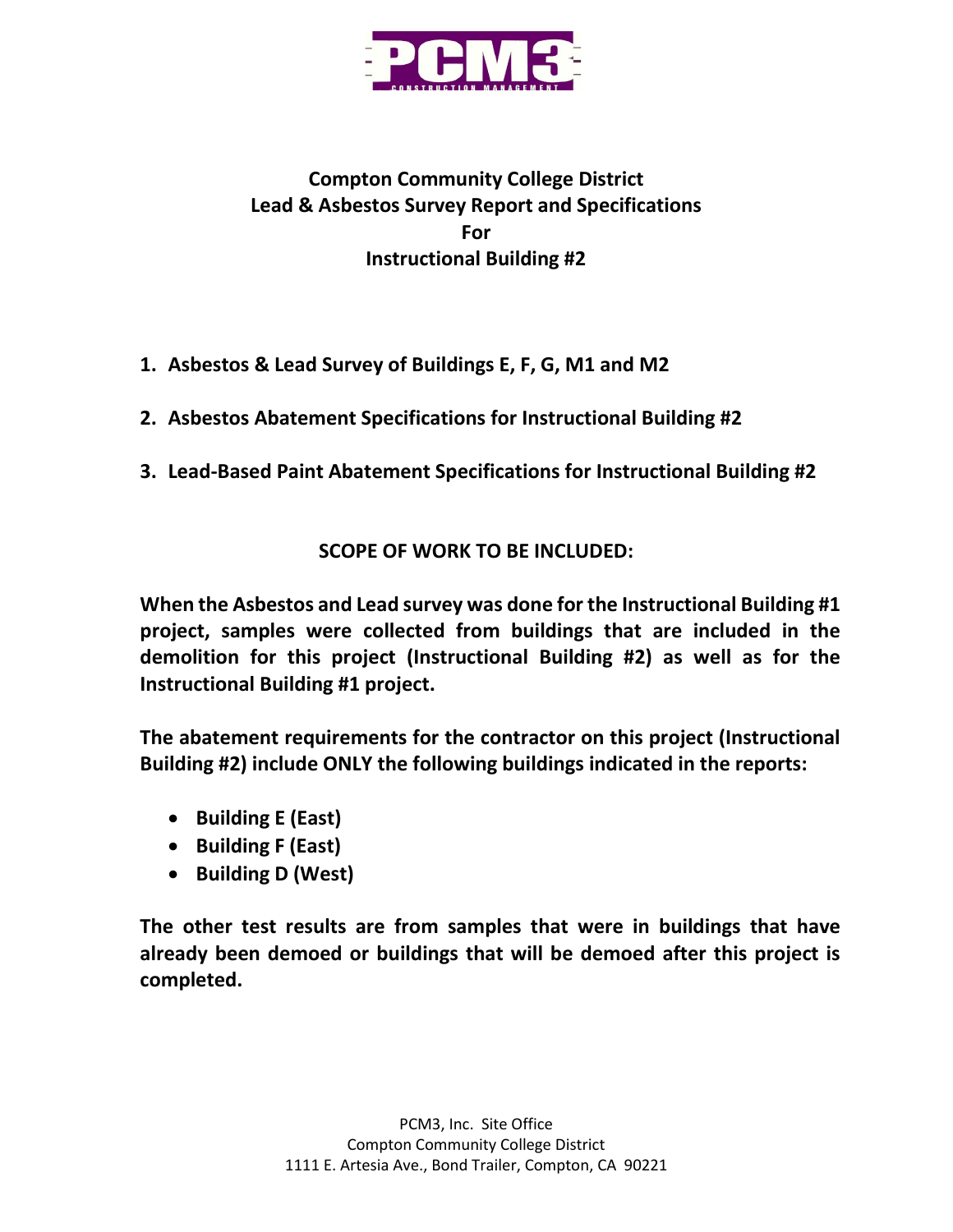# **ASBESTOS ABATEMENT PROJECT SPECIFICATIONS**

For:

**COMPTON COMMUNITY COLLEGE (PHASE 2) BUILDINGS E (EAST), F (EAST) & D (CENTER) 1111 EAST ARTESIA BOULEVARD COMPTON, CALIFORNIA 90221**

**PRESENTED TO:**



# **Compton Community College District 1111 East Artesia Boulevard Compton, California 90221**

**PRESENTED BY:**



1322 Bell Avenue, Suite 1N Tustin, CA 92780 Phone: 714-247-0024 Fax: 714-247-0025

Bainbridge Project # 18016299.20 March 1, 2018/Revised: August 27, 2019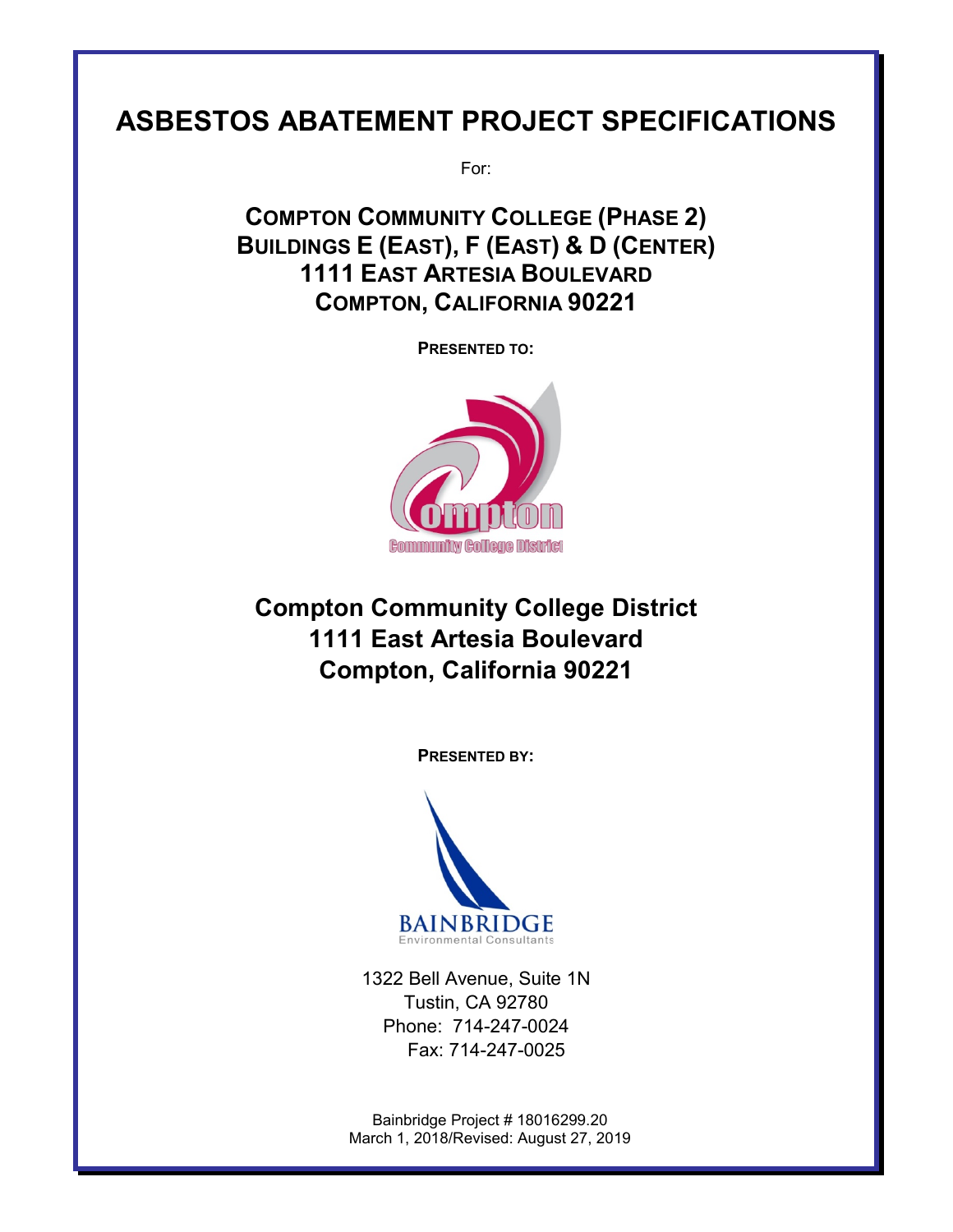## SECTION 02080 - ASBESTOS ABATEMENT

PART 1 – GENERAL

The work required to be performed by the Contractor comprises the following:

|                | <b>Project Title:</b> Compton Community College – Buildings E (East), F (East) & D (Center) |
|----------------|---------------------------------------------------------------------------------------------|
|                | (Phase 2)                                                                                   |
| <b>Client:</b> | <b>Compton Community College District</b>                                                   |
| Location:      | 1111 East Artesia Boulevard, Compton, California 90221                                      |

1.1 WORK DESCRIPTION

The work included consists of furnishing labor, materials, permits, equipment, services, insurance including but not limited to the handling and transportation and disposal of asbestos-containing materials and waste resulting from the removal of asbestos-containing materials in various areas. This work shall be conducted by a licensed abatement contractor and certified personnel in accordance with all applicable Federal, State, and local regulations.

A. Materials and their quantities to be abated shall be verified by the General Contractor/Abatement Contractor prior to the abatement work. Abatement work shall be cross-referenced and shall be coordinated with Compton Community College District. Refer to Bainbridge's Comprehensive Asbestos and Lead-Based Paint Survey Report for Compton Community College – Buildings E, F, C & D (Phase 2) dated February 15, 2018 for a full and complete description of the materials and locations surveyed. The asbestos-containing materials to be abated and their general location(s) and estimated quantities are follows:

| <b>Asbestos</b>      |                                       |                                           |                                       |                            |                                        |
|----------------------|---------------------------------------|-------------------------------------------|---------------------------------------|----------------------------|----------------------------------------|
| <b>Sample</b><br>No. | <b>Sample</b><br><b>Location</b>      | <b>Sample</b><br><b>Description/Color</b> | <b>Material</b><br><b>Location</b>    | Approx.<br><b>Quantity</b> | Laboratory<br><b>Results</b>           |
| 87                   | <b>Building D Lower</b><br>Roof South | Perimeter<br>Mastic/Brown                 | <b>Perimeter Mastic</b><br>Throughout | 1,300<br>Lin. Ft.          | 3% Chrysotile                          |
| 91                   | <b>Building D Upper</b><br>Roof East  | Curb Mastic/Brown                         | <b>Curb Mastic</b><br>Throughout      | 90 Sq. Ft.                 | <1% Chrysotile                         |
| 92                   | <b>Building D Upper</b><br>Roof West  | Curb Mastic/Brown                         | See Above                             | <b>Included</b><br>Above   | <1% Chrysotile                         |
| 93                   | <b>Building D Lower</b><br>Roof West  | Curb Mastic/Brown                         | See Above                             | <b>Included</b><br>Above   | <1% Chrysotile                         |
| 94                   | <b>Building D Upper</b><br>Roof East  | Transite Pipe/Tan                         | <b>Transite Pipe</b><br>Throughout    | 30 Lin. Ft.                | 25%<br>Chrysotile<br>8%<br>Crocidolite |
| 102                  | <b>Building D Lower</b><br>Roof West  | Window Putty/Blue                         | <b>Window Putty</b><br>Throughout     | 2,300 Sq. Ft.              | 2% Chrysotile                          |

## **BUILDING D:**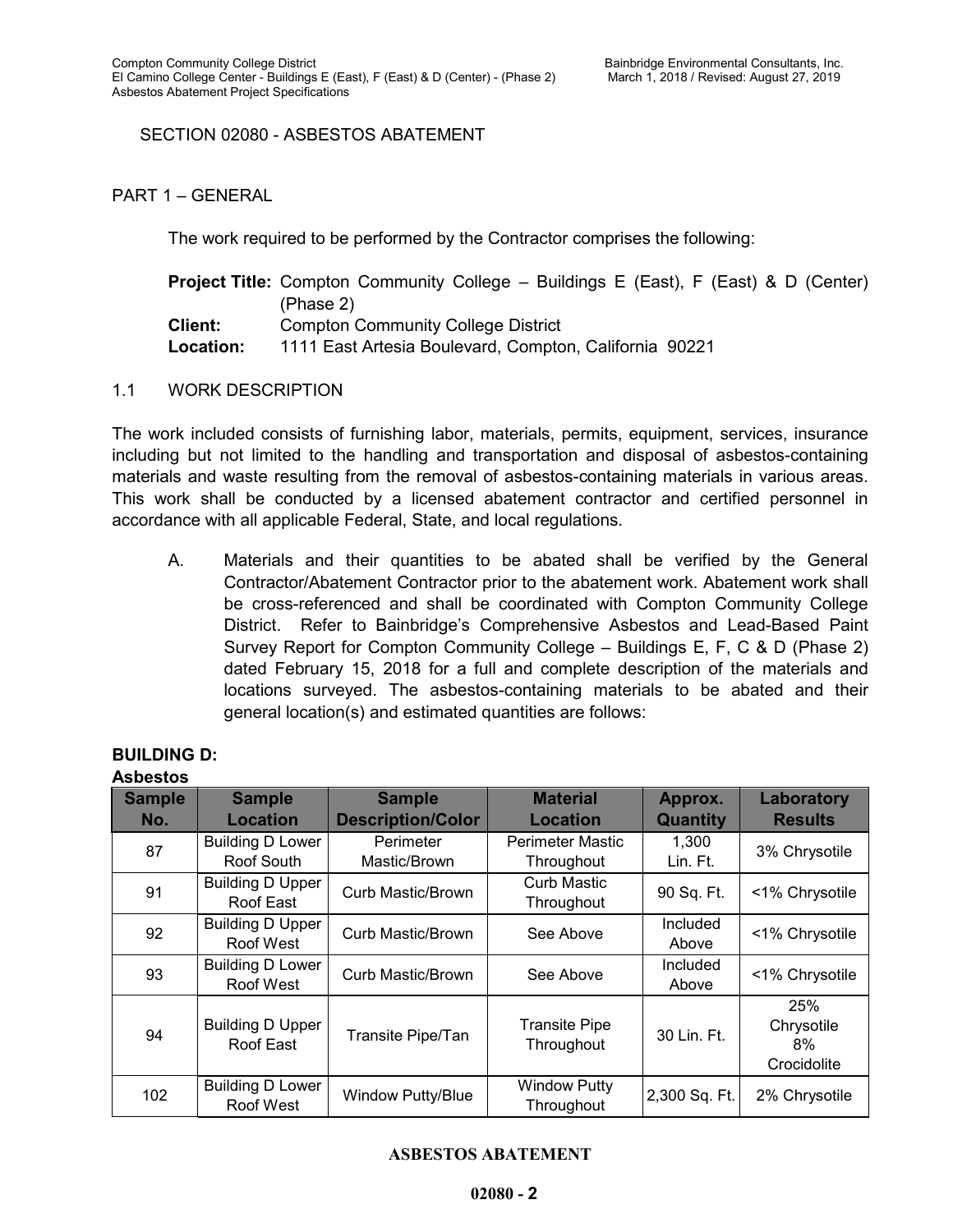**Approx.** 

**Laboratory Results**

## **BUILDING D:**

#### **Asbestos**

| <b>Sample</b><br>No. | <b>Sample</b><br><b>Location</b>                          | <b>Sample</b><br><b>Description/Color</b>         | <b>Material</b><br><b>Location</b>        | Approx.<br><b>Quantity</b> | Laboratory<br><b>Results</b> |
|----------------------|-----------------------------------------------------------|---------------------------------------------------|-------------------------------------------|----------------------------|------------------------------|
| 103                  | <b>Building D Lower</b><br>Roof East                      | Window Putty/Blue                                 | See Above                                 | Included<br>Above          | 2% Chrysotile                |
| 104                  | <b>Building D</b><br><b>Exterior South</b>                | Window Putty/Blue                                 | See Above                                 | Included<br>Above          | 2% Chrysotile                |
| 122-Floor<br>Tile    | <b>Building D</b><br>Transfer/Career<br>Center Back Entry | 12"x12" Floor Tile<br>w/Mastic/White<br>w/Stripes | 12"x12" Floor Tile<br>w/Mastic Throughout | 5 Sq. Ft.                  | <1% Chrysotile               |
| 123-Floor<br>Tile    | <b>Building D</b><br>Transfer/Career<br>Center Back Entry | 12"x12" Floor Tile<br>w/Mastic/White<br>w/Stripes | See Above                                 | Included<br>Above          | <1% Chrysotile               |
| 124-Floor<br>Tile    | <b>Building D</b><br>Transfer/Career<br>Center Back Entry | 12"x12" Floor Tile<br>w/Mastic/White<br>w/Stripes | See Above                                 | Included<br>Above          | <1% Chrysotile               |
| 131                  | Building D Men's<br><b>Restroom Wall</b>                  | Terrazzo/Multi                                    | Terrazzo Throughout                       | 2,500<br>Sq. Ft.           | <1% Chrysotile               |
| 132                  | <b>Building D</b><br>Women's<br><b>Restroom Wall</b>      | Terrazzo/Multi                                    | See Above                                 | Included<br>Above          | <1% Chrysotile               |
| 133                  | <b>Building D</b><br>Women's<br><b>Restroom Wall</b>      | Terrazzo/Multi                                    | See Above                                 | Included<br>Above          | <1% Chrysotile               |
| 2                    | 134-Mastic Building D English<br>Dept. Office G           | 4" Base Cove<br>w/Mastic/Black                    | 4" Base Cove<br>w/Mastic Throughout       | 2,000<br>Lin. Ft.          | 2% Chrysotile                |
| 135-Mastic<br>2      | <b>Building D</b><br>Classroom 33                         | 4" Base Cove<br>w/Mastic/Black                    | See Above                                 | Included<br>Above          | 2% Chrysotile                |

## **BUILDING E:**

#### **Asbestos Sample No. Sample Location Sample Description/Color Material Location** 16 Tar Building E Roof 17 Tar Building E Roof 19 Tar Mastic Building E Roof

| No.                      | <b>Location</b>                       | <b>Description/Color</b>                | <b>Location</b>                      | <b>Quantity</b>   | <b>Results</b> |
|--------------------------|---------------------------------------|-----------------------------------------|--------------------------------------|-------------------|----------------|
| 16<br>Tar                | <b>Building E Roof</b><br>(East Side) | Pipe Mastic/Gray                        | Pipe Mastic T/O                      | 40 Sq. Ft.        | 7% Chrysotile  |
| 17<br>Tar                | <b>Building E Roof</b><br>(East Side) | Pipe Mastic/ Gray                       | See Above                            | Included<br>Above | 3% Chrysotile  |
| 19<br>Tar<br>Mastic      | <b>Building E Roof</b><br>(East Side) | Curb Mastic/ Gray                       | Curb Mastic T/O                      | 50 Sq. Ft.        | 3% Chrysotile  |
| 31<br><b>Floor Tilel</b> | <b>Building E</b><br>Room E-54        | 9"x 9" Floor Tile with<br>Mastic/ Green | 9"x 9" Floor Tile<br>with Mastic T/O | 200 Sq. Ft.       | 10% Chrysotile |
| 32<br><b>Floor Tilel</b> | <b>Building E</b><br>Room E-52        | 9"x 9" Floor Tile with<br>Mastic/ Green | See Above                            | Included<br>Above | 10% Chrysotile |
| 33<br><b>Floor Tile</b>  | <b>Building E</b><br>Room E-50        | 9"x 9" Floor Tile with<br>Mastic/ Green | See Above                            | Included<br>Above | 8% Chrysotile  |
| $T/O = Throught$         |                                       |                                         |                                      |                   |                |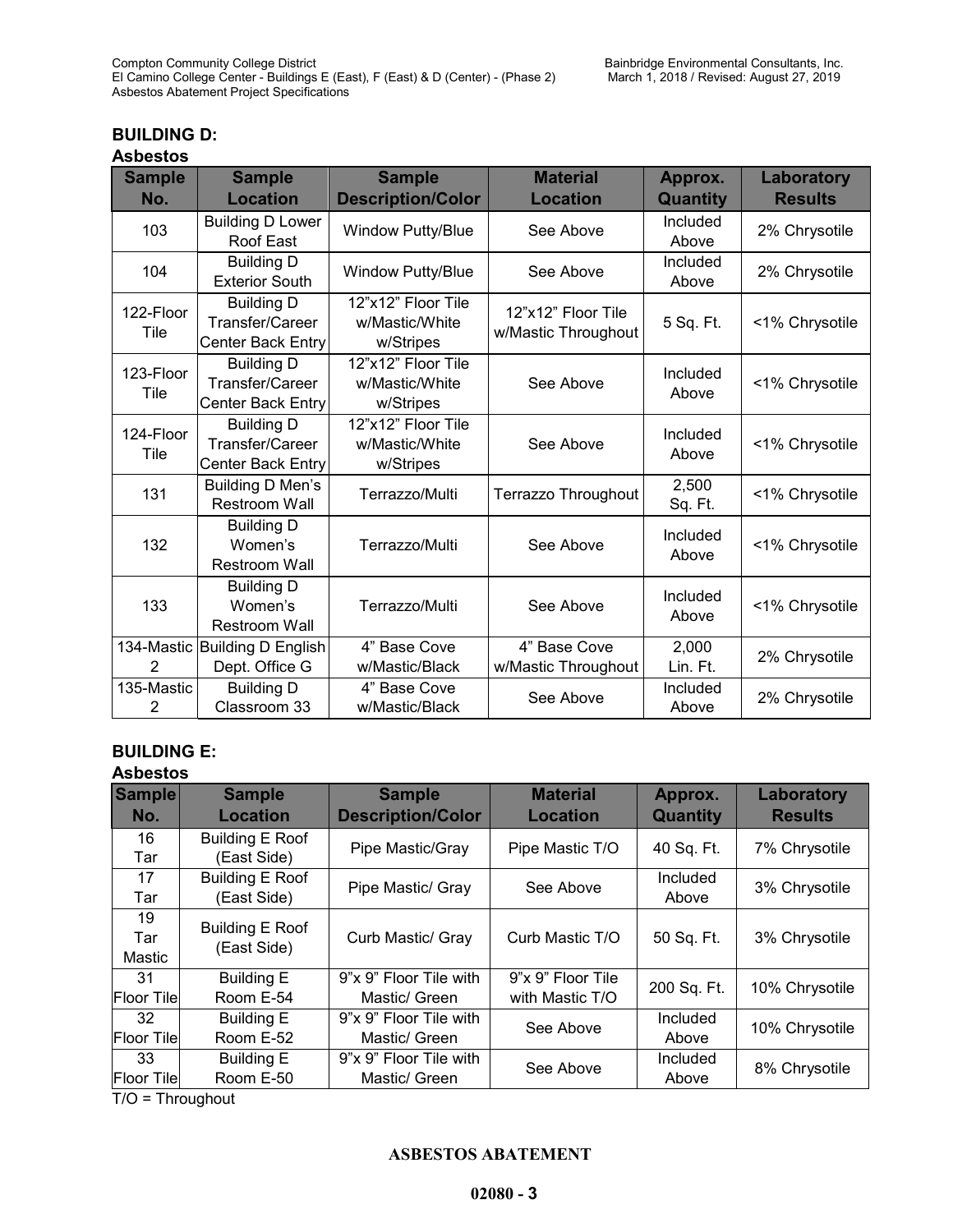## **BUILDING E:**

| <b>Asbestos</b> |
|-----------------|
|-----------------|

| <b>Sample</b>     | <b>Sample</b>           | <b>Sample</b>            | <b>Material</b>   | Approx.        | Laboratory     |  |
|-------------------|-------------------------|--------------------------|-------------------|----------------|----------------|--|
| No.               | <b>Location</b>         | <b>Description/Color</b> | <b>Location</b>   | Quantity       | <b>Results</b> |  |
| 34                | <b>Building E</b>       | 9"x 9" Floor Tile with   | 9"x 9" Floor Tile | 250 Sq. Ft.    | 8% Chrysotile  |  |
| <b>Floor Tile</b> | Room E-52               | Mastic/ Brown            | with Mastic T/O   |                |                |  |
| $\overline{35}$   | <b>Building E</b>       | 9"x 9" Floor Tile with   | See Above         | Included       | 8% Chrysotile  |  |
| <b>Floor Tile</b> | Room E-52               | Mastic/ Brown            |                   | Above          |                |  |
| 36                | <b>Building E</b>       | 9"x 9" Floor Tile with   | See Above         | Included       | 8% Chrysotile  |  |
| <b>Floor Tile</b> | Room E-50               | Mastic/ Brown            |                   | Above          |                |  |
| 46                | <b>Building E Upper</b> | Window Putty/ Blue       | Window Putty T/O  | 1,900 Lin. Ft. | 5% Chrysotile  |  |
|                   | Roof (South Side)       |                          |                   |                |                |  |
|                   | <b>Building E</b>       |                          |                   | Included       |                |  |
| 47                | <b>Upper Roof</b>       | Window Putty/ Blue       | See Above         | Above          | 4% Chrysotile  |  |
|                   | (South Side)            |                          |                   |                |                |  |
|                   | <b>Building E</b>       |                          |                   | Included       |                |  |
| 48                | Room E-31               | Window Putty/ Blue       | See Above         | Above          | 3% Chrysotile  |  |
|                   | Exterior (South Side)   |                          |                   |                |                |  |
| 70                | <b>Building E Roof</b>  |                          | Transite Pipe T/O | 50 Lin. Ft.    | 20% Chrysotile |  |
|                   | (South Side)            | Transite Pipe/ Gray      |                   |                |                |  |
| 71                | <b>Building E Roof</b>  |                          |                   | Included       | 15% Chrysotile |  |
|                   | (South Side)            | Transite Pipe/ Gray      | See Above         | Above          | 3% Crocidolite |  |
| 72                | <b>Building E Roof</b>  |                          | See Above         | Included       | 15% Chrysotile |  |
|                   | (South Side)            | Transite Pipe/ Gray      |                   | Above          | 4% Crocidolite |  |
|                   | <b>Building E</b>       |                          |                   |                |                |  |
| 96                | Room E-55               | Window Putty/ White      | See Above         | 25 Lin. Ft.    | 2% Chrysotile  |  |
|                   | (Exterior)              |                          |                   |                |                |  |
|                   | <b>Building E</b>       |                          |                   |                |                |  |
| 130               | Crawl Space             | Damper/ White            | Damper T/O        | 25 Sq. Ft.     | 35% Chrysotile |  |
|                   | Entrance                |                          |                   |                |                |  |
|                   | <b>Building E</b>       |                          |                   | Included       |                |  |
| 131               | Crawl Space             | Damper/ White            | See Above         | Above          | 40% Chrysotile |  |
|                   | Entrance                |                          |                   |                |                |  |
|                   | <b>Building E</b>       |                          |                   | Included       |                |  |
| 132               | Crawl Space             | Damper/ White            | See Above         |                | 35% Chrysotile |  |
|                   | Entrance                |                          |                   | Above          |                |  |
|                   | <b>Building E</b>       | Fireproofing at Wood     | <b>Fire Doors</b> |                | 5% Amosite     |  |
| E40SW             | Room E-40               | Door                     | Throughout        | 34 Doors       | 3% Chrysotile  |  |
|                   | Southwest               |                          |                   |                |                |  |

T/O = Throughout

## **BUILDING F:**

#### **Asbestos**

| <b>Sample</b><br>No. | <b>Sample</b><br><b>Location</b>       | <b>Sample</b><br><b>Description/Color</b> | <b>Material</b><br><b>Location</b> | Approx.<br><b>Quantity</b> | Laboratory<br><b>Results</b> |
|----------------------|----------------------------------------|-------------------------------------------|------------------------------------|----------------------------|------------------------------|
| 154                  | <b>Building F Roof</b><br>(East Side)  | Pipe Mastic/ Gray                         | Pipe Mastic T/O                    | 12 Sq. Ft.                 | 1% Chrysotile                |
| 155                  | <b>Building F Roof</b><br>(North Side) | Pipe Mastic/ Gray                         | See Above                          | Included<br>Above          | 1% Chrysotile                |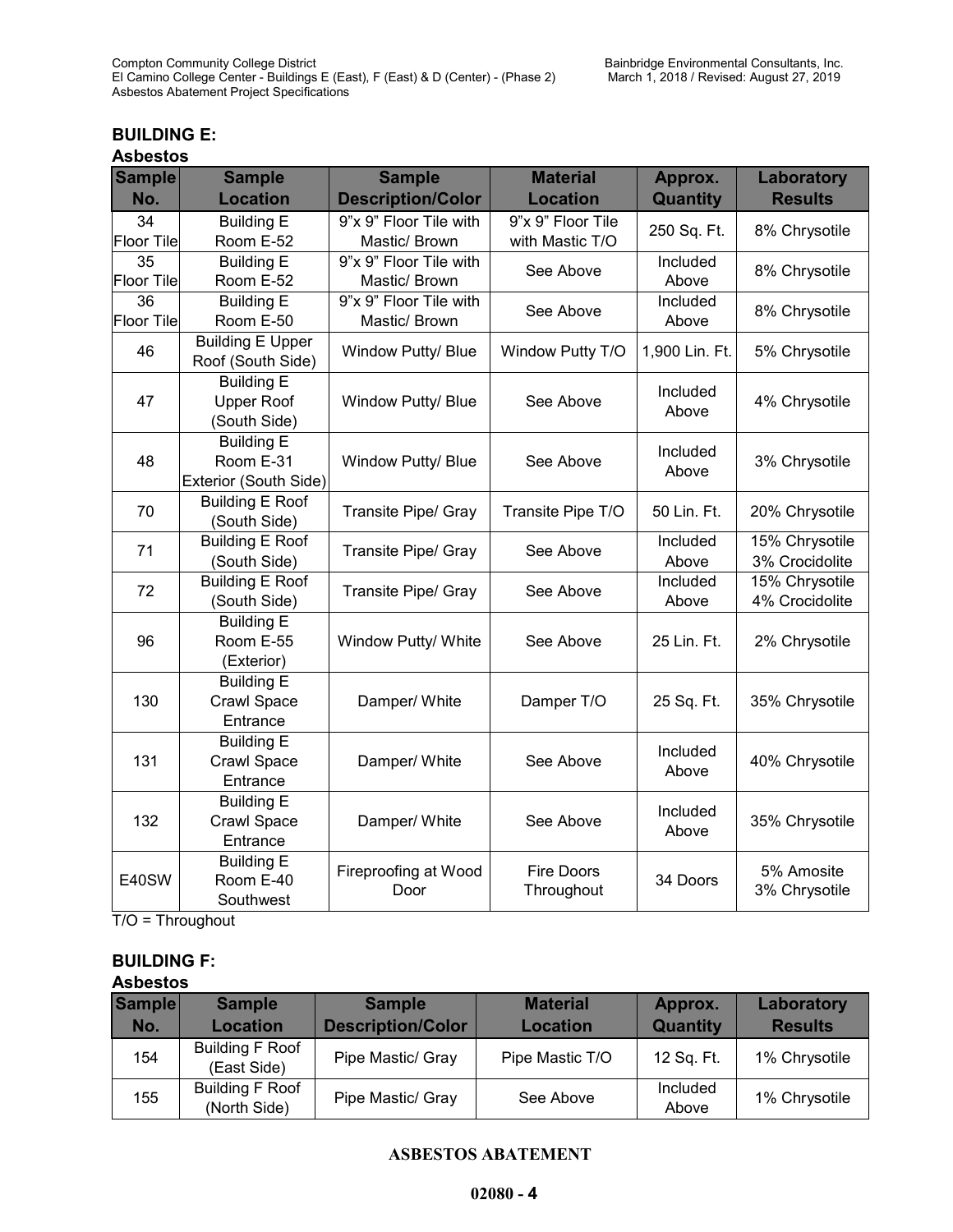## **BUILDING F:**

| <b>Asbestos</b> |  |
|-----------------|--|
|-----------------|--|

| <b>Sample</b><br>No.     | <b>Sample</b><br><b>Location</b>                | <b>Sample</b><br><b>Description/Color</b> | <b>Material</b><br><b>Location</b>     | Approx.<br>Quantity | <b>Laboratory</b><br><b>Results</b> |
|--------------------------|-------------------------------------------------|-------------------------------------------|----------------------------------------|---------------------|-------------------------------------|
| 156                      | <b>Building F Roof</b><br>(North Side)          | Pipe Mastic/ Gray                         | See Above                              | Included<br>Above   | 1% Chrysotile                       |
| 184                      | <b>Building F Upper</b><br>Roof<br>(South Side) | Window Putty/ Blue                        | Window Putty T/O                       | 2,550<br>Sq. Ft.    | 2% Chrysotile                       |
| 185                      | <b>Building F</b><br>Room F-39<br>(Exterior)    | Window Putty/ Blue                        | See Above                              | Included<br>Above   | 2% Chrysotile                       |
| 186                      | <b>Building F Room</b><br>F-32 (Exterior)       | Window Putty/ Blue                        | See Above                              | Included<br>Above   | 2% Chrysotile                       |
| 197                      | <b>Building F</b><br>Room F-12B                 | Lab Countertop/ Black                     | Lab Countertop/ Black<br>T/O           | 200 Sq. Ft.         | 20% Chrysotile                      |
| 211                      | <b>Building F Roof</b><br>(South Side)          | Transite Pipe/ Gray                       | Transite Pipe T/O                      | 35 Lin. Ft.         | 25% Chrysotile<br>10% Crocidolite   |
| 212                      | <b>Building F Roof</b><br>(South Side)          | Transite Pipe/ Gray                       | See Above                              | Included<br>Above   | 25% Chrysotile<br>2% Crocidolite    |
| 213                      | <b>Building F Roof</b><br>(South Side)          | Transite Pipe/ Gray                       | See Above                              | Included<br>Above   | 25% Chrysotile<br>10% Crocidolite   |
| 217<br><b>Floor Tile</b> | <b>Building F</b><br>Room F-33                  | 9"x 9" Floor Tile<br>with Mastic/ Black   | 9"x 9" Floor Tile<br>with Mastic T/O   | 200 Sq. Ft.         | 5% Chrysotile                       |
| 218<br><b>Floor Tile</b> | <b>Building F</b><br>Room F-33                  | 9"x 9" Floor Tile<br>with Mastic/ Black   | See Above                              | Included<br>Above   | 5% Chrysotile                       |
| 219<br><b>Floor Tile</b> | <b>Building F</b><br>Room F-33                  | 9"x 9" Floor Tile<br>with Mastic/ Black   | See Above                              | Included<br>Above   | 3% Chrysotile                       |
| 235<br><b>Floor Tile</b> | <b>Building F</b><br>Room F-39                  | 9"x 9" Floor Tile<br>with Mastic/ Green   | 9"x 9" Floor Tile<br>with Mastic T/O   | 100 Sq. Ft.         | 5% Chrysotile                       |
| 236<br><b>Floor Tile</b> | <b>Building F</b><br>Room F-39                  | 9"x 9" Floor Tile<br>with Mastic/ Green   | See Above                              | Included<br>Above   | 5% Chrysotile                       |
| 237<br><b>Floor Tile</b> | <b>Building F</b><br>Room F-39                  | 9"x 9" Floor Tile<br>with Mastic/ Green   | See Above                              | Included<br>Above   | 6% Chrysotile                       |
| 238<br><b>Floor Tile</b> | <b>Building F</b><br>Room F-39                  | 9"x 9" Floor Tile<br>with Mastic/ Brown   | 9"x 9" Floor Tile<br>with Mastic T/O   | 100 Sq. Ft.         | 4% Chrysotile                       |
| 239<br><b>Floor Tile</b> | <b>Building F</b><br>Room F-39                  | 9"x 9" Floor Tile<br>with Mastic/ Brown   | See Above                              | Included<br>Above   | 4% Chrysotile                       |
| 240<br><b>Floor Tile</b> | <b>Building F</b><br>Room F-39                  | 9"x 9" Floor Tile<br>with Mastic/ Brown   | See Above                              | Included<br>Above   | 6% Chrysotile                       |
| 241<br><b>Floor Tile</b> | <b>Building F</b><br>Room F-32                  | 12"x 12" Floor Tile<br>with Mastic/ White | 12"x 12" Floor Tile<br>with Mastic T/O | 400 Sq. Ft.         | 2% Chrysotile                       |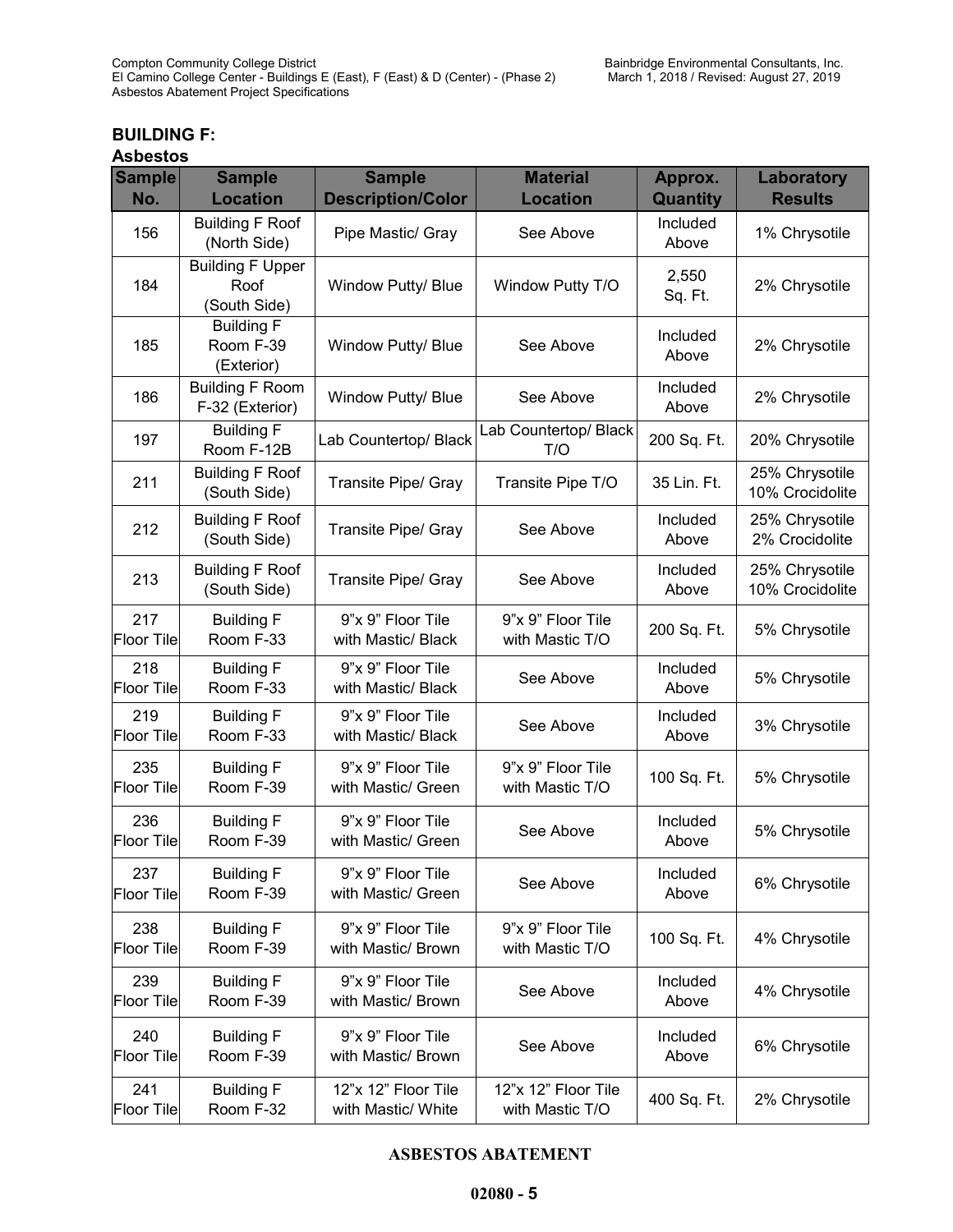| 242<br><b>Floor Tilel</b> | <b>Building F</b><br>Room F-32              | 12"x 12" Floor Tile<br>with Mastic/ White | See Above                    | Included<br>Above | 2% Chrysotile               |
|---------------------------|---------------------------------------------|-------------------------------------------|------------------------------|-------------------|-----------------------------|
| 243<br><b>Floor Tilel</b> | <b>Building F</b><br>Room F-32              | 12"x 12" Floor Tile<br>with Mastic/ White | See Above                    | Included<br>Above | 3% Chrysotile               |
| 243<br>Mastic 2           | <b>Building F</b><br>Room F-32              | 12"x 12" Floor Tile<br>with Mastic/ White | See Above                    | Included<br>Above | 5% Chrysotile               |
| F32SW                     | <b>Building F</b><br>Room F-32<br>Southwest | Fireproofing at Wood<br>Door              | <b>Fire Doors Throughout</b> | 35 Doors          | 5% Amosite<br>3% Chrysotile |
| F40SE                     | <b>Building F</b><br>Room F-40<br>Southeast | Fireproofing at Wood<br>Door              | See Above                    | Included<br>Above | 5% Amosite<br>3% Chrysotile |

 $\overline{T/O}$  = Throughout

## **BUILDINGS E, F & D:**

## **Presumed Asbestos Containing Materials**

| <b>Sample</b><br>No. | <b>Sample</b><br><b>Location</b> | <b>Sample</b><br><b>Description</b> | <b>Material</b><br><b>Location</b>   | Approx.<br>Quantity                 | Laboratory<br><b>Results</b>                                     |
|----------------------|----------------------------------|-------------------------------------|--------------------------------------|-------------------------------------|------------------------------------------------------------------|
| PACM-01              | <b>Buildings</b><br>E, F & D     | TSI                                 | Not Observed<br><b>During Survey</b> | Unknown                             | <b>Presumed Asbestos</b><br><b>Containing Material</b><br>(PACM) |
| PACM-02              | <b>Buildings</b><br>E, F & D     | Chalkboard/Chalkboard<br>Mastic     | Classrooms<br>Throughout             | 2,625 Sq. Ft/<br>35<br>Chalkboards  | <b>Presumed Asbestos</b><br><b>Containing Material</b><br>(PACM) |
| PACM-03              | <b>Buildings</b><br>E, F & D     | <b>Whiteboard Mastic</b>            | Whiteboards<br>Throughout            | 1,400 Sq. Ft./<br>18<br>Whiteboards | <b>Presumed Asbestos</b><br><b>Containing Material</b><br>(PACM) |

## **EPA 600/R-93/116 1,000 POINT COUNT Procedure Results:**

## **BUILDING F:**

**Asbestos**

| <b>Sample</b><br>No.     | <b>Sample</b><br><b>Location</b>                      | <b>Sample</b><br><b>Description</b> | <b>Color</b> | <b>Material</b><br><b>Location</b> | <b>Approx. Quantity</b> | Laboratory<br><b>Results</b> |
|--------------------------|-------------------------------------------------------|-------------------------------------|--------------|------------------------------------|-------------------------|------------------------------|
| 154                      | <b>Building F Roof</b><br>(East Side)                 | Pipe Mastic                         | Gray         | Pipe Mastic<br>T/O                 | 25 Sq. Ft.              | $0.2\%$<br>Chrysotile        |
| 155                      | <b>Building F Roof</b><br>(North Side)                | Pipe Mastic                         | Gray         | See Above                          | Included Above          | $0.1\%$<br>Chrysotile        |
| 156                      | <b>Building F Roof</b><br>(North Side)                | Pipe Mastic                         | Gray         | See Above                          | Included Above          | 0.3%<br>Chrysotile           |
| 199<br>Gray<br>Terrazzol | <b>Building F</b><br>Women's Staff<br>Restroom (Wall) | Terrazzo                            | Multi        | Terrazzo T/O                       | N/A                     | $< 0.1\%$<br>Chrysotile      |
| 201<br>Gray<br>Terrazzol | <b>Building F</b><br>Men's Staff<br>Restroom (Wall)   | Terrazzo                            | Multi        | See Above                          | 2,000 Sq. Ft.           | 0.2%<br>Chrysotile           |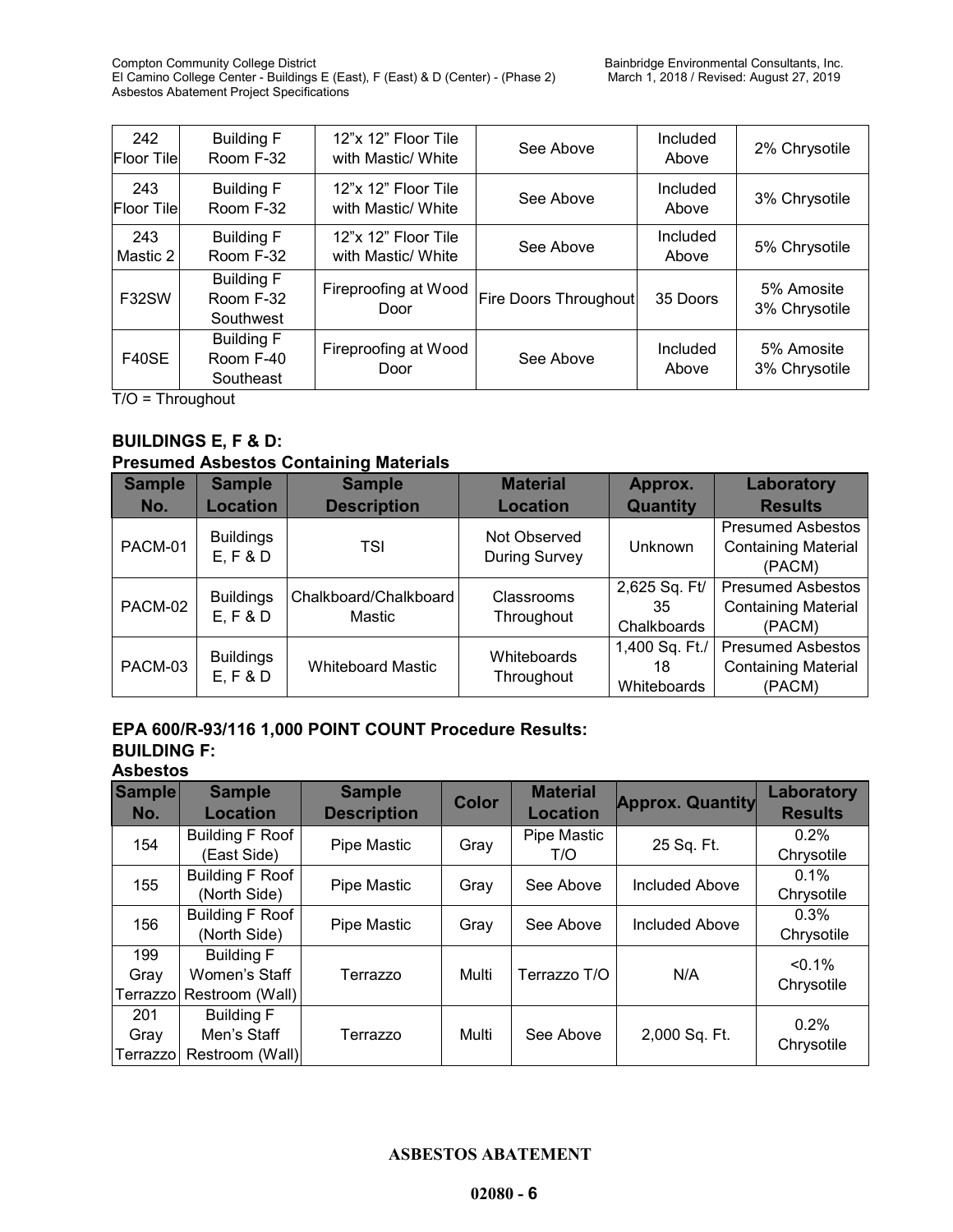In the event that other materials are found to be similar or homogenous to the materials sampled, and determined to contain asbestos, those similar or homogenous materials will be considered assumed asbestos containing materials. Prior to bid, contractor is responsible for field verification of all identified and/or assumed asbestos-containing materials, their quantities and measurements.

- B. Asbestos abatement observation services shall be conducted by a third party consultant and shall be contracted directly by Compton Community College District.
- C. All applicable codes and regulations revised and updated are made part of these specifications by reference herewith.
	- 1. Code of Federal Regulations (CFR):

| 40 CFR Part 763<br>29 CFR 1910.1001 | Asbestos Containing Materials In Schools<br>Occupational Exposure to Asbestos, Tremolite,<br>Anthophyllite and Actinolite |
|-------------------------------------|---------------------------------------------------------------------------------------------------------------------------|
| 29 CFR 1910.1101                    | Asbestos                                                                                                                  |
| 29 CFR 1910.1200                    | <b>Hazard Communication</b>                                                                                               |
| 29 CFR 1910.20                      | Access to Employee Exposure and<br>Medical<br>Records                                                                     |
| 29 CFR 1910.132                     | General Requirements - Personal Protective<br>Equipment                                                                   |
| 29 CFR 1910.133                     | Eye and Face Protection                                                                                                   |
| 29 CFR 1910.134                     | <b>Respiratory Protection</b>                                                                                             |
| 29 CFR 1910.145                     | Specifications for Accident Prevention, Signs and<br>Tags                                                                 |
| 29 CFR 1926.1101                    | Asbestos Standard for construction Industry                                                                               |
| 40 CFR 61                           | <b>General Conditions</b><br>Sub-part A                                                                                   |
| 40 CFR 61                           | Sub-part M<br>National Emission Standards for<br>Asbestos                                                                 |
| 40 CFR 61.152                       | Standard for Waste Disposal for Manufacturing,<br>Demolition, Renovation, Spraying and Fabrication<br>Operations          |

- 2. U. S. Environmental Protection Agency (EPA): Publication No. 560/5-85-024 Guidance for Controlling Asbestos-Containing Materials in Buildings
- 3. National Institute of Occupational Safety and Health (NIOSH): Manual of Analytical Methods, 2nd Ed., Vol. 1. Physical and Chemical Analysis Method (P&CAM): Method 239, Asbestos Fibers in Air Method 7400, Fibers (N1, 3rd Ed., Vol. 1.)
- 4. American National Standard Institute (ANSI):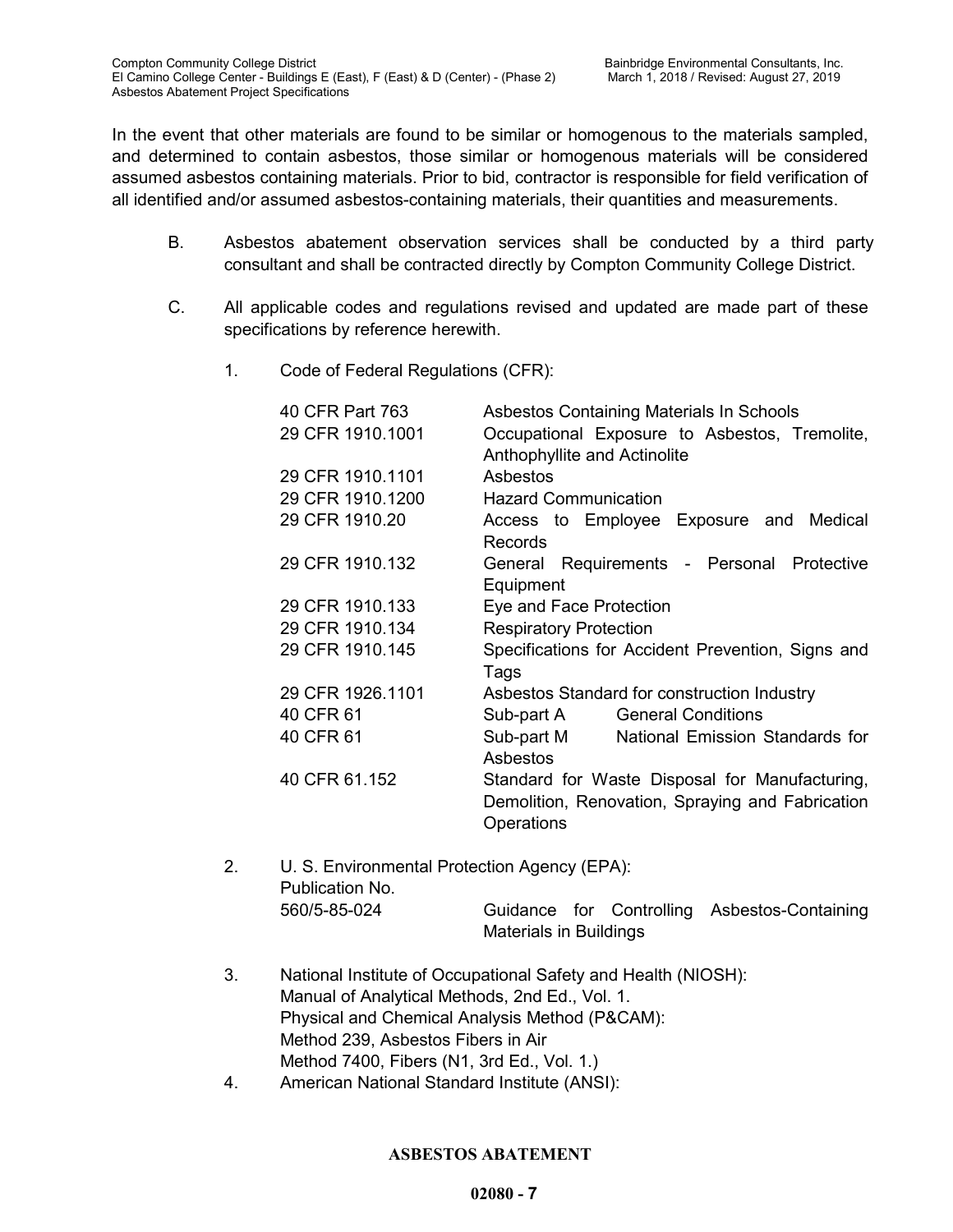|    | Z9.2-1979                                                           | Fundamentals Governing The Design<br>and<br><b>Operation of Local Exhaust Systems</b>                                                                                  |
|----|---------------------------------------------------------------------|------------------------------------------------------------------------------------------------------------------------------------------------------------------------|
|    | Z88.2-1980                                                          | <b>Practices for Respiratory Protection</b>                                                                                                                            |
| 5. | <b>National Fire Protection Association (NFPA):</b><br>Standard 90A | Installation of Air Conditioning and Ventilation<br>Systems.                                                                                                           |
| 6. | American Society for Testing Materials (ASTM):<br>E 849-82<br>P-189 | Safety and Health Requirements<br>Relating to<br>Occupational Exposures to Asbestos<br>Specifications for Encapsulants for<br>Friable<br>Asbestos-Containing Materials |
| 7. | Underwriters Laboratories, Inc. (UL):                               |                                                                                                                                                                        |
|    | 586-77                                                              | Test Performance of High Efficiency,                                                                                                                                   |
|    | (R <sub>1982</sub> )                                                | Particulate, Air Filter Units                                                                                                                                          |
| 8. | Title 8 California Code of Regulations (CCR):                       |                                                                                                                                                                        |
|    | Section 1529                                                        | Asbestos                                                                                                                                                               |
|    | Section 5208                                                        | <b>General Industry Safety Orders</b>                                                                                                                                  |
|    | Section 5144                                                        | <b>Respirator Regulations</b>                                                                                                                                          |

- 9. South Coast Air Quality Management District Rule 1403
- 10. Local and other regulations

## 1.2 CONTRACTOR'S QUALITY ASSURANCE

- A. Safety Compliance: In addition to detailed requirements of this specification, comply with laws, ordinances, rules, and regulations of federal, state, regional, and local authorities and publications regarding handling, storing, transporting, and disposing of asbestos waste materials. Submit matters of interpretation of standards to the appropriate administrative agency for resolution before starting the work. Where the requirements of this specification and referenced documents vary, the most stringent requirement shall apply.
- B. Contractor shall have at least one copy each of 29 CFR Part 1910 Occupational Safety and Health Standards, 29 CFR 1926.1101, 40 CFR Part 61, sub-parts A & M, and all pertinent state and local regulations at his office and at the job site.
- C. Before the commencement of any work at the site, the contractor shall post EPA and OSHA caution signs in and around the work area to comply with EPA and OSHA regulations.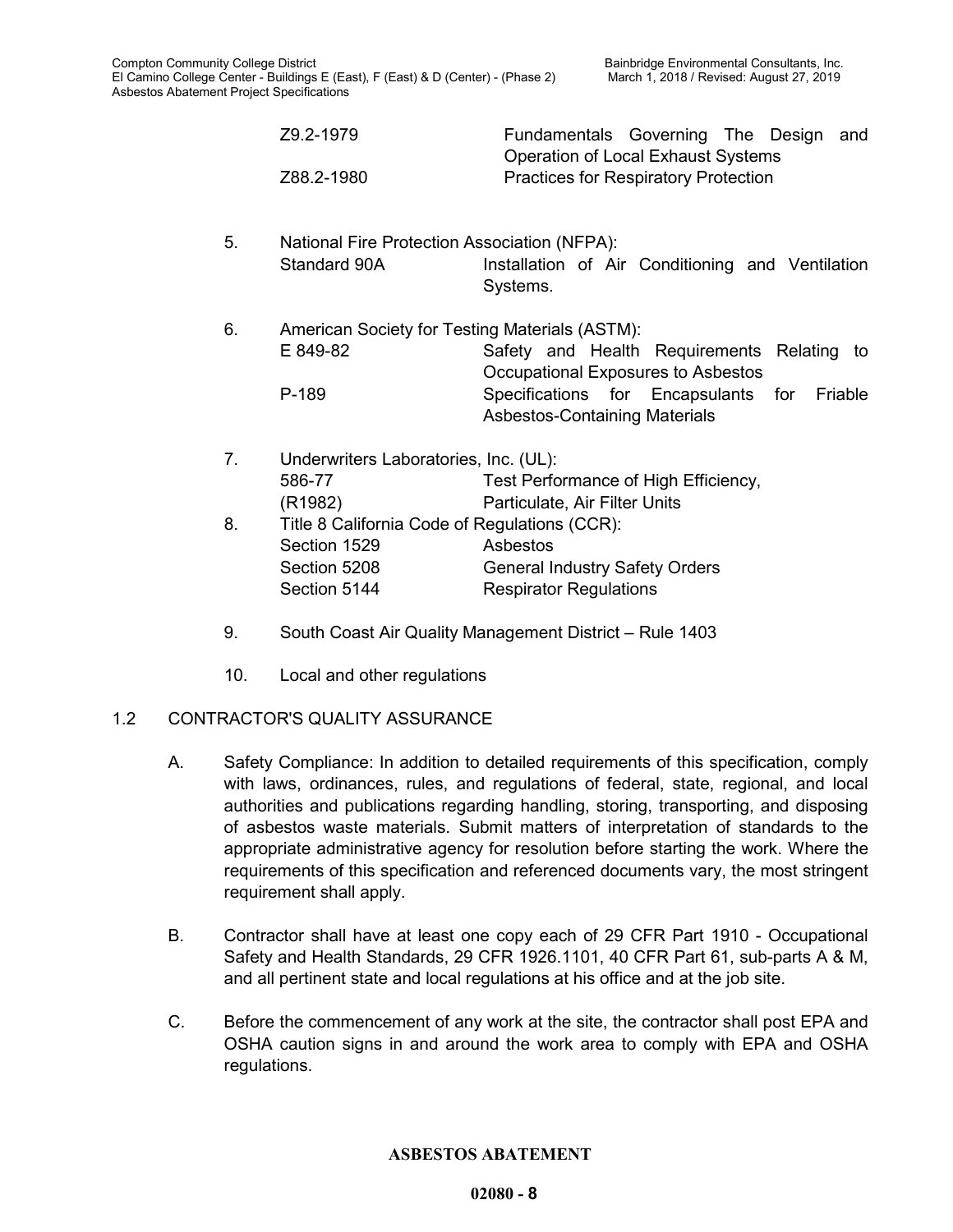- D. Personal monitoring and other monitoring, which are required by law, or considered necessary by the Contractor for worker protection shall be the responsibility of the Contractor.
- E. Area monitoring will be performed by the Observation Service. A predetermined number of air samples will be collected at various stages of the Work, in designated places inside and outside the Work areas.

## 1.3 SUBMITTALS AND NOTIFICATIONS

- A. At the pre-construction meeting, Contractor shall submit (1) declaration certifying that all Contractor's employees have been adequately trained, and (2) a photocopy of training certificates for each employee from their respective training agency or organization. When certified or other formal worker training is required by state or local agencies, Contractor may submit a photocopy of the employee's asbestos worker certification card in lieu of training certificates.
- B. Submit at Pre-construction Meeting manufacturer's certification that the respirators to be used in this Project comply with government agency requirements. Contractor's certifications for each employee must clearly state that each employee has been fit tested and properly trained for respirators.
- C. Submit proof that all persons providing labor and/or professional services who will be entering abatement work areas have had current (less than one year prior to the date of their participation on the Project) medical examinations. Furnish physician's interpretation of said examinations to the State on the Certificate of Medical Compliance form provided in the Supplementary General Conditions section of these Construction Documents at the Pre-construction Meeting, or prior to that person's commencing work on this Project, and for each person subsequently providing labor and/or professional services at the job site for whom a certificate was not initially furnished. Refer to Article 3.5, A. NOTE: In lieu of the above certificate, current medicals will be acceptable providing that a statement in the medical exam declares that the worker can wear a negative pressure respirator while performing their work. Contractor shall resubmit physician's interpretation of medical examination for each worker or professional employed by him whose physician or regulatory required annual or employment termination examination becomes due while said worker or professional is participating in the Project. This requirement can be waived or modified only by COMPTON COMMUNITY COLLEGE DISTRICT in writing or verbally, followed up in writing.
- D. Immediately after Contractor has received the COMPTON COMMUNITY COLLEGE DISTRICT's Notice of Award, submit manufacturer's catalogue, samples, Material Data Safety Sheets, (MSDS) and other items needed to demonstrate the quality of the proposed abatement materials. Under no circumstances shall proposed materials be used before written approval from COMPTON COMMUNITY COLLEGE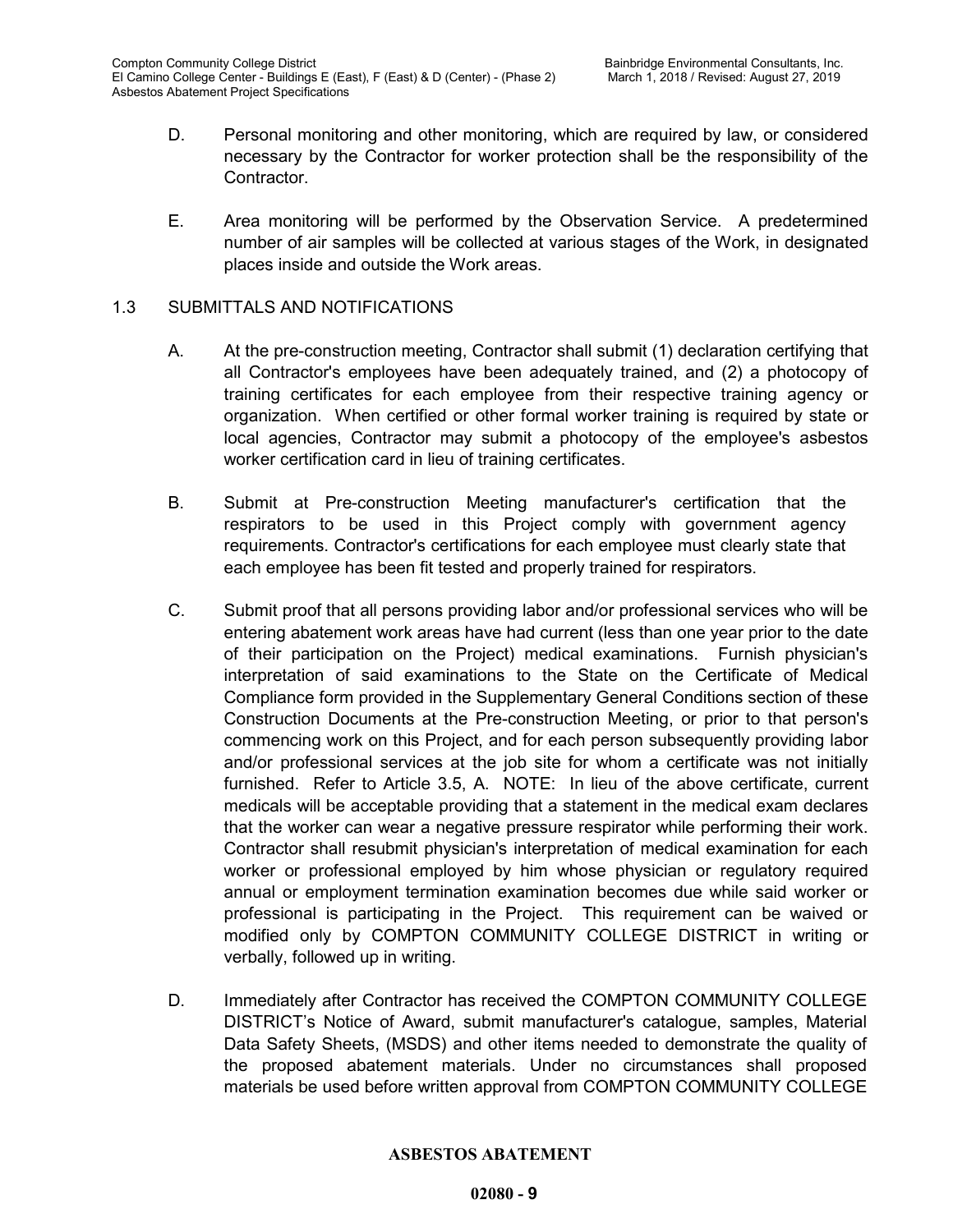DISTRICT, COMPTON COMMUNITY COLLEGE DISTRICT's Representative or Observation Service. Submittals are required if the following materials are proposed:

- 1. Encapsulant
- 2. Surfactant
- 3. Protective packaging
- 4. Lagging adhesive
- 5. Glove bags
- 6. Resaturant
- 7. Solvents
- E. Submit at Pre-construction Meeting proof satisfactory to COMPTON COMMUNITY COLLEGE DISTRICT, or the Observation Service that all required permits have been obtained and notifications have been sent. Contact and notify the following government agencies in writing ten working days prior to the commencement of Work:
	- 1. EPA Regional Asbestos Coordinator,
	- 2. Occupational Safety and Health Administration,
	- 3. Local Air Quality Management District,
	- 4. Local Fire Department if required,

All notifications shall contain as a minimum the following information:

- 1. Name, address and telephone number of COMPTON COMMUNITY COLLEGE DISTRICT including the contact person.
- 2. Name, address, EPA numbers, license number and telephone number of the Contractor including the contact person.
- 3. Name, address and description of the building, including size, age, and prior use of building.
- 4. The type and quantity of asbestos material involved and the description of the **Work**
- 5. Scheduled starting and completion dates for Abatement Work.
- 6. Procedures that shall be employed to comply with the regulations.

## **ASBESTOS ABATEMENT**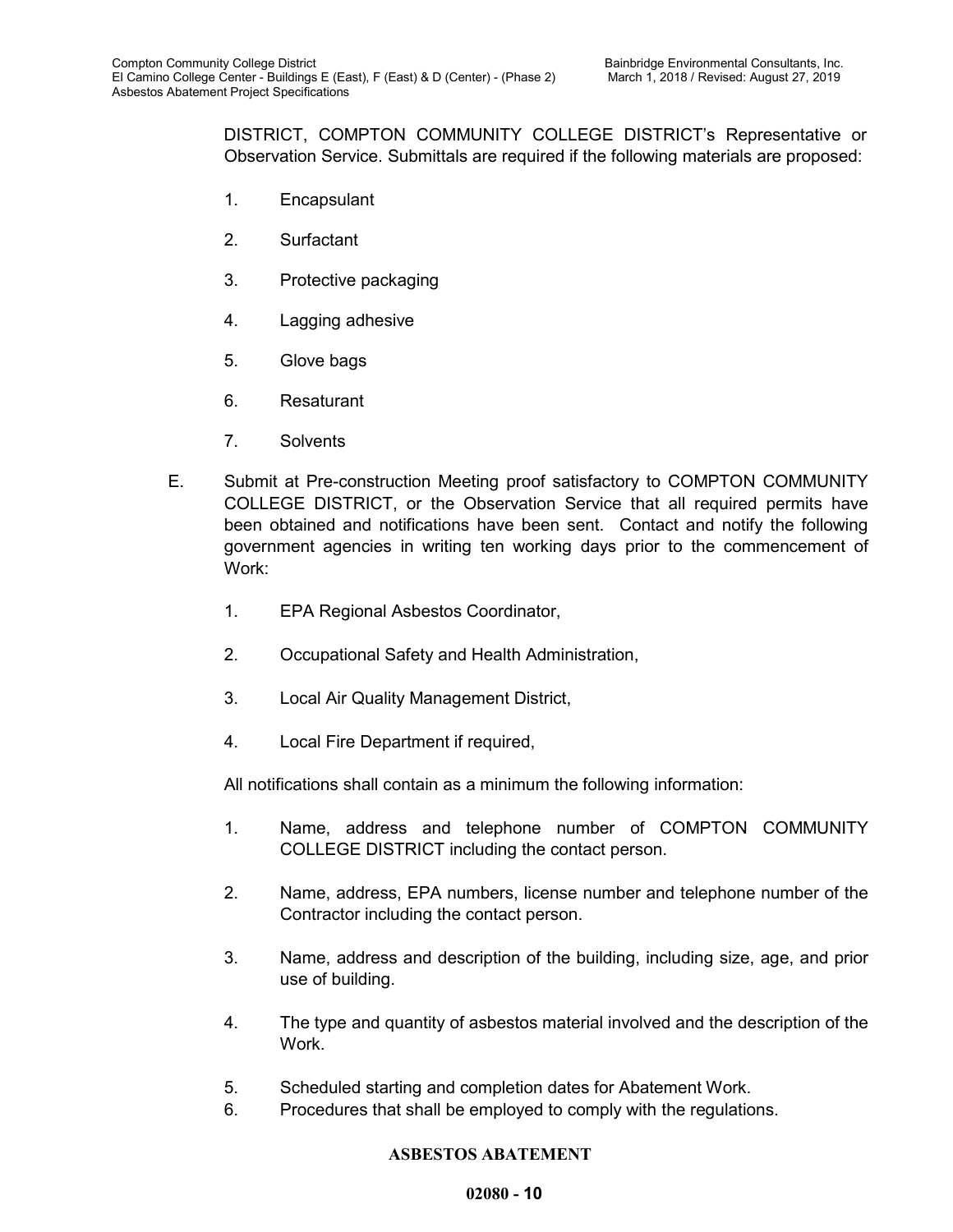- 7. The name, address, EPA number and telephone number of the Transporter.
- 8. The name and address of the Hazardous Waste Disposal Facility where the Asbestos Waste shall be deposited.
- F. Submit at Pre-Construction Meetings copies of all government agency correspondence and proof of delivery. No work shall commence until verification of required notifications is made by the Observation Service.
- G. Submit at Pre-construction Meeting the method of transport of hazardous and nonhazardous waste, including the name, address, EPA ID number, and telephone number of the transporter(s).
- H. Submit for approval at the Pre-construction Meeting the name, address, EPA ID number, and telephone number of the hazardous and non-hazardous waste disposal facility(s) to be used.
- I. Submit at the Pre-construction Meeting for approval a detailed plan of the work procedures to be used in the abatement of the asbestos-containing materials. The asbestos plan must be approved in writing by the Observation Service and COMPTON COMMUNITY COLLEGE DISTRICT before the start of any work, including work mobilization. The plan shall include:
	- 1. Location of Asbestos Work Areas.
	- 2. Layout and construction details of Decontamination Enclosure Systems.
	- 3. Project schedule including critical paths, interface of other trades, and completion dates of abatement stages and work areas.
	- 4. Personal air monitoring procedures.
	- 5. Detailed description of the method to be employed in order to control pollution, including negative air equipment calculations.
	- 6. Names of Superintendent, Foremen, Project Manager and other key personnel, and their day time, emergency telephone numbers and pagers.
	- 7. Security Plan including sketches necessary to clearly describe the plan.
	- 8. Emergency evacuation plan for injured workers, compressor failure, fire and other emergencies.
- J. Submit at Pre-construction Meeting manufacturer's certification that vacuums, equipment filters, and other local exhaust ventilation equipment conform to ANSI Z9.2-1979.

#### **ASBESTOS ABATEMENT**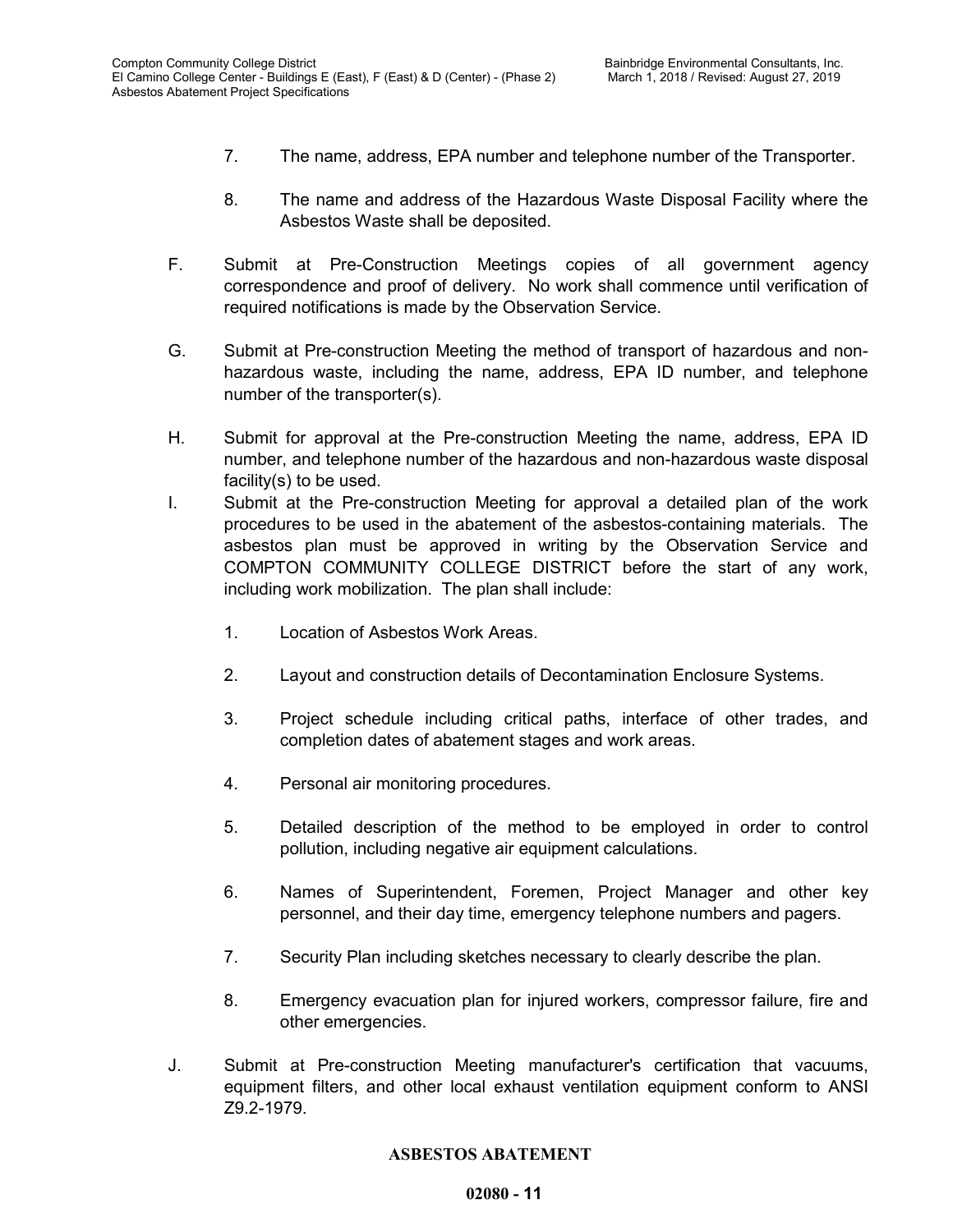K. Provide proof of Contractor's License and Asbestos Certification from the Contractor Licensing Board, and proof of registration with the Division of Occupational Safety and Health in accordance with California Labor Code, Section 6501.

## PART 2 - PRODUCTS

### 2.1 GENERAL

- A. Contractor shall furnish, provide and utilize the following products in the Work as specified herein.
- B. The Work is based on the materials, equipment and methods described in these specifications. COMPTON COMMUNITY COLLEGE DISTRICT or the Observation Service will consider proposals for substitutions of materials and equipment only when such proposals are accompanied by written technical product data.
- C. No materials or equipment shall be substituted unless approved in writing by COMPTON COMMUNITY COLLEGE DISTRICT or the Observation Service.
- 2.2 PROTECTIVE COVERING (PLASTIC) AND DISPOSAL BAGS
	- A. Shall be fire retardant plastic or equivalent with a thickness of ten mil, six mil, four mil and three mil polyethylene sheets. Disposal bags shall be pre-printed with labels as required by CFR 40 Part 60 or applicable CAL-OSHA requirements.
- 2.3 TAPE AND GLUE
	- A. Duct Tape 2" or wider, or equal, and capable of sealing joints of adjacent sheets of plastic, and for attachment of plastic sheet to finished or unfinished surfaces of dissimilar materials. The bonding strength and seal must not be affected by mist, water, encapsulating agent or any other materials used in the work.

#### 2.4 PROTECTIVE PACKAGING

- A. Appropriately labeled clear, double six (6) mil sealable polyethylene bags as a minimum.
- B. Bilingual labels (English and other appropriate language) on containment glove bags, waste packages, contaminated material packages and other containers shall be in accordance with EPA or OSHA standards.
- 2.5 WARNING LABELS AND SIGNS
	- A. As required by 29 CFR 1910.1001, 29 CFR 1910.1200, 29 CFR 1926.58 and other pertinent state and local codes and regulations.

#### **ASBESTOS ABATEMENT**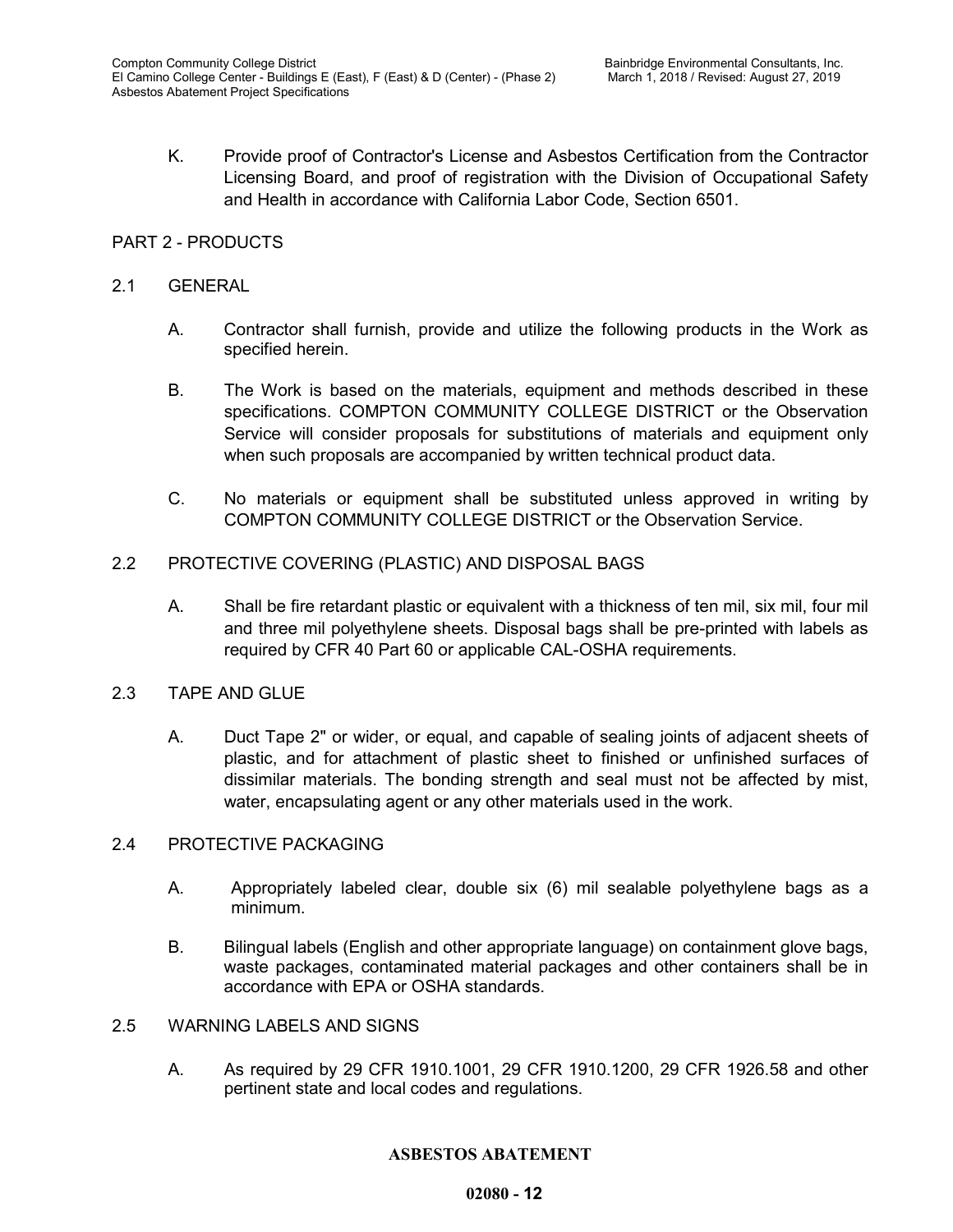## 2.6 WETTING AGENT OR SURFACTANT

A. Surfactant, or wetting agent, for amending water will be 50 percent polyoxyethylene polyglycol ether and 50 percent polyoxyethylene ether, or equivalent, at a concentration of one (1) ounce per five (5) gallons of water. The material must be odorless, non-flammable, non-toxic, non-irritant and non-carcinogenic.

### 2.7 ENCAPSULATING SEALER

A. Shall be a penetrating or bridging type, pollution-free, water based, nontoxic, with a Class A fire classification as specified herein. Encapsulants with the ingredient Methylene Chloride are not acceptable unless the contractor can prove to COMPTON COMMUNITY COLLEGE DISTRICT's satisfaction that equal substitute materials are not available. If substitutes are not used, the Contractor shall submit with the asbestos plan, for approval, respiratory protection and negative air discharge procedures to protect workers, authorized personnel and the public from Methylene Chloride exposure. Material shall be flexible when cured, resistant to weathering, oxidation, aging and abuse.

#### 2.8 LAGGING ADHESIVE

A. Shall meet NFPA 90A Code, such as Arabol, Childers CP52, Insul-Coustic 102, or approved equal.

## 2.9 TOOLS AND EQUIPMENT

- A. Provide suitable tools for asbestos removal and encapsulation.
- B. HEPA vacuums shall comply with ANSI Z9.2-1979
- C. Ladders and scaffolds shall be of required OSHA dimensions and quantities so that all work surfaces can be easily and safely accessed.
- D. Electrical equipment shall be UL-listed and approved, and shall have ground-fault interrupt.
- E. Airless spray equipment shall have a nozzle pressure with an adjustable range of 400-1500 psi.

#### PART 3 - REQUIREMENTS FOR WORKER PROTECTION

#### 3.1 TRAINING PROGRAM

A. Each employee shall receive training in the proper handling of materials that contain asbestos, including all aspects of work procedures and protective measures, use of protective clothing and respiratory protection, use of showers, entry and exit procedures from Work areas and in OSHA regulations. Each employee shall also

#### **ASBESTOS ABATEMENT**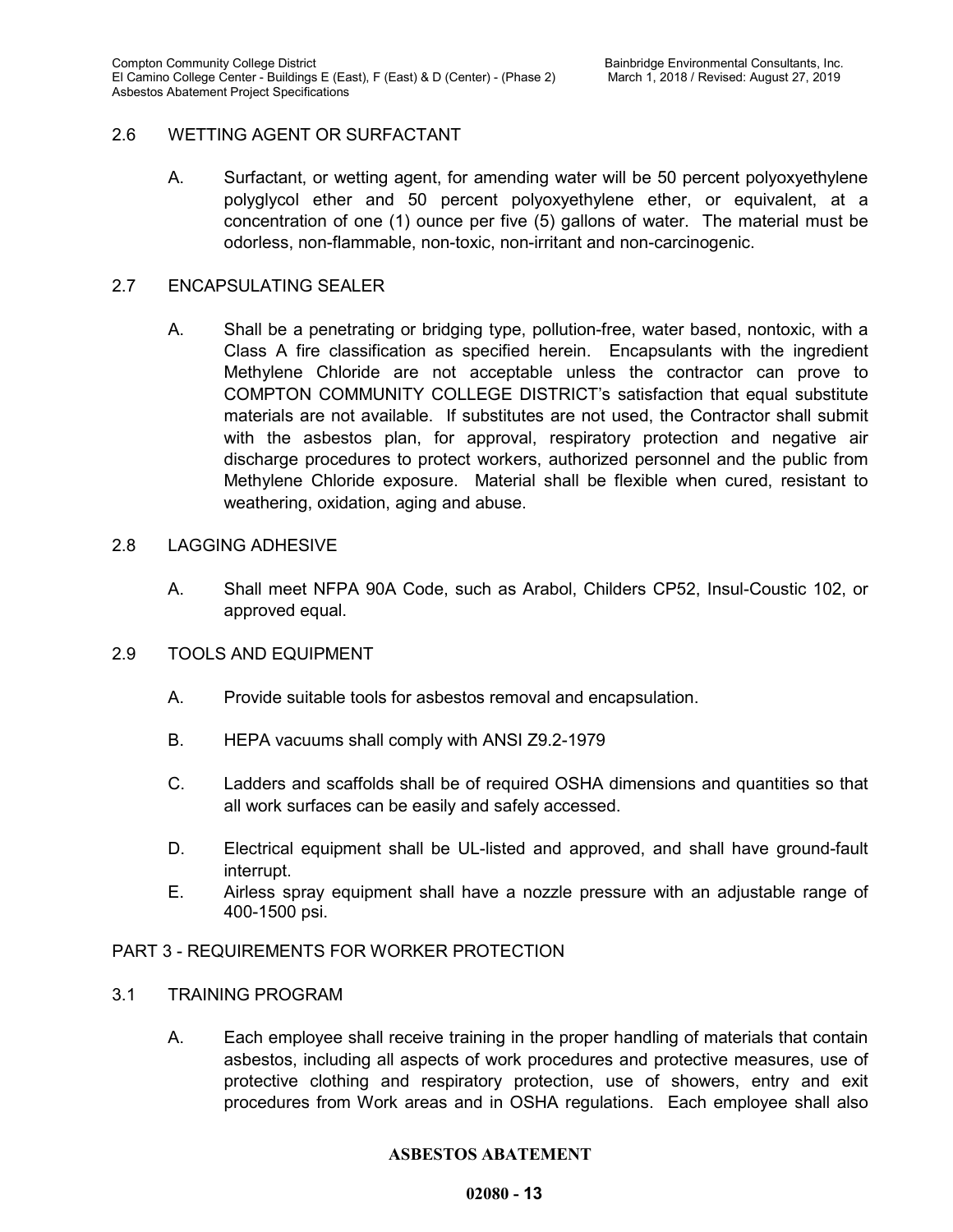understand the health implications and risks involved, including the illness possible from exposure to airborne asbestos fibers and the increased risk of lung cancer associated with smoking cigarettes and asbestos exposure, understand the use and limits of the respiratory equipment to be used, and understand the purpose of medical surveillance and the monitoring of airborne quantities of asbestos as related to health and respiratory equipment. The training program shall comply with federal, state and local regulatory requirements.

B. Emergency evacuation procedures to be followed in the event of Worker injury or shall be included in the worker training program.

## 3.2 DRESS AND EQUIPMENT

- A. Work clothes shall consist of disposable full-body coveralls, head covers, boots, rubber gloves or equivalent. Sleeves at wrists and cuffs at ankles shall be secured. Fire retardant full-body coveralls are required in areas of open flame, or where required by local regulations.
- B. Eye protection and hard hats shall be available as appropriate or as required by applicable safety regulations.
- C. Provide authorized visitors with suitable protective clothing, headgear, eye protection, and footwear whenever they are required to enter the Work area.

#### 3.3 RESPIRATORS

- A. Respiratory protective equipment shall be MSHA/NIOSH approved in accordance with the provisions of 30 CFR Part 11. Respiratory instructions shall be posted in the clean room or work area.
- B. Half-mask or full-face air-purifying respirators with HEPA filters may be worn during the preparation and work being performed.
- C. The Contractor shall provide Workers with approved, permanently personally-issued and marked respirators with changeable filters. The Contractor shall provide a sufficient quantity of filters approved for Asbestos so that Workers can change filters during the workday. Filters shall not be used any longer than one (1) workday or whenever an increase in breathing resistance is detected. The respirator filters shall be stored at the job site in the Clean Room and shall be totally protected from exposure to asbestos before their use.
- D. Workers shall always wear a respirator, properly fitted on the face, in the Work Area, from the start of preparation work until all areas have been given written clearance by the Observation Service.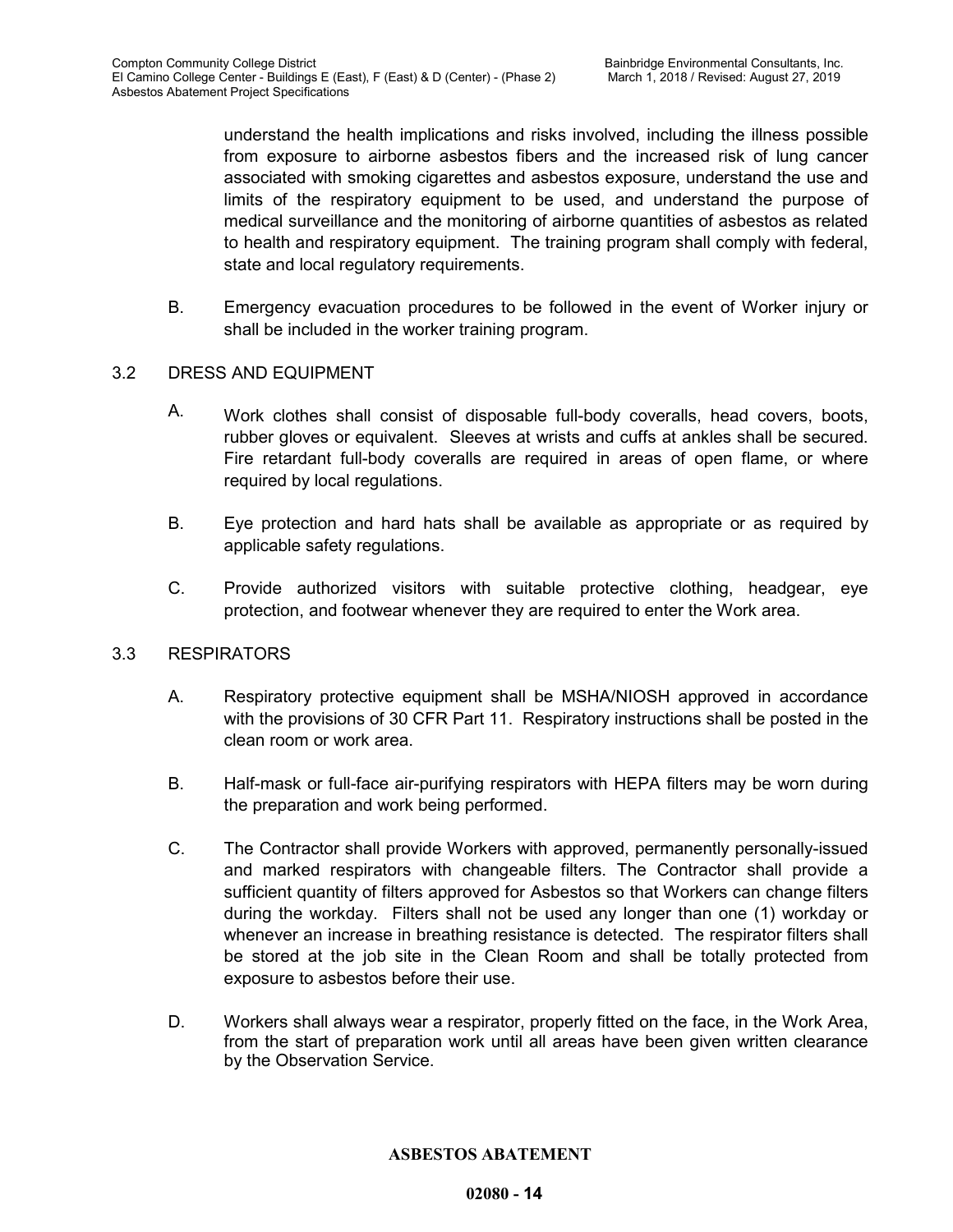## 3.4 WORKER PROTECTION PROCEDURES

Bilingual (English and other appropriate language) Worker protection procedures must be posted in the Clean Room or Work Area. If the first language of all Workers is English, the bilingual procedures are excepted.

- A. Each Worker and Authorized Visitor shall, upon entering the job site: remove street clothes and put on a respirator and clean protective clothing before entering the Work Area.
- B. All Workers shall, each time they leave the Work Area: remove gross contamination from clothing before leaving the Work Area; proceed to the Equipment Room and remove all clothing except respirators; still wearing the respirator, proceed naked to the showers; clean the outside of the respirator with soap and water while showering; remove the respirator; thoroughly shampoo and wash themselves.
- C. Following showering and drying off, each Worker shall proceed directly to the Clean Room and dress in their personal clothing. Before reentering the Work Area, each Worker and Authorized Visitor shall put on a clean respirator and shall dress in clean protective clothing.
- D. Contaminated protective clothing and work footwear shall be stored in the Equipment Room when not in use in the Work Area. At appropriate times or upon completion of Asbestos Abatement, dispose of protective clothing and footwear as contaminated waste, or launder in accordance with government regulations.
- E. Workers removing waste containers from the Equipment Decontamination Enclosure shall enter the Holding Area from outside wearing a respirator and dressed in clean disposable coveralls. No Worker shall use this system as a means to leave or enter the Washroom or the Work Area.
- F. The disposable clothing worn outside the Work Area shall be of different color or markings from the disposable clothing worn inside the Work Area.
- G. Workers shall not eat, drink, smoke, or chew gum or tobacco while in the Work Area. Workers and Authorized Visitors with beards or who are unshaven shall not enter the Work Area.

#### 3.5 MEDICAL DOCUMENTS

A. Before exposure to airborne Asbestos, the Contractor will provide each employee providing labor or professional services at the Project site with a current comprehensive medical exam, including a history of respiratory and gastrointestinal diseases, meeting the general definition outlined in 29 CFR 1910.1001, 29 CFR 1910.134, 29 CFR 1926.1101 and California Administrative Code Title 8, CAC

#### **ASBESTOS ABATEMENT**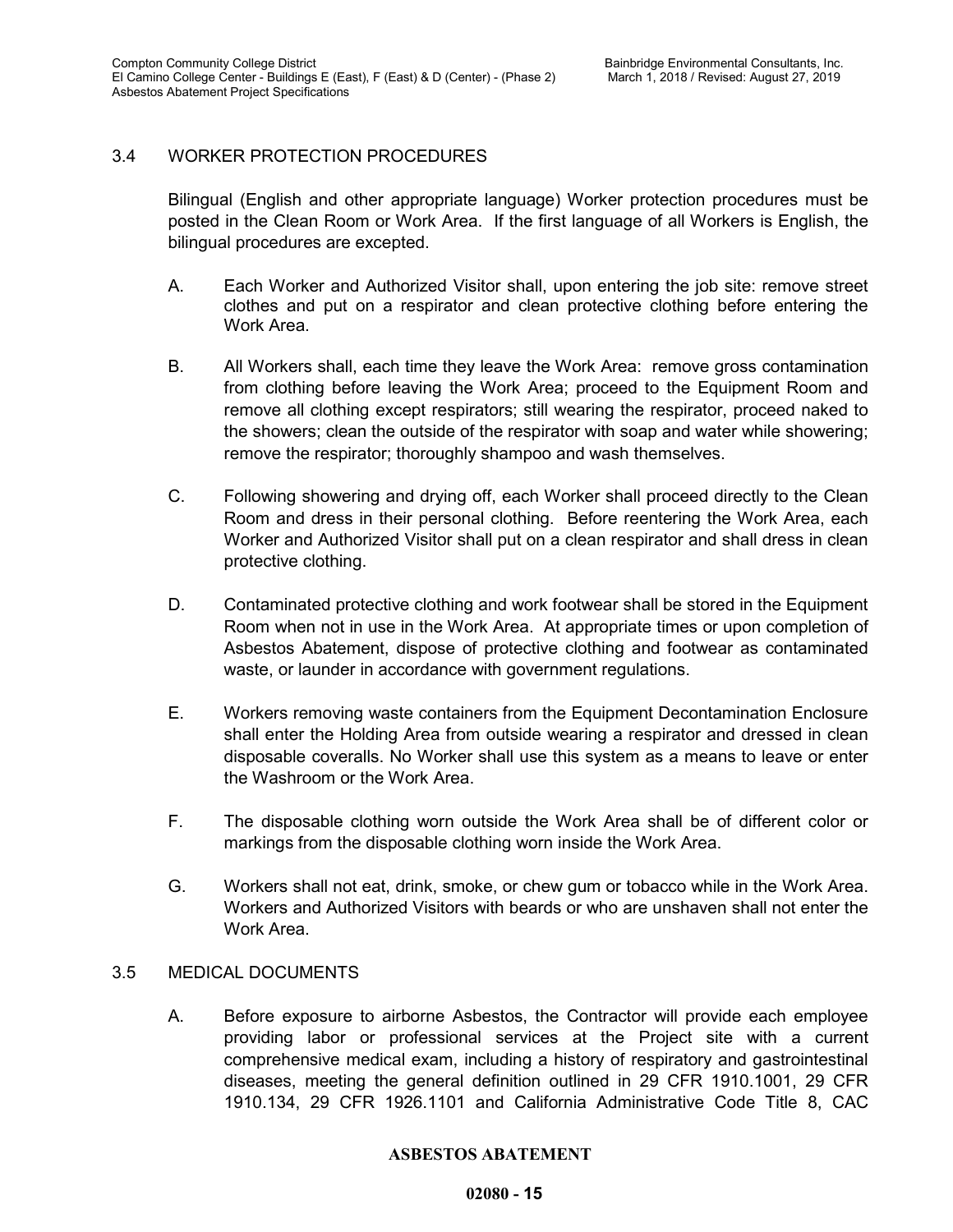Section 5208, page 442.2.l sub-part 1. The contractor shall submit a current medical examination report. The medical report shall contain a statement from the examining physician that the employee can function normally wearing a respirator or that the safety or health of the employee or other employees will not be impaired by his use of a respirator. No employee will be allowed to enter the Work Area without having first provided the completed copy of their medical examination to COMPTON COMMUNITY COLLEGE DISTRICT's Representative and until the medical report has been approved by the Observation Service.

## 3.6 EMPLOYEE IDENTIFICATION

A. Each employee shall bring to the job at least two forms of identification, one of which has his/her photograph.

## PART 4 - WORK EXECUTION - ASBESTOS ABATEMENT PROCEDURES

## 4.1 WORK AREA PREPARATION AND REMOVAL FOR ASBESTOS MATERIALS

- A. Preparation procedures for the Work including the removal the asbestos-containing materials and associated debris. Removal of these materials or other friable asbestos-containing materials**,** unless specified otherwise, shall be executed inside a fully "Contained" Work area.
	- 1. All surfaces and fixed objects including carpets in the Work areas shall be pre-cleaned using HEPA filtered vacuums and/or wet cleaning methods as appropriate. Methods that would raise dust, such as dry sweeping or vacuuming with equipment with non HEPA filters must not be used. Asbestos-containing materials must not be disturbed during the pre-cleaning phase.
	- 2. Contractor shall isolate the Work area for the duration of the Work by sealing all openings including, but not limited to, HVAC ducts, diffusers and grilles, skylights, doorways, and windows, with six (6) mil polyethylene taped securely to a clean surface. Spray adhesive, used on finished surfaces, should be avoided where possible. Construct barriers that enclose or separate Work Areas with wood or metal framing members and sheathed with 3/8" min. plywood. Barriers shall form a seal at vertical walls and at the floor deck above and below.
	- 3. HVAC systems shall be shut down. Contractor shall design the Work area preparation and engineering controls as specified and/or as required to prevent damage to and contamination of the affected HVAC system. Contractor shall remove HVA system filters, and pack them in protective six (6) mil polyethylene sheeting for proper disposal. The Contractor shall install new filters upon completion of all Work.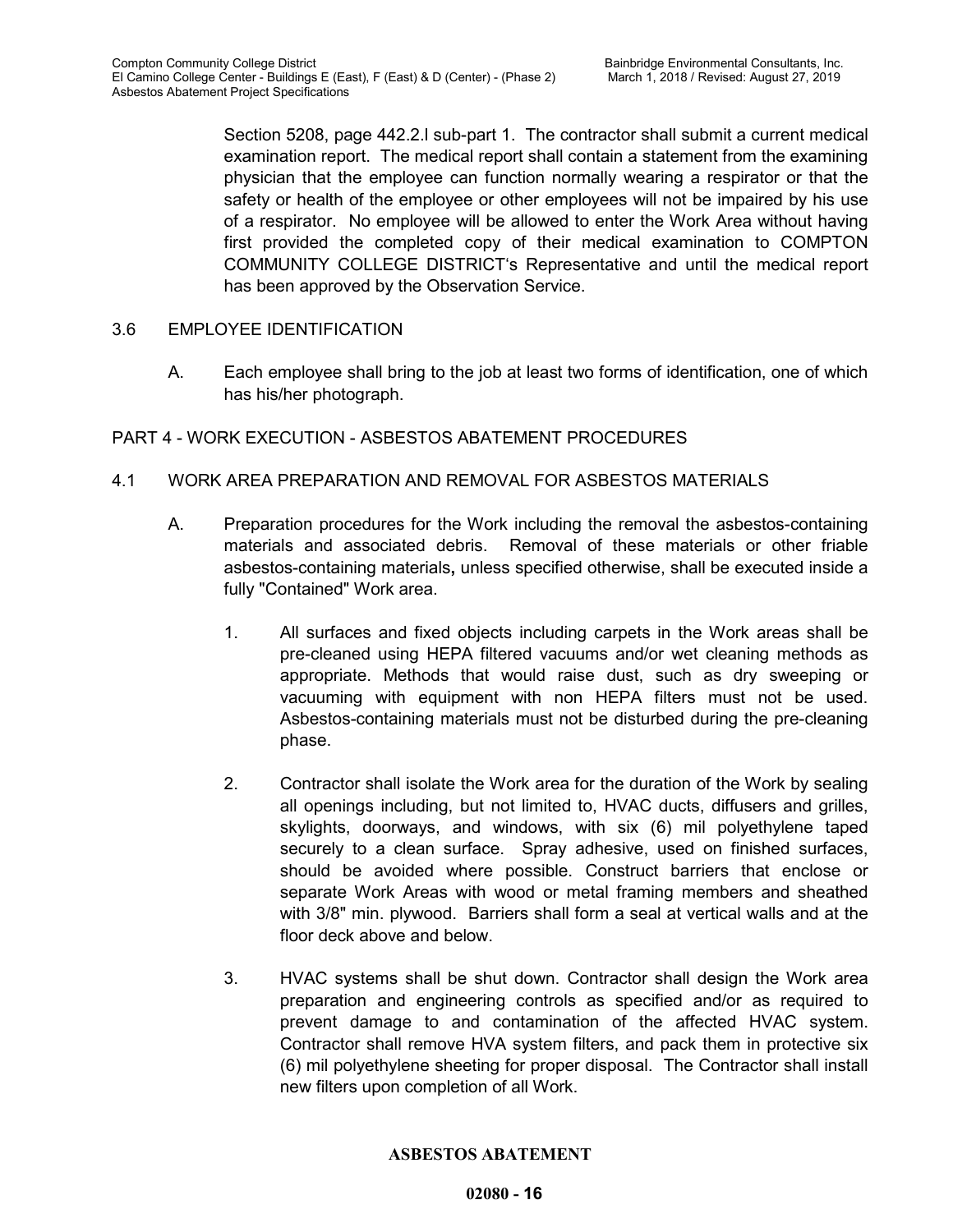- 4. Contractor shall remove all movable objects including but not limited to carpets from the Work area. All fixed and movable objects requiring cleaning shall be washed with amended water or cleaned with a HEPA filtered vacuum.
- 5. Clean and cover fixed and movable objects that remains in the Work area with six (6) mil polyethylene sheeting taped securely in place.
- 6. The objects removed shall be stored in a location designated by COMPTON COMMUNITY COLLEGE DISTRICT, and in a manner that will prevent contamination or damage to the objects. Damaged and missing objects will be replaced by the Contractor at his own expense and to the satisfaction of COMPTON COMMUNITY COLLEGE DISTRICT.
- 7. Seal and protect all light fixtures, exit signs and other electrical items, etc., that will remain within the Work area, with six (6) mil polyethylene, taped securely. The polyethylene cover shall be kept away from heat-generating electrical devices where fire or damage to the device is possible. Light fixtures and all other electrical items shall be thoroughly cleaned before covering.
- 8. Install 2' x 2' plexiglass observation window(s) at strategic location(s) in the "Containment" barrier to allow observation of work from outside the Work Area.
- 9. Seal all wall, plumbing, duct and other cavities to prevent asbestos materials contamination "fallout" from falling into cavities during the Work.
- 10. The Contractor shall check regularly (at beginning, middle and end of each shift as a minimum) all polyethylene isolation and containment (protective) barriers for punctures, loose seals, contact with heat-generating devices, etc. Problem areas shall be repaired or mended immediately.
- 11. Maintain existing emergency exits from the building**.** Maintain a minimum of two (2) exits from Work Areas where possible. The first exit shall be the Worker the Decontamination Enclosure System. The second exit may be the Equipment Decontamination Enclosure System or a ripcord type, emergency only exit in the plastic containment at a door, window or other appropriate location. Exits, where possible, shall be on opposite ends of the Work Area. All exits shall be labeled in bright letters or signage. The second exit shall be labeled "Emergency Exit Only." Establish alternative exits satisfactory to fire officials where existing building or Work Area emergency exits are unavoidably blocked by activities of this project.
- 12. Provide and maintain appropriate fire extinguishers inside and outside the **Work**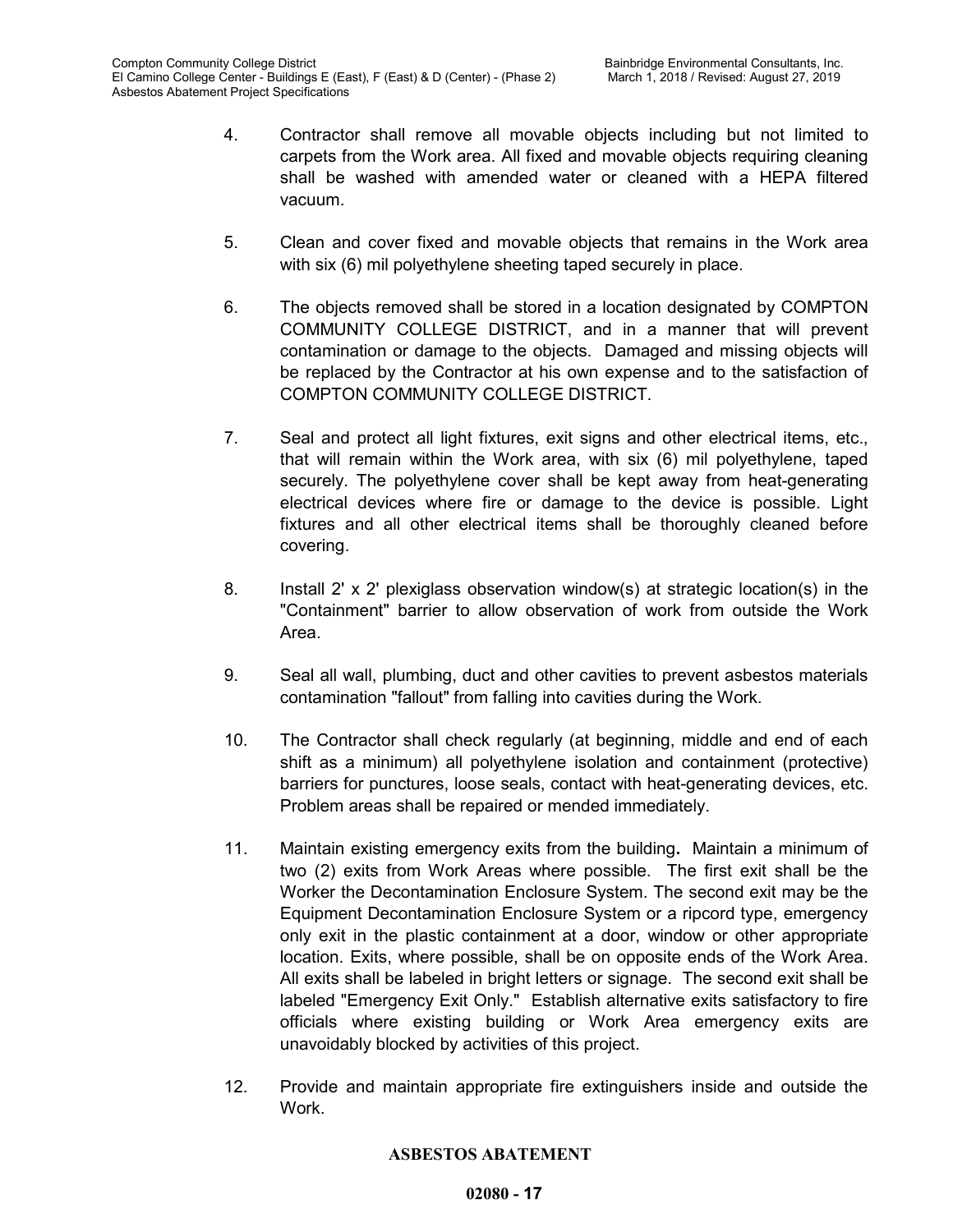- 13. All electrical power must be shut down during the wet removal or encapsulation phase of the Work. Provide temporary power and lighting when necessary, and ensure safe installation of temporary power sources and equipment per applicable electrical code requirements including appropriate ground fault protection. Temporary light fixtures will be explosion proof. Provide and maintain auxiliary diesel generator equipment where existing facility power is insufficient. Locate generator or vent generator exhaust in a manner that will prevent carbon monoxide hazards to workers and the public. When power shutdown is required, the Contractor shall check for conditions where shutdown will pose a danger to the building or to the building's components. Contractor shall take all precautions necessary, including inspections and testing, to insure the safety of his employees and other building occupants from electrical hazards during the course of the Work. Existing fire, smoke detection and other life safety systems shall be kept in operation at all times, or, the Contractor shall install and maintain a temporary system or alternate acceptable to COMPTON COMMUNITY COLLEGE DISTRICT and local fire officials.
- 14. The Contractor shall install and maintain negative air pressure equipment during the abatement and decontamination phases of the Work until the clearance test has passed. A sufficient amount of air shall be exhausted by the unit(s) to create a pressure of -0.02 inches of water within the Work area with respect to the area outside the Work area. A backup negative air unit must be in place in the event that the initial unit fails. In the event of a power failure, the backup emergency unit must be self-starting with a diesel generator back-up power. Locate the generator or vent generator exhaust in a manner that will prevent carbon monoxide hazards to workers and others in the building When more than one negative air pressure unit is required, emergency power back-up is required for at least half of all the units.
- 15. Install and maintain a manometer from the time abatement begins until the clearance test has passed in all Work areas. All ratings must be recorded in writing for the duration of the Work. Report the readings to the Observation Service at the start and end of each work shift.
- 16. Notify the Observation Service twenty-four hours in advance of when preparatory steps will be completed. Asbestos Abatement Work shall not commence until: all preparation requirements have been completed; all tools, equipment, and materials are on hand; all required submittals, notices and permits have been approved, and until the Observation Service authorizes that Work may commence.
- 17. Daily log: Maintain for the duration of the project from the first disturbance of asbestos-containing material, a sign-in/sign-out log. All persons performing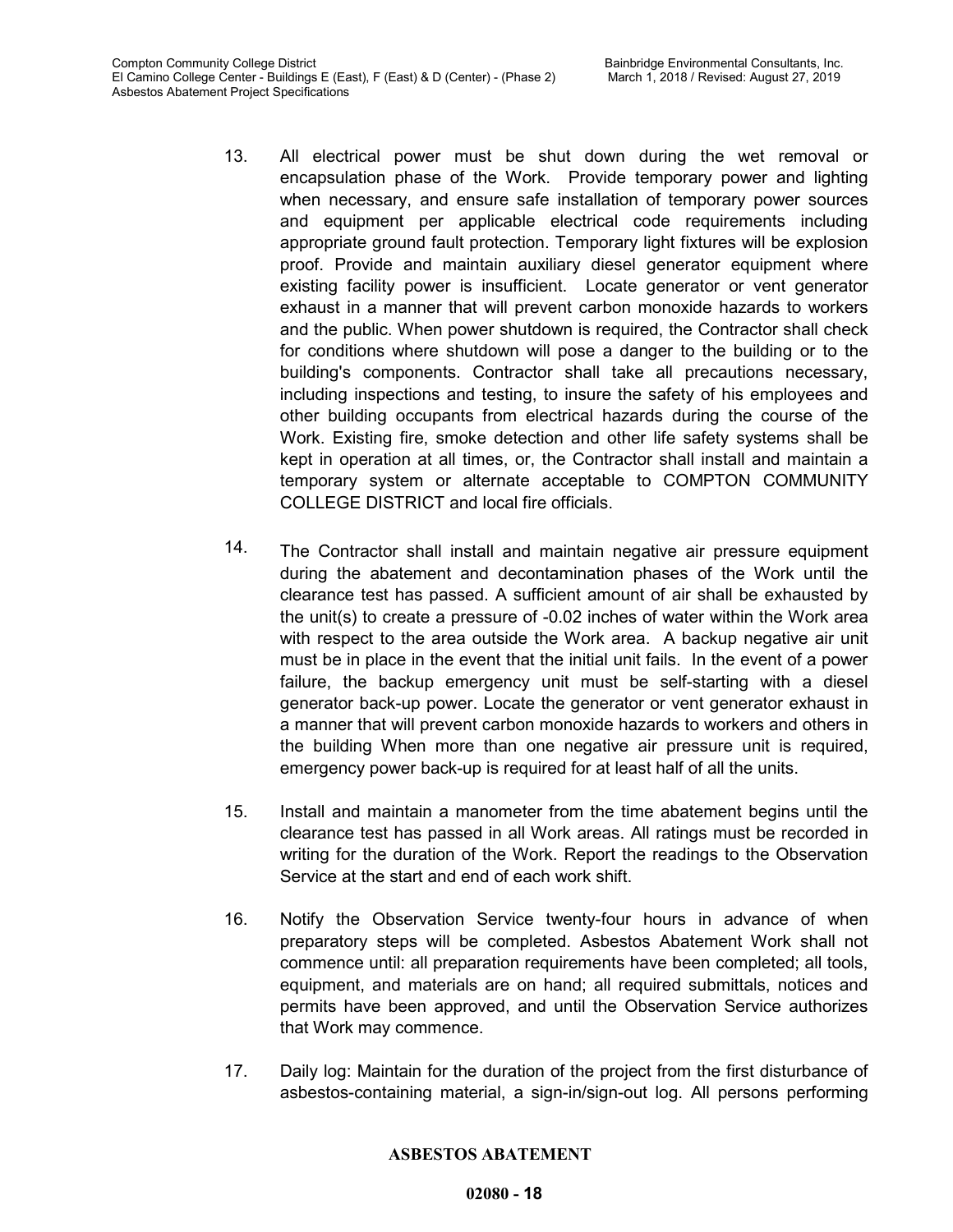work or visiting the site must print, sign, and date the logbook along with their company name showing duration at work site.

- B. Removal procedures for "Contained" Work:
	- 1. Remove all visible accumulations of asbestos material and debris. Wet-clean all surfaces within the Work area to remove asbestos residue.
	- 2. Upon completion of the cleaning, the Contractor shall perform a complete visual inspection of the Work area to ensure that the Work area is free of any visible debris or residue.
	- 3. Upon completion of the visual inspection, the Contractor shall notify the Observation Service in advance that the Work area is ready for an inspection.
	- 4. Upon proper notification, the Observation Service will inspect the Work area for general conformance with the Specifications. Any nonconformance of the Work shall be remedied by the Contractor until the Work area is in compliance, and at the Contractor's expense.
	- 5. Once the inspection is performed and the Work is approved by the Observation Service, the Contractor shall encapsulate the surfaces where asbestos materials have been removed. All surfaces within ceiling and other accessible cavities where spray-applied or trowel-applied materials have been removed shall also be encapsulated. The encapsulant shall be compatible with the existing substrate and replacement materials and shall be rated to safely withstand the temperature of the items to which it will be applied.
	- 6. Upon completion of the encapsulation work, the Contractor shall notify the Observation Service in advance that the encapsulated surfaces are ready for inspection.
	- 7. Upon proper notification, the Observation Service will inspect the encapsulated surfaces for general conformance with the Specifications. Any nonconformance of the Work shall be remedied by the Contractor until the Work is in compliance and at the Contractor's expense.
	- 8. Upon successful compliance with the encapsulation inspection by the Observation Service, the Contractor shall remove the outer layer of plastic on the walls, floors, and ceilings (where applicable). The inner plastic layer and isolation barriers on vents, grilles, diffusers, etc., shall remain in place.
	- 9. The Contractor shall repeat the necessary steps to remedy and correct the decontamination and encapsulation procedures in the event that the Contractor does not pass the inspection as conducted by the Observation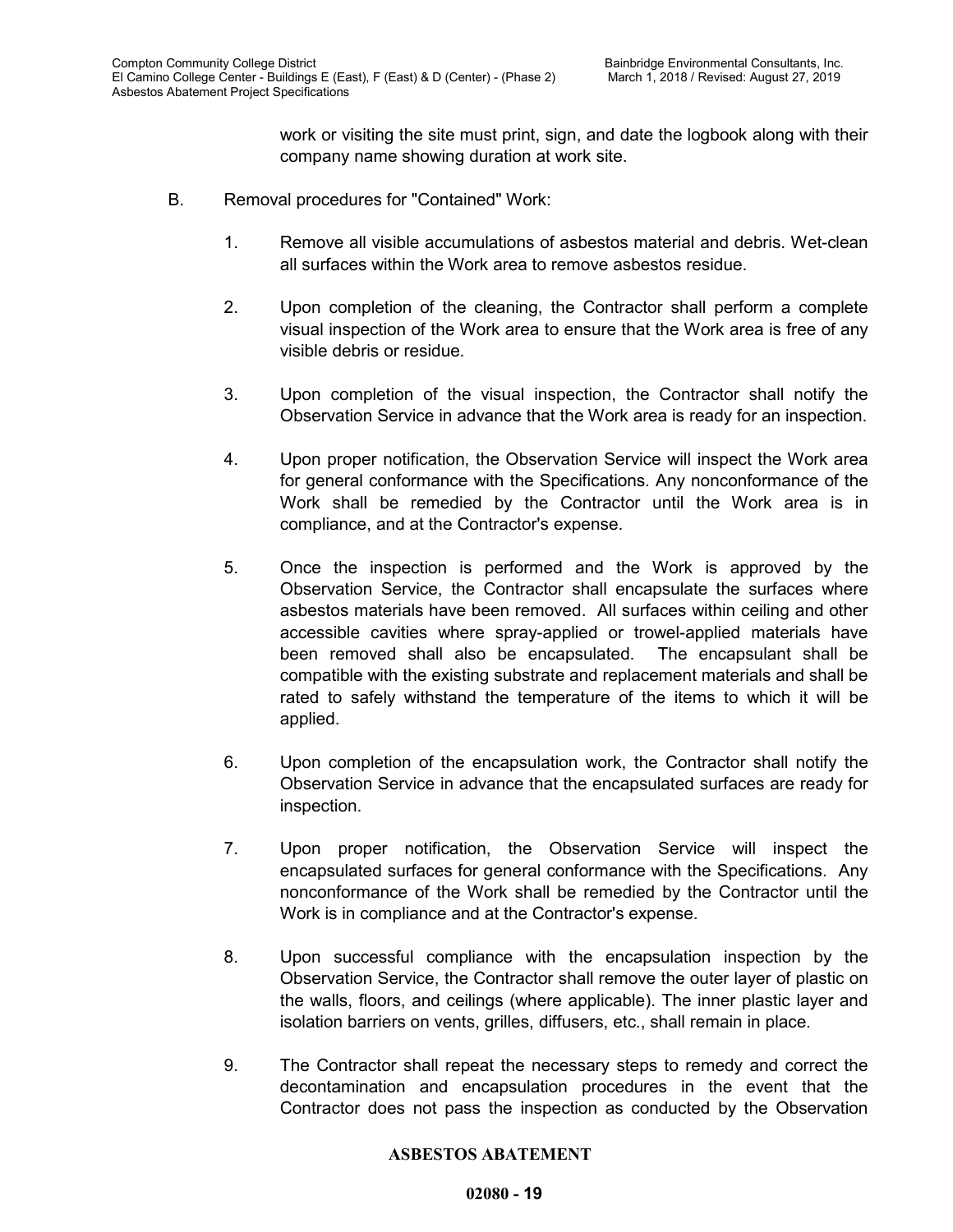Service. Remedial work shall be conducted by the Contractor at the Contractor's expense.

- 10. Wet-clean the Work area, wait twenty-four hours to allow for the settlement of dust, and again wet-clean, or clean with HEPA vacuum equipment, all surfaces within the Work area. After completing the second cleaning operation the Contractor shall perform a complete visual inspection of the Work Area to ensure that the Work Area is free of contamination.
- 11. Sealed drums and bags, and all equipment used in the Work area, shall be included in the cleanup and shall be removed from the Work area via the equipment decontamination enclosure system, at the appropriate time in the cleaning sequence.
- 12. Upon completion of the second cleaning operation, the Contractor shall notify the Observation Service twenty-four hours in advance that the Work area is ready for final inspection and air clearance testing. Contamination found during the final inspection shall be remedied by the Contractor at his expense.
- 13. Upon notification from the Observation Service that the Work area has passed the clearance testing, the Contractor shall proceed*,* where applicable in the Contract, the application of asbestos-free replacement materials and re-establish objects and systems as specified in these specifications. The inner plastic layer and isolation barriers may be removed by the Contractor at any time after the Work Area inspection has passed the clearance testing.
- 14. Upon completion of the application of replacement materials (where applicable), or after the removal of the inner plastic layer, isolation barriers and the re-establishment of objects and systems, the Contractor shall notify the Observation Service twenty-four hours in advance that the Work area is ready for Review.
- 15. Upon notification, the Observation Service and COMPTON COMMUNITY COLLEGE DISTRICT's Representative will review the Work area. Improper application of replacement materials, unapproved damage to the facility or its contents, or improper re-establishment of objects and systems discovered during the review shall be itemized on a punch list for correction by the Contractor at his expense. If no deficiencies are discovered the Contract or this portion of the Contract shall be approved in writing by the Observation Service and COMPTON COMMUNITY COLLEGE DISTRICT's Representative as complete. If deficiencies are noted, continue with the subsequent procedures.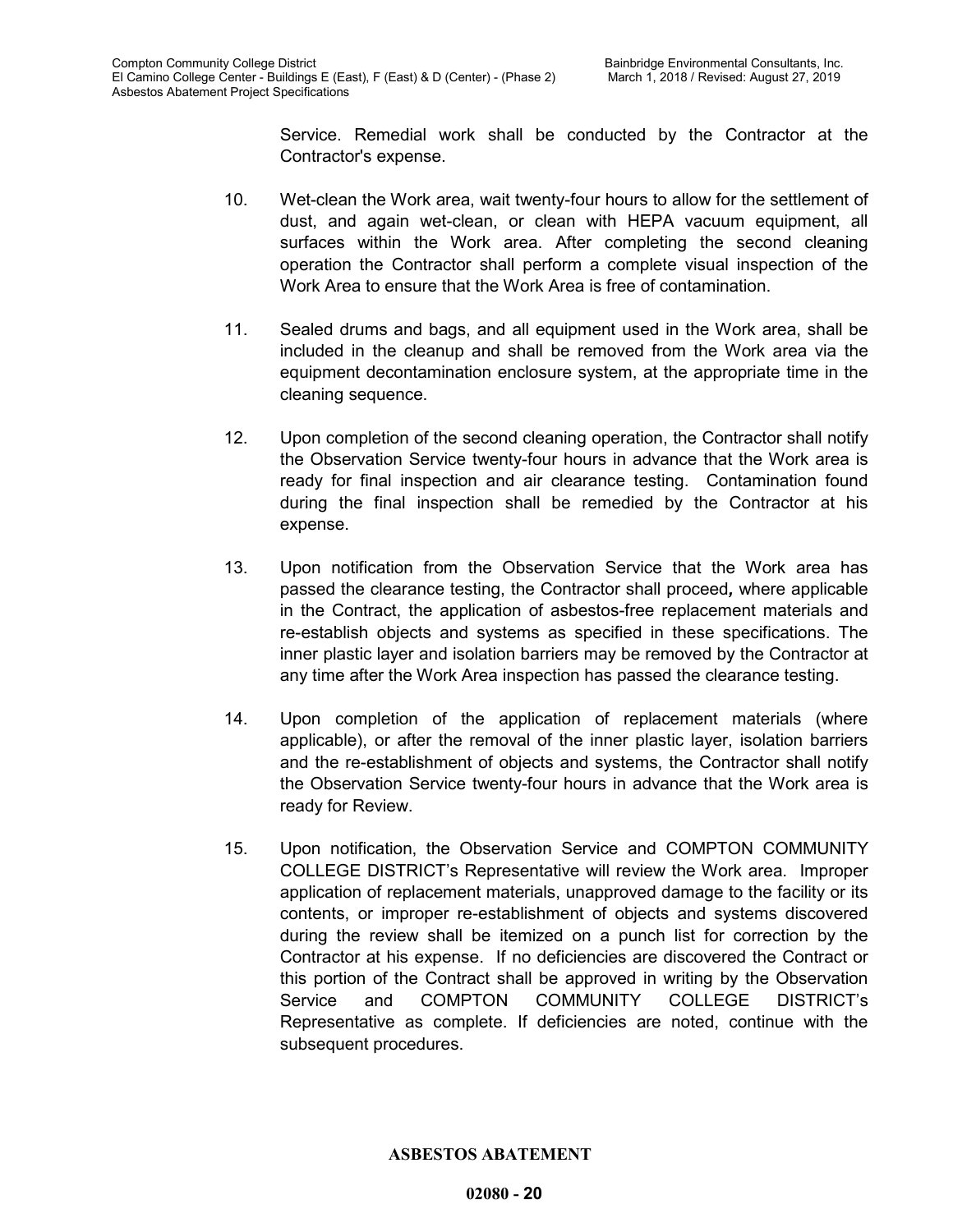16. Upon correction of the punch list deficiencies the Contractor shall notify the Observation Service and COMPTON COMMUNITY COLLEGE DISTRICT 's Representative in advance that the Work area is ready for final review.

Upon notification, the Observation Service and COMPTON COMMUNITY COLLEGE DISTRICT's Representative will review the corrected Punch List deficiencies. If deficiencies have not been properly corrected, the Contractor shall repeat, at his expense, the above mentioned procedures until all deficiencies have been corrected and approved.

## 4.2 DECONTAMINATION ENCLOSURE SYSTEMS

- A. Decontamination enclosure system for asbestos abatement work in "Contained" Work areas:
	- 1. Construct a decontamination enclosure system for the Work area consisting of three separate enclosed chambers as follows:
		- a. Equipment chamber with an air lock to the Work area and a curtained doorway to the shower room.
		- b. Shower chamber with two curtained doorways, one to the equipment chamber and one to the clean chamber. The shower chamber shall contain one shower with hot and cold or warm water. Careful attention shall be paid to the shower enclosure to ensure against air and water leaks. Trap shower waste using filters having a maximum pore size of 1.0 micron, and drain into a sanitary sewer. Replace filters when they become clogged. Ensure a supply of soap and disposable towels at all times in the shower chamber.
		- c. Clean chamber with one curtained doorway into the shower and one entrance or exit to non-contaminated areas of the building. The clean chamber shall have sufficient space for storage of the worker's street clothes, towels, and other non-contaminated items.
	- 2. Construct an equipment decontamination enclosure system consisting of two totally enclosed chambers as follows:
		- a. Washroom with an air lock to a designated staging area of the Work Area and a curtained doorway to the holding chamber.
		- b. Holding chamber with a curtained doorway to the washroom and a doorway to an uncontaminated area.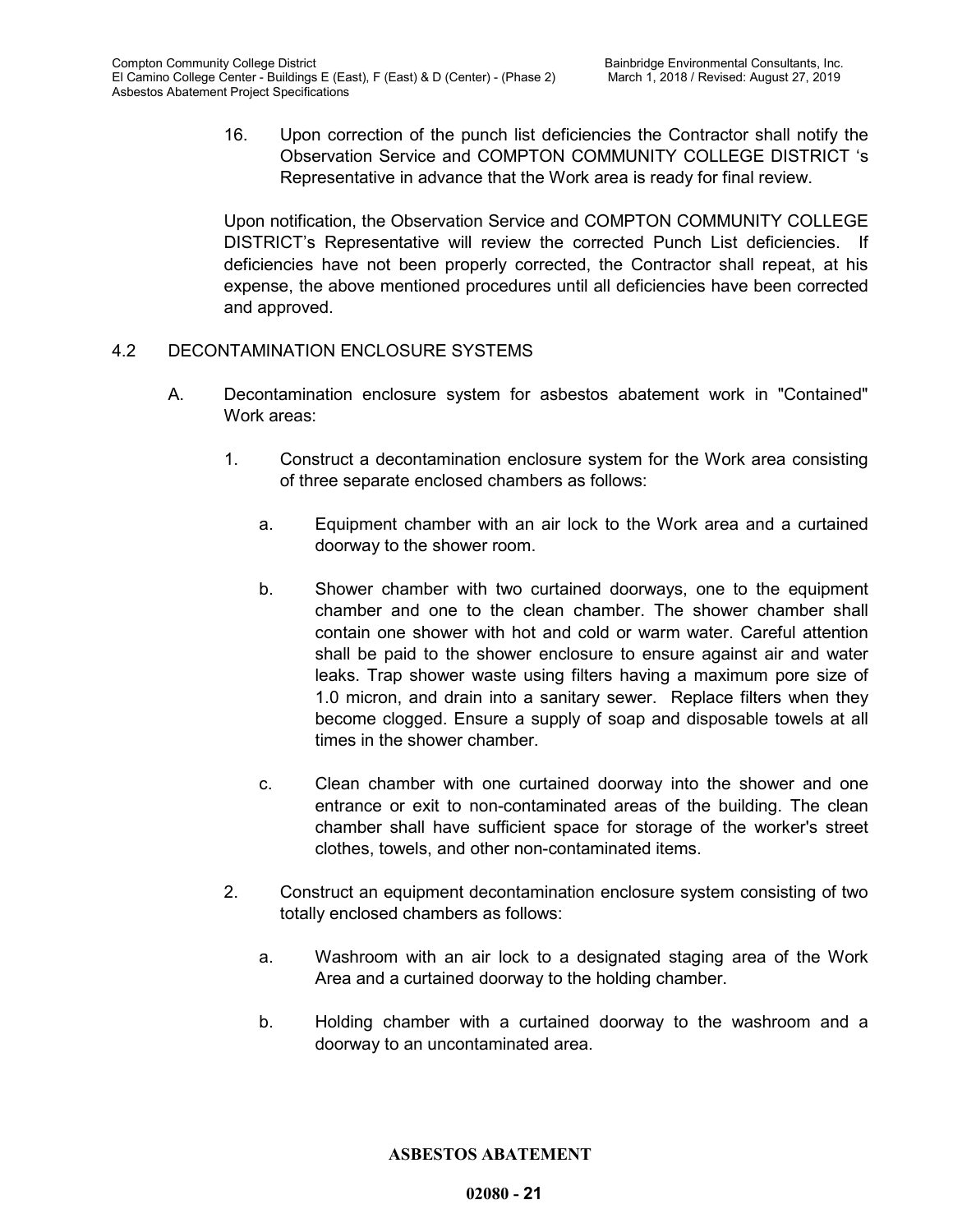#### 4.3 DISPOSAL

- A. Waste Transportation: Submit the method of transport of hazardous and nonhazardous waste including name, address, EPA I.D. number and telephone number of transporter.
- B. Waste Site: Submit for approval the name, class, address, EPA I.D. number and telephone number of hazardous waste site(s) to be utilized for disposal.
- C. Waste Manifest: Submit for approval at the Pre-Construction meeting a filled out Waste Manifest form. For Waste Manifest purposes the Generator is the facility of the subject work. Obtain necessary information for this purpose from COMPTON COMMUNITY COLLEGE DISTRICT. Give a copy of the Waste Manifest to Observation Service for each required shipment.
- D. Containers to be loaded for transportation from the Holding Area must be removed by Workers who have entered from uncontaminated areas, dressed in clean overalls. Workers must not enter from the Holding Area into the Washroom or the Work Area.
	- 1. The sealed asbestos containers shall be delivered to Contractor's pre designated approved non-hazardous waste site for burial; in accordance with local Air Pollution Control District Regulations.
- E. Notify COMPTON COMMUNITY COLLEGE DISTRICT 48 hours in advance of the time when asbestos materials are to be removed from the site.
- F. Contractor shall be responsible for safe handling and transportation of waste generated by this Contract to the designated waste site.
- G. Contractor shall hold COMPTON COMMUNITY COLLEGE DISTRICT harmless for claims, damages, losses, and expenses against COMPTON COMMUNITY COLLEGE DISTRICT, including attorney's fees arising out of or resulting from asbestos spills on the site or spills on route to the disposal site.

#### 4.4 ASBESTOS WHICH REMAINS

- A. For asbestos-containing materials which cannot be removed as originally specified in these Contract Documents:
	- 1. Apply a mist of encapsulating sealer into concealed areas with an airless sprayer, set at low pressure, to obtain absorption, good coverage, and penetration.
	- 2. Contractor shall follow safety precautions required by manufacturer when handling sealer.

#### **ASBESTOS ABATEMENT**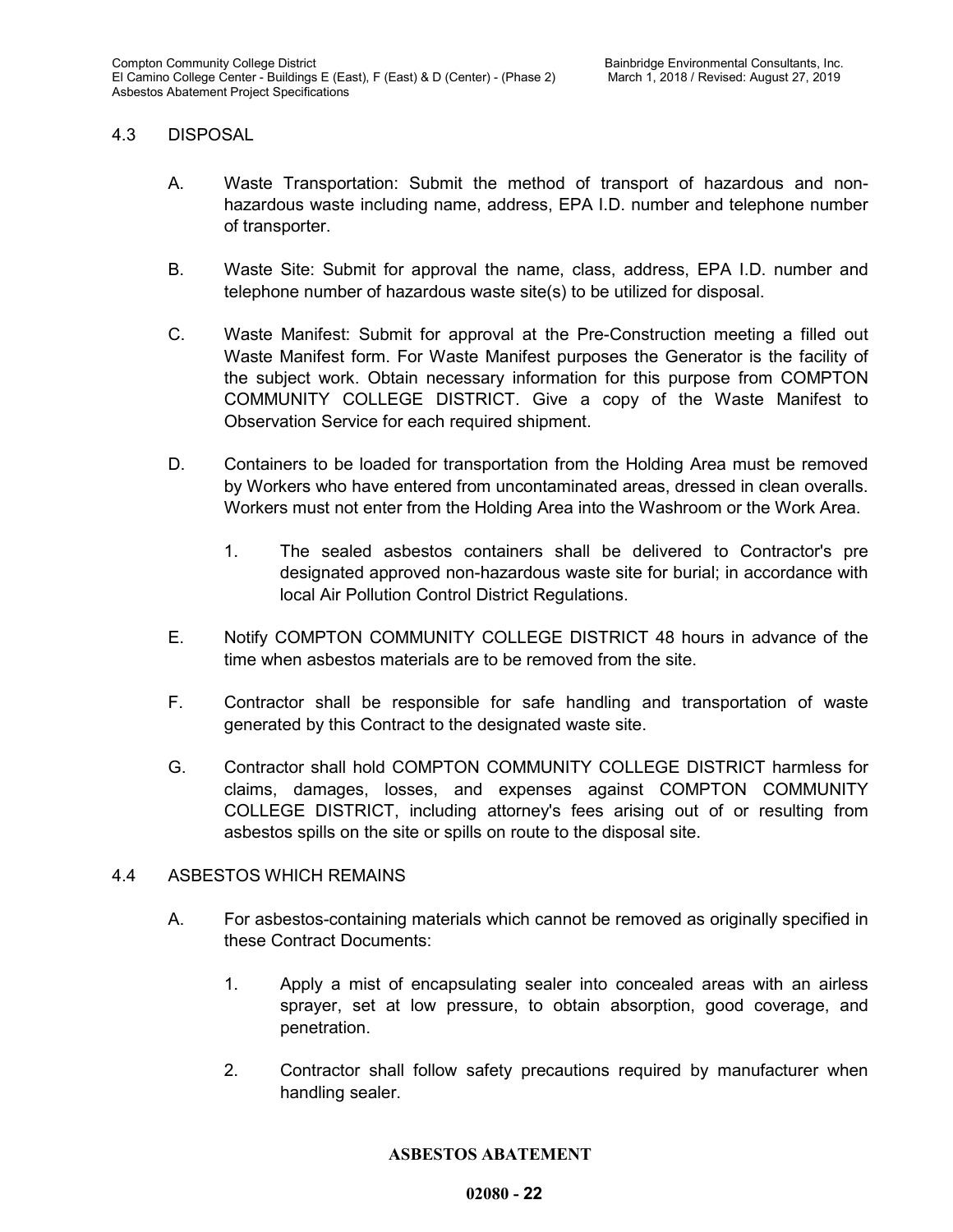## 4.5 AIR MONITORING AND TESTING

- A. Area Air Monitoring:
	- 1. Throughout the removal and cleaning operations, area air monitoring shall be conducted by the Observation Service to ensure that the Contractor's work practices are minimizing worker and public exposures to airborne asbestos fibers in accordance with applicable codes, regulations, and ordinances. Fiber counting shall be done by the PCM Method No. 7400 established by NIOSH, with the following as minimum samples recommended by the EPA:

| Minimum No   | Minimum |
|--------------|---------|
| of Samples   | Volume  |
| 1/work area  | 1300L   |
| 1/work shift | 1300L   |
| 1/work shift | 1300L   |
| 1/work shift | 1300L   |
|              |         |

2. The Observation Service shall report the area air monitoring results to the Contractor on the following day. If area air monitoring results are exceed

the required threshold, the Contractor shall make changes in their work practices to assure compliance with the following standards. Unsatisfactory results are fiber counts within the Work area in excess of the maximum acceptable level (0.1 fibers/cc) or fiber counts outside the Work area in excess of the benchmark.

- B. Contractor Personal Air Monitoring:
	- 1. The Contractor shall perform periodic personnel air monitoring at their own cost. Initial and periodic eight (8) hour TWA and thirty (30) minute excursion limit air monitoring of Worker exposures to airborne concentrations of asbestos fibers shall be in accordance with OSHA - CFR 1926.1101 requirements.
	- 2. The Contractor shall report personal monitoring results to the Observation Service within 24 hours from the end of each work shift. Worker exposures to airborne asbestos concentrations shall not exceed the permissible exposure limit (PEL) of 8-hour time-weighted average (TWA) of 0.1 fibers per cubic centimeter of air, or the 1f/cc 30-minute period excursion limit.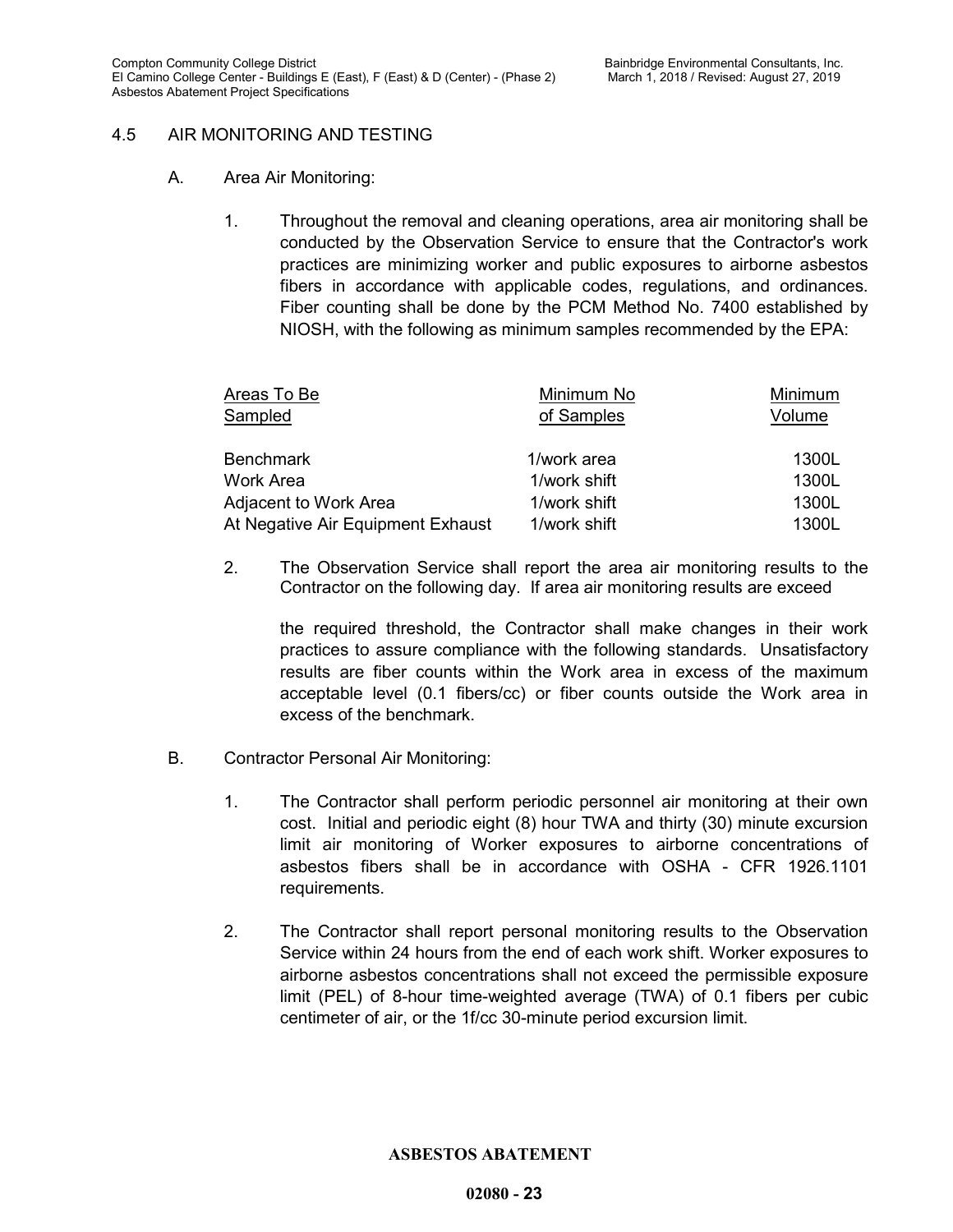- C. Clearance Testing:
	- 1. Contained Work Areas: The Contractor will not be released until final inspection and air testing are performed according to Transmission Electron Microscopy (TEM) Methods (dependent on the quantity of ACM removed in each containment) in accordance with the guidelines set forth in the Environmental Protection Agency's 40 CFR Part 763 Appendix A to subpart E.
	- 2. If the air tests show that the Work area has not been decontaminated, the Contractor must repeat the cleaning and/or encapsulation application until the Work area is cleaned to the satisfaction of the Observation Service.

The contractor will be released only after final air clearance according to the AHERA air clearance criteria has been achieved.

- 4.6 REIMBURSEMENT OF COSTS OF COMPTON COMMUNITY COLLEGE DISTRICT OR THE OBSERVATION SERVICE
	- A. In the event that inspections and/or air testing by the Observation Service or regulatory agencies shows that the Work area or any portion of the Work area is not decontaminated or if the Work is not in conformance with the Contract Documents, COMPTON COMMUNITY COLLEGE DISTRICT and the Observation Service will record all time, tests and project related expenses spent to monitor the Work until the work is in compliance. All time, and expenses recorded by COMPTON COMMUNITY COLLEGE DISTRICT and the Observation Service to monitor the above work, and all time, tests and project related expenses incurred by COMPTON COMMUNITY COLLEGE DISTRICT and the Observation Service beyond the contract time shall, at the discretion of COMPTON COMMUNITY COLLEGE DISTRICT, be paid for by the Contractor. The Contractor, promptly upon receipt of the invoice from COMPTON COMMUNITY COLLEGE DISTRICT, or the Observation Service, shall reimburse COMPTON COMMUNITY COLLEGE DISTRICT at the normal billing rate of COMPTON COMMUNITY COLLEGE DISTRICT or the Observation Service or the COMPTON COMMUNITY COLLEGE DISTRICT is authorized to withhold funds from the Contract for all time spent by the COMPTON COMMUNITY COLLEGE DISTRICT and the Observation Service.

## 4.7 STOPPING THE WORK

A. If, at any time, the Observation Service decides that work practices are violating pertinent regulations, these contract documents or, in their opinion, endangering workers or the public, the Observation Service will immediately notify the Contractor that operations shall cease until corrective action is taken, and the Contractor shall take such corrective action before proceeding with the Work.

Cost for losses or damages due to a stop of the work shall be borne by the Contractor.

- 4.8 REPAIR AND PAINTING
	- A. N/A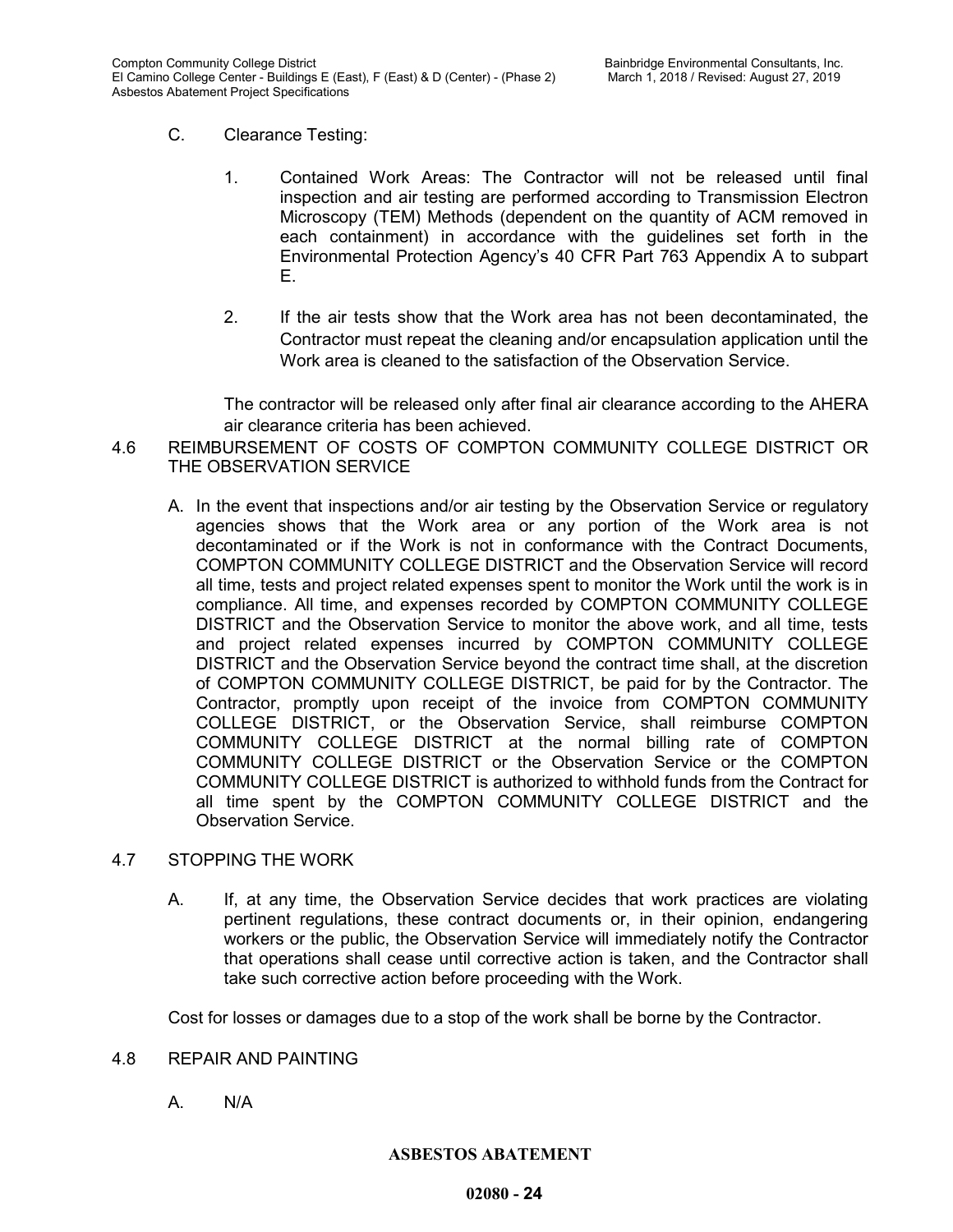## 4.9 CLEANUP

A. Contractor shall maintain a clean Project site during and upon completion of the Work. Cleaning shall be in accordance with these contract documents.

PART 5 - DEFINITIONS AND STANDARDS (General Industry Definitions)

- Abatement: Procedures to control fiber release from asbestos-containing building materials. Includes removal, encapsulation, and enclosure, repair, demolition and renovation activities.
- Air Lock**:** A system for permitting ingress and egress with minimum air movement between a contaminated area and an uncontaminated area. (See decontamination enclosure system plan in the drawing section of this Contract Document).
- Air Monitoring: The process of measuring the fiber content of a specific volume of air in a stated period of time.
- Air Sampling Professional**:** The professional contracted or employed to supervise air monitoring and analysis schemes. This individual is also responsible for recognition of technical deficiencies in Worker protection equipment and procedures during both planning and on-site phases of an abatement project. Acceptable Air Sampling Professionals include Industrial Hygienists, Environmental Engineers and Environmental Scientists with equivalent experience in asbestos air monitoring and worker protection.
- Amended Water: Water to which a surfactant has been added.
- Area Monitoring: Sampling of airborne fiber concentrations within the asbestos work area and outside the asbestos work area which are representative of the airborne concentrations of asbestos fibers which may reach the breathing zone.
- Asbestos: Means fibrous forms of various hydrated minerals including Chrysotile, (fibrous serpentine), Crocidolite (fibrous Riebeckite), Amosite (fibrous Cummintonite-Grunerite), Fibrous Tremolite, fibrous Actinolite, and fibrous Anthophyllite.
- Asbestos-Containing Material (ACM) Material composed of asbestos of any type in an amount greater than 1 percent and by weight, either alone or mixed with other fibrous or non-fibrous materials.
- Asbestos-Containing Construction Material (California definition): Means any manufactured construction material which contains more than 1/10th of 1% asbestos by weight.
- Asbestos Fibers: Asbestos fibers having an aspect ratio of at least 3:1 and 5 micrometers in length.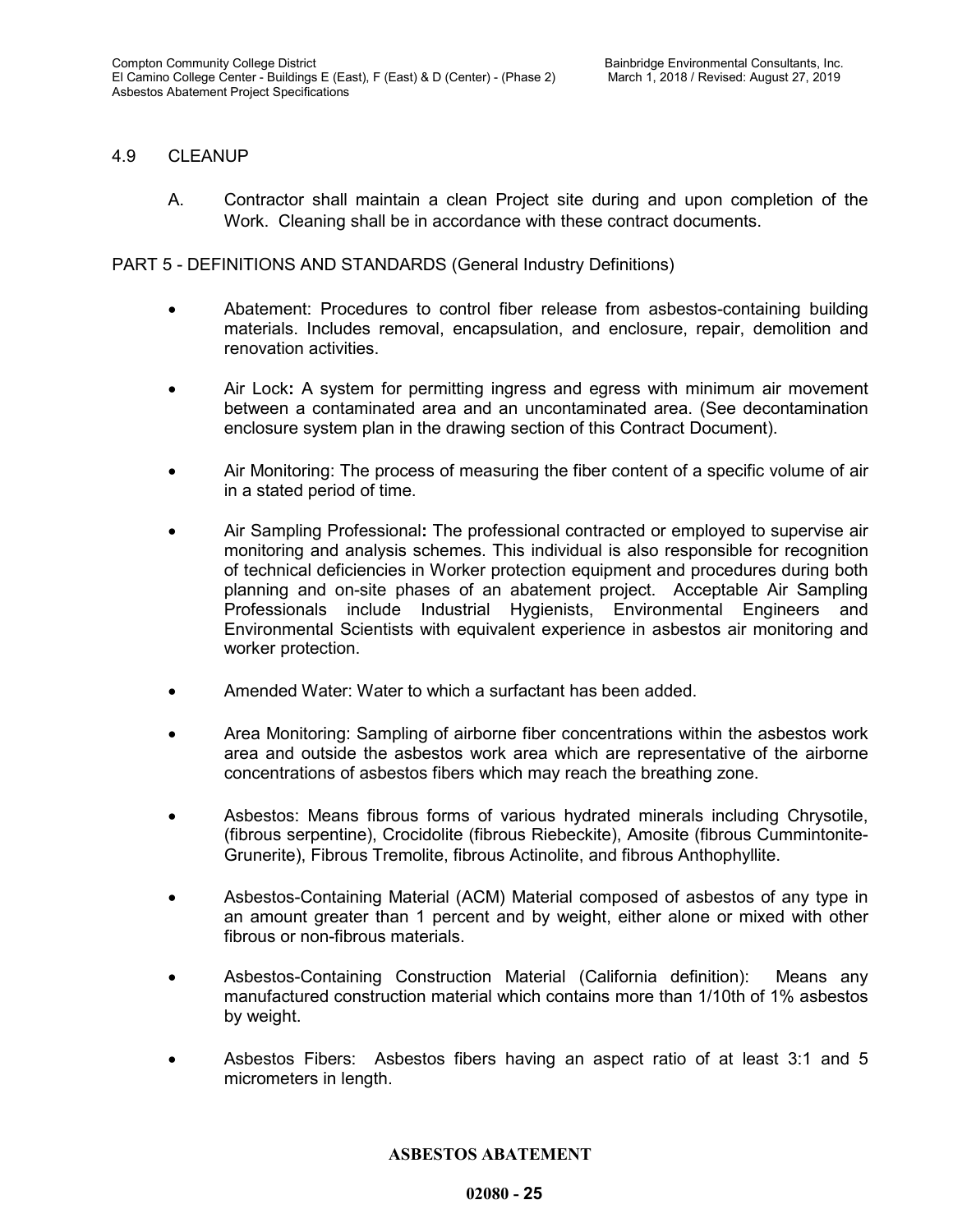- Authorized Visitor: COMPTON COMMUNITY COLLEGE DISTRICT's Project Team members, COMPTON COMMUNITY COLLEGE DISTRICT's Representative, Observation Service and any representative of a regulatory or other agency having jurisdiction over the Work.
- Clean Room: An uncontaminated area or room which is a part of the worker decontamination enclosure with provisions for storage of workers' street clothes and protective equipment.
- Contained Work Area: A Work Area which has been Isolated, Plasticized, and equipped with a Decontamination Enclosure System.
- Curtained Doorway: A device to allow ingress or egress from one area to another while permitting minimal air movement between the areas, typically constructed by placing three overlapping sheets of plastic over an existing or temporarily framed doorway, securing each along the top of the doorway, and securing the vertical edge of the outer two sheets along the opposite vertical side of the doorway (see detail on Decontamination Enclosure System Plan in the Drawing section of this Project Manual.)
- Decontamination Enclosure System: A series of connected rooms, with Air Locks or Curtained Doorways between any two adjacent rooms, for the decontamination of Workers and of materials and equipment. A Decontamination Enclosure System always contains at least one Air Lock to the Work Area (see standard Decontamination Enclosure System Plan in the Drawing section of this Project Manual.)
- Encapsulant (sealant): A liquid material which can be applied to Asbestos-Containing material and which controls the possible release of Asbestos fibers from the material either by creating a membrane over the surface (bridging encapsulant) or by penetrating into the material and binding its components together (penetrating encapsulant).
- Encapsulation: All herein-specified procedures necessary to apply an encapsulant to Asbestos-Containing building materials to control the possible release of Asbestos fibers into the ambient air.
- Enclosure: All herein-specified procedures necessary to enclose completely Asbestos-Containing Material behind airtight, impermeable, permanent barriers.
- Excursion Limit: An exposure of airborne concentrations of Asbestos fibers of one fiber per cubic centimeter of air (1f/cc) as averaged over a sampling period of thirty (30) minutes.
- Equipment Room: A contaminated area or room which is part of the Worker Decontamination Enclosure with provisions for storage of contaminated clothing and equipment.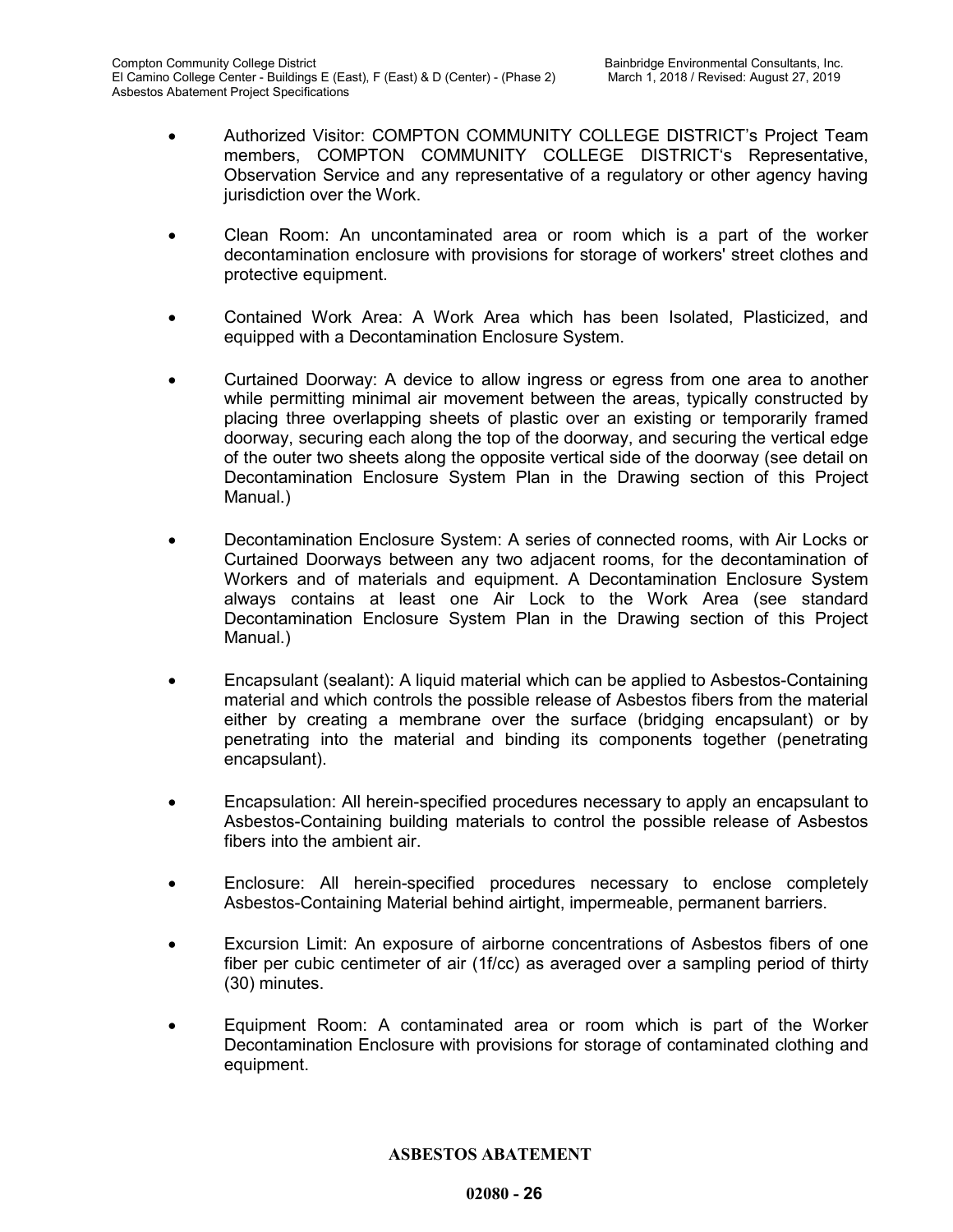- Equipment Decontamination Enclosure: That portion of a Decontamination Enclosure System designed for controlled transfer of materials, waste containers and equipment, typically consisting of a Washroom and a Holding Area.
- Friable Asbestos Material (40 CFR, sub-part M Definition): Material that contains more than one percent (1%) asbestos by weight and that can be broken, crumbled, pulverized, or reduced to powder by hand pressure when dry.
- Fixed Object: A unit of equipment or furniture or other building component which cannot be detached from the building or can only be detached by destructive methods resulting in irreparable damage to the item.
- Glove bag Method: A method with limited applications for removing small amounts of friable Asbestos-Containing material from HVAC ducts, short piping runs, valves, joints, elbows, and other non-planar surfaces in an Isolated (non-contaminated) Work Area. The glove bag (typically constructed of six [6] mil transparent WT plastic) has two inward-projecting long sleeve rubber gloves, one inward-projecting WT sleeve, an internal tool pouch, and an attached, labeled receptacle for Asbestos waste. The glove bag is constructed and installed in such a manner that it surrounds the object or area to be decontaminated and contains all Asbestos fibers released during the removal process. All Workers who are permitted to use the Glove bag Method must be highly trained, experienced, and skilled in this method.
- HEPA Filter: A high efficiency particulate air (HEPA) filter capable of trapping and retaining 99.97 percent of all mono-dispersed particles (Asbestos fibers) equal to or greater than 0.3 microns in mass median aerodynamic equivalent diameter.
- HEPA Vacuum Equipment: Vacuuming equipment with a HEPA filter system.
- Holding Area: A room in the Equipment Decontamination Enclosure located between the Washroom and an uncontaminated area. The Holding Area comprises an Air Lock.
- Isolation: The sealing of all openings into a Work Area.
- Isolated (non-contained) Work Area: A Work Area which is Isolated, but has not been Plasticized and may or may not be equipped with a Decontamination Enclosure System.
- Movable Object: A unit of equipment, furniture or other building component which is detached or can be detached from the building without destructive methods or results.
- Negative Air Pressure Equipment: A portable local exhaust system equipped with HEPA filtration and capable of maintaining a constant, low velocity air flow into contaminated areas from adjacent uncontaminated areas.
- Non-friable Asbestos-Containing Material: Material that contains more than one (1) percent Asbestos by weight in which the fibers have been locked in by a bonding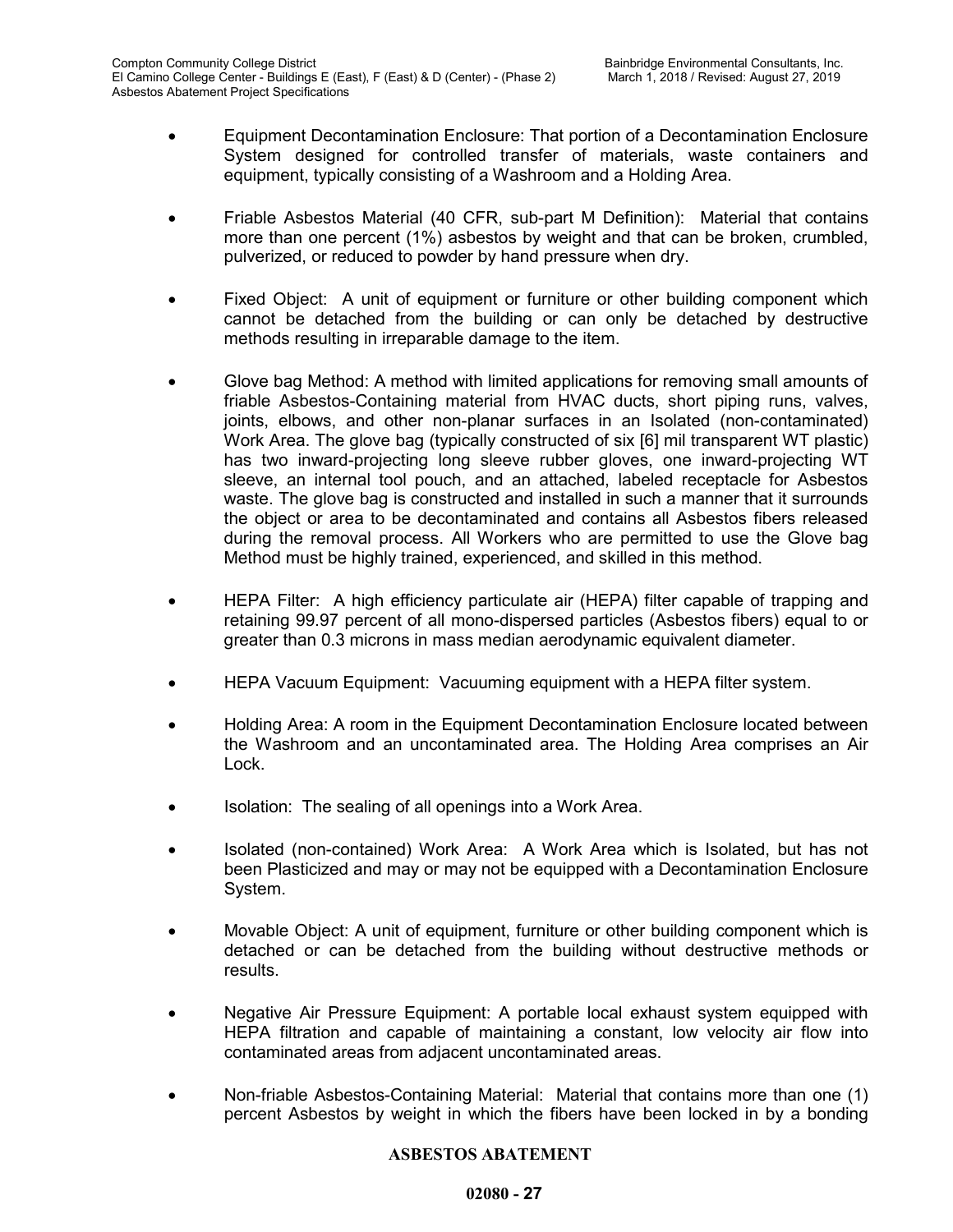agent, coating, binder, or other material so that the Asbestos is well bound and will not release fibers during any appropriate end-use, handling, demolition, storage, transportation, processing, or disposal.

- Observation Service: The agent of COMPTON COMMUNITY COLLEGE DISTRICT or COMPTON COMMUNITY COLLEGE DISTRICT's Representative who shall observe the Work, perform tests, verify that abatement methods and procedures specified by the Contract Documents are being complied with, and reports all observations and test results to COMPTON COMMUNITY COLLEGE DISTRICT or COMPTON COMMUNITY COLLEGE DISTRICT's Representative.
- Owner: COMPTON COMMUNITY COLLEGE DISTRICT.
- Permissible Exposure Limit (PEL): An airborne concentration of asbestos, Tremolite, Anthophyllite, Actinolite, or a combination of these minerals in excess of 0.1 fibers per cubic centimeter of air as an eight (8) hour time-weighted average (TWA), as determined by OSHA 29 CFR standards 1926.1101.
- Personal Monitoring: Sampling of Asbestos fiber concentrations within the breathing zone of an Asbestos Worker.
- Plasticize: To cover floors, walls and other structural elements of a Work Area with plastic sheeting as herein specified with all seams securely taped.
- Removal: All herein-specified procedures necessary to remove Asbestos-Containing materials from the designated areas and to dispose of these materials at an acceptable site.
- Shower Room: A room between the Clean Room and the Equipment Room in the Worker Decontamination Enclosure with hot and cold or warm running water, and suitably arranged for complete showering during decontamination. The Shower Room comprises an Air Lock between contaminated and clean areas.
- Surfactant: A chemical wetting agent added to water to reduce surface tension and improve penetration.
- Washroom: A room between the Work Area and the Holding Area in the Equipment Decontamination Enclosure System where equipment and waste containers are decontaminated. The Washroom comprises an Air Lock.
- Wet Cleaning: The process of eliminating Asbestos contamination from building surfaces and objects by using cloths, mops, or other cleaning tools which have been dampened with water, and by afterwards disposing of these cleaning tools as Asbestos-contaminated waste.
- Work Area (Also known as "Regulated Area"): Designated rooms, spaces, or areas of the Project in which Asbestos Abatement actions are to be undertaken or which may become contaminated as a result of such abatement actions. A Contained Work Area is a Work Area which has been Isolated, Plasticized, and equipped with a

#### **ASBESTOS ABATEMENT**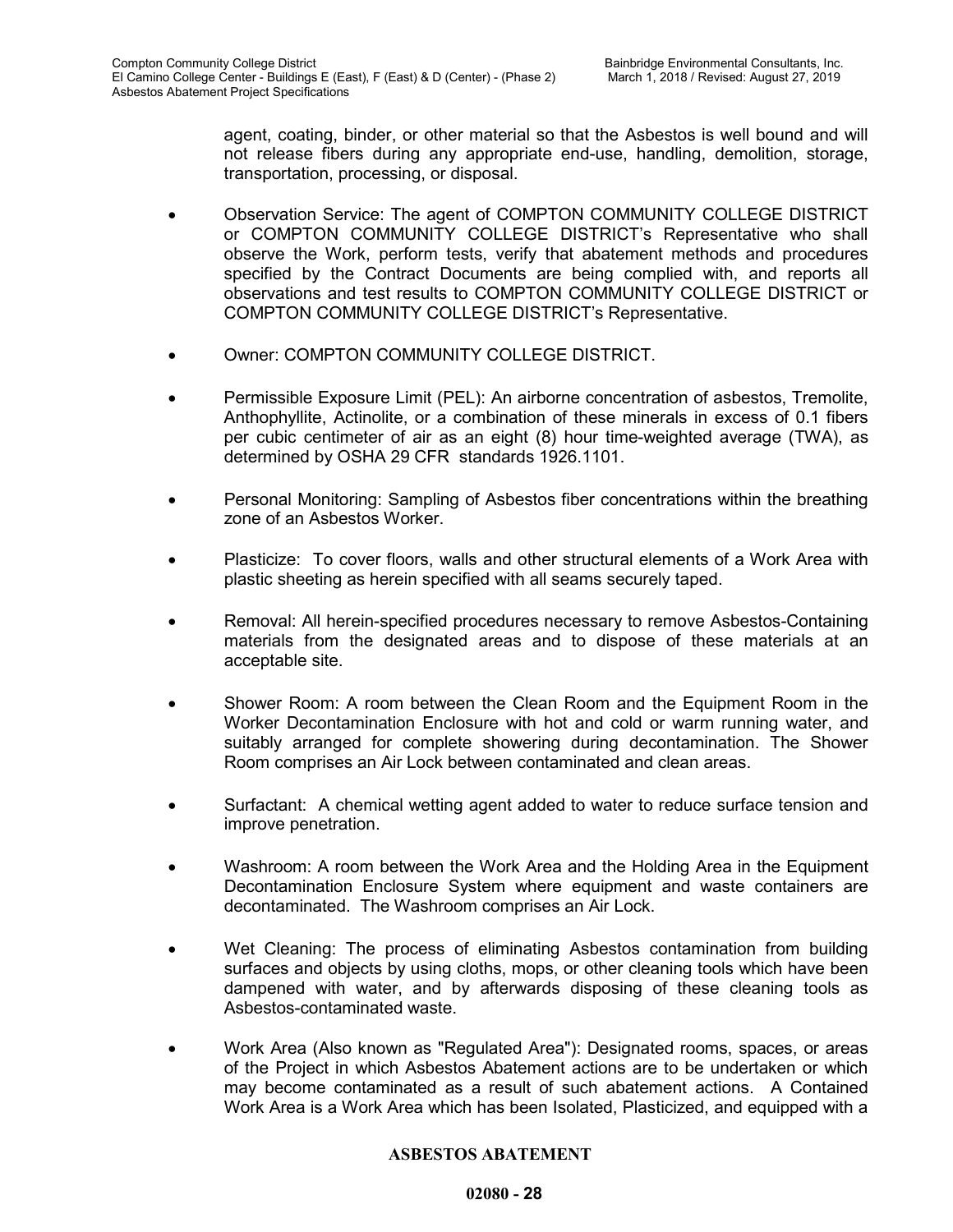Decontamination Enclosure System. An Isolated (non-contaminated) Work Area is a Work Area which is Isolated, but has not been Plasticized and may or may not be equipped with a Decontamination Enclosure System.

• Worker Decontamination Enclosure System: That portion of a Decontamination Enclosure System designed for controlled passage of Workers, and other personnel and Authorized Visitors, typically consisting of a Clean Room, a Shower Room, and an Equipment Room.

## **END OF SECTION**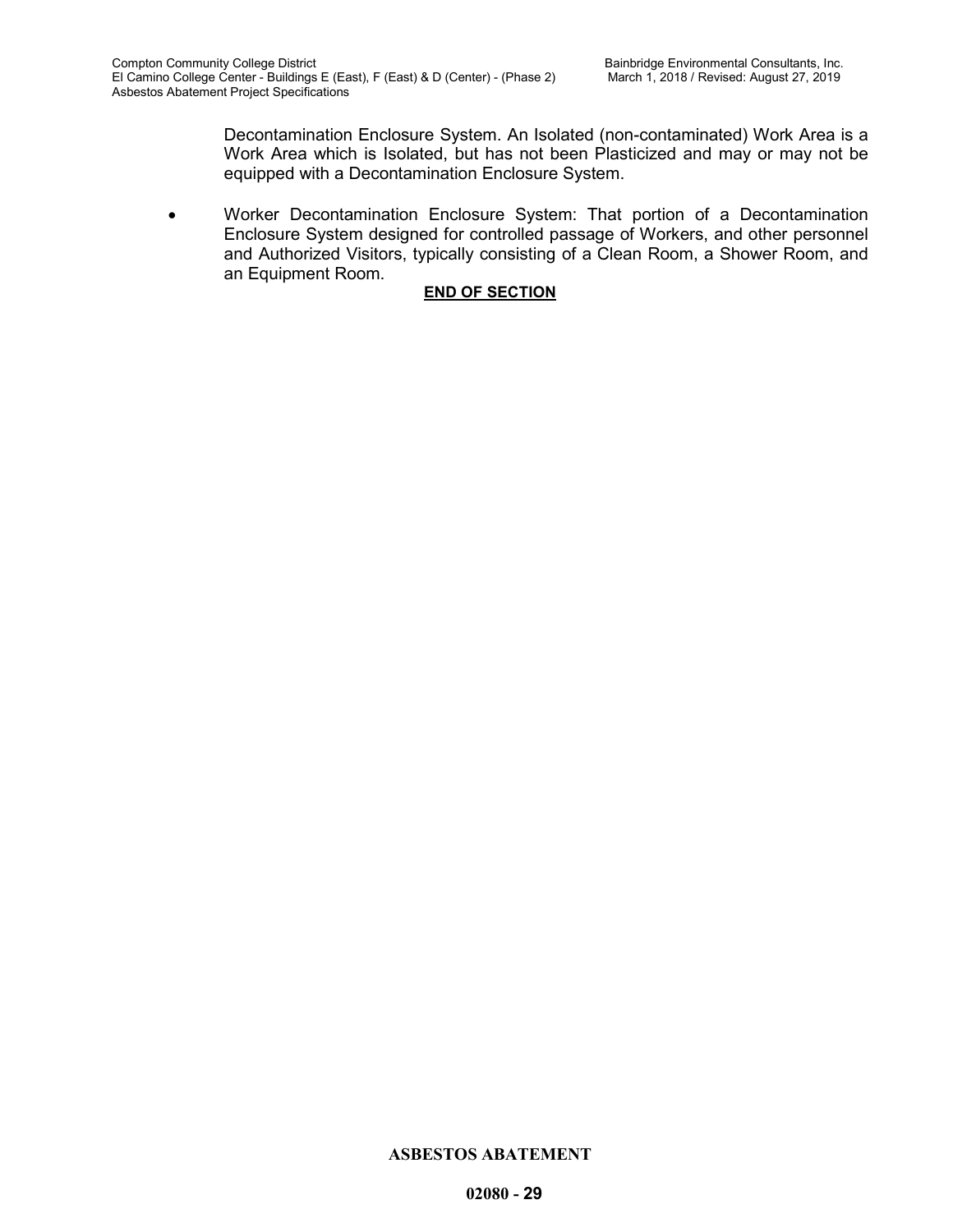# **LEAD-BASED PAINT PROJECT SPECIFICATIONS**

For:

**COMPTON COMMUNITY COLLEGE (PHASE 2) BUILDINGS E (EAST), F (EAST) & D (CENTER) 1111 EAST ARTESIA BOULEVARD COMPTON, CALIFORNIA 90221**

**PRESENTED TO:**



# **Compton Community College District 1111 East Artesia Boulevard Compton, California 90221**

**PRESENTED BY:**



1322 Bell Avenue, Suite 1N Tustin, CA 92780 Phone: 714-247-0024 Fax: 714-247-0025

Bainbridge Project # 18016299.20 March 1, 2018/Revised: August 27, 2019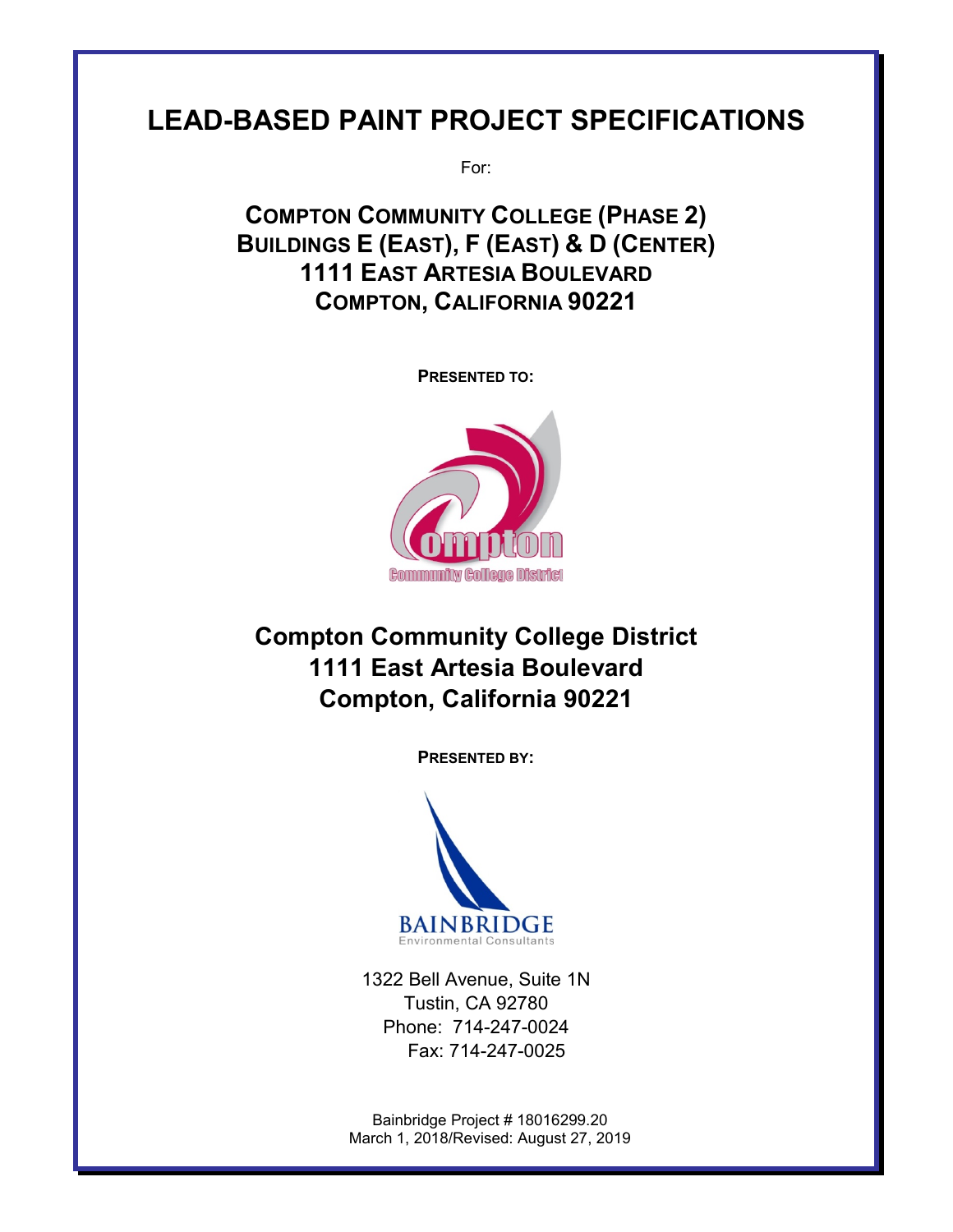## SECTION 02090 – LEAD ABATEMENT

PART 1 – GENERAL

The work required to be performed by the Contractor comprises the following:

|                  | <b>Project Title:</b> Compton Community College – Buildings E (East), F (East) & D (Center) |
|------------------|---------------------------------------------------------------------------------------------|
|                  | (Phase 2)                                                                                   |
| <b>Client:</b>   | <b>Compton Community College District</b>                                                   |
| <b>Location:</b> | 1111 East Artesia Boulevard, Compton, California 90221                                      |

1.1 WORK DESCRIPTION

The work included consists of furnishing labor, materials, permits, equipment, services, insurance including but not limited to the handling and transportation and disposal of leadcontaining materials and waste resulting from the removal of lead-containing materials in various areas. This work shall be conducted by a licensed abatement contractor and certified personnel in accordance with all applicable Federal, State, and local regulations.

A. Materials and their quantities to be abated shall be verified by the General Contractor/Abatement Contractor prior to the abatement work. Abatement work shall be cross-referenced and shall be coordinated with Compton Community College District. Refer to Bainbridge's Comprehensive Asbestos and Lead-Based Paint Survey Report for Compton Community College – Buildings E, F, C & D (Phase 2) dated February 15, 2018 for a full and complete description of the materials and locations surveyed. The lead-containing materials to be abated and their general location(s) and estimated quantities are as follows:

| Leau-Daseu Pallit |              |                 |                 |                         |                  |              |                    |                 |                  |
|-------------------|--------------|-----------------|-----------------|-------------------------|------------------|--------------|--------------------|-----------------|------------------|
| <b>XLNo</b>       | <b>Side</b>  | <b>Building</b> | <b>Room</b>     | <b>Source</b>           | <b>Substrate</b> | <b>Color</b> | <b>Results</b>     | <b>Positive</b> | Approx.          |
|                   |              |                 |                 |                         |                  |              | mg/cm <sup>2</sup> | <b>Negative</b> | <b>Quantity</b>  |
| 13                | A            | D               | <b>Exterior</b> | Gutter<br>Down<br>Spout | Metal            | <b>Blue</b>  | 0.9                | Positive        | 20<br>Lin. Ft.   |
| 29                | $\mathsf{C}$ | D               | Room 42         | Window<br>Frame         | Metal            | Beige        | 1.1                | Positive        | 1,900<br>Sq. Ft. |
| 30                | C            | D               | Room 42         | Window<br>Sash          | Metal            | Beige        | 0.7                | Positive        | See<br>Above     |
| 48                | C            | D               | Room<br>41      | Window<br>Frame         | Metal            | <b>Blue</b>  | 0.9                | Positive        | 570<br>Sq. Ft.   |
| 49                | $\mathsf{C}$ | D               | Room<br>41      | Window<br>Sash          | Metal            | <b>Blue</b>  | 1.0                | Positive        | See<br>Above     |
| 56                | C            | D               | Room<br>40      | Window<br>Frame         | Metal            | Beige        | 0.9                | Positive        | See 29           |

#### **BUILDING D: Lead-based Paint**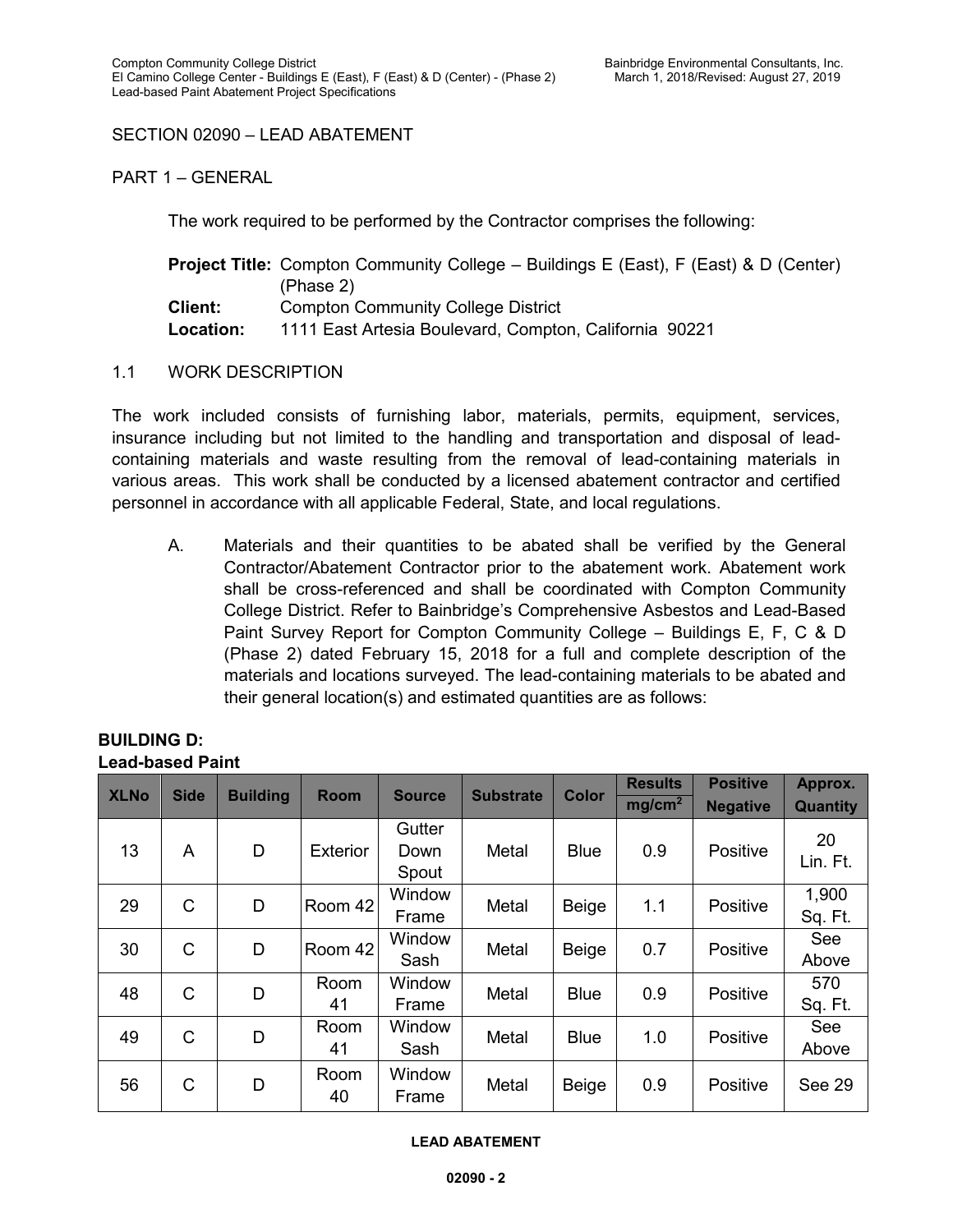Compton Community College District Bainbridge Environmental Consultants, Inc.<br>El Camino College Center - Buildings E (East), F (East) & D (Center) - (Phase 2) March 1, 2018/Revised: August 27, 2019 El Camino College Center - Buildings E (East), F (East) & D (Center) - (Phase 2) March 1, 2018/Revised: August 27, 2019 Lead-based Paint Abatement Project Specifications

| <b>XLNo</b> | <b>Side</b>  | <b>Building</b> | <b>Room</b>     | <b>Source</b>                | <b>Substrate</b> | <b>Color</b> | <b>Results</b><br>mg/cm <sup>2</sup> | <b>Positive</b><br><b>Negative</b> | Approx.<br>Quantity |
|-------------|--------------|-----------------|-----------------|------------------------------|------------------|--------------|--------------------------------------|------------------------------------|---------------------|
| 57          | $\mathsf{C}$ | D               | Room<br>40      | Window<br>Sash               | Metal            | <b>Beige</b> | 0.7                                  | Positive                           | See 29              |
| 78          | C            | D               | Room<br>32      | Window<br>Frame              | Metal            | Green        | 1.5                                  | Positive                           | 405<br>Sq. Ft.      |
| 79          | C            | D               | Room<br>32      | Window<br>Sash               | Metal            | Green        | 0.8                                  | Positive                           | See<br>Above        |
| 98          | A            | D               | <b>Exterior</b> | Portico<br>Support<br>Column | Metal            | <b>Blue</b>  | 0.8                                  | Positive                           | 100<br>Lin. Ft.     |

## **BUILDING E:**

## **Lead-based Paint**

| <b>XLNo</b>    | <b>Side</b>  | <b>Building</b> | <b>Room</b>     | <b>Source</b>      | <b>Substrate</b> | <b>Color</b> | <b>Results</b>     | <b>Positive</b> | Approx.         |
|----------------|--------------|-----------------|-----------------|--------------------|------------------|--------------|--------------------|-----------------|-----------------|
|                |              |                 |                 |                    |                  |              | mg/cm <sup>2</sup> | <b>Negative</b> | <b>Quantity</b> |
| $\overline{7}$ | A            | E               | <b>Exterior</b> | Window             | Metal            | <b>Blue</b>  | 1.3                | Positive        | 6,000           |
|                |              |                 |                 | Casing             |                  |              |                    |                 | Lin. Ft.        |
| 8              | A            | E               | <b>Exterior</b> | Window             | Wood             | <b>Blue</b>  | 1.9                | Positive        | See             |
|                |              |                 |                 | <b>Mullion</b>     |                  |              |                    |                 | Above           |
| 19             | $\mathsf{C}$ | E               | <b>Exterior</b> | Window<br>Casing   | Metal            | <b>Blue</b>  | 1.0                | Positive        | See<br>Above    |
|                |              |                 |                 | Window             |                  |              |                    |                 | See             |
| 20             | $\mathsf{C}$ | E               | <b>Exterior</b> | Sash               | Metal            | <b>Blue</b>  | 1.0                | Positive        | Above           |
|                |              |                 |                 | Interior           |                  |              |                    |                 |                 |
| 30             | B            | E               | $E-31$          | West               | Wood             | White        | 1.1                | Positive        | 1,000           |
|                |              |                 |                 | Wall               |                  |              |                    |                 | Sq. Ft.         |
|                |              |                 |                 | Interior           |                  |              |                    |                 | See             |
| 31             | $\mathsf{C}$ | E               | $E-31$          | <b>North</b>       | Wood             | White        | 1.7                | Positive        | Above           |
|                |              |                 |                 | Wall               |                  |              |                    |                 |                 |
| 43             | D            | E               | $E-31$          | Office<br>Interior | Wood             | White        | 1.1                | Positive        | See             |
|                |              |                 |                 | East Wall          |                  |              |                    |                 | Above           |
|                |              |                 |                 | Office             |                  |              |                    |                 | See             |
| 44             | $\mathsf C$  | E               | $E-31$          | Window             | Metal            | <b>Blue</b>  | 1.0                | Positive        | Sample          |
|                |              |                 |                 | Frame              |                  |              |                    |                 | No. 7           |
| 73             | X            | E               | $E-36$          | <b>Sink</b>        | Porcelain        | White        | 6.0                | Positive        | 15 Sinks        |
| 74             | X            | E               | $E-36$          | Toilet             | Porcelain        | White        | 8.0                | Positive        | 20              |
|                |              |                 |                 |                    |                  |              |                    |                 | <b>Toilets</b>  |
|                |              | E               |                 |                    | Wood             |              |                    |                 | 2,600           |
| 101            | A            |                 | <b>Exterior</b> | Eaves              |                  | White        | 1.6                | Positive        | Sq. Ft.         |
| 111            | A            | E               | <b>Exterior</b> | Eaves              | Wood             | White        | 3.1                | Positive        | See             |
|                |              |                 |                 |                    |                  |              |                    |                 | Above           |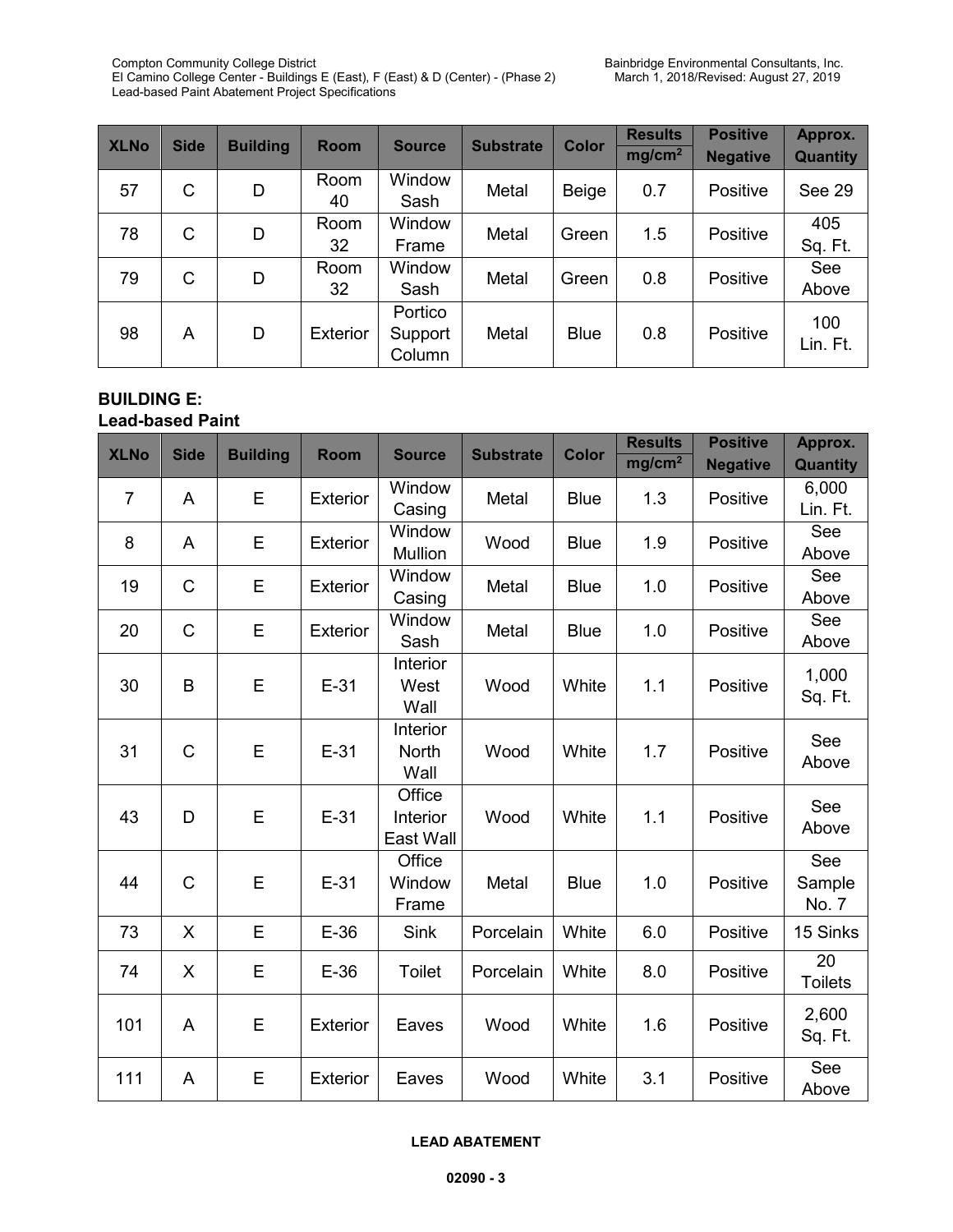|             |              |                 |                                   |                                 |                  |              | <b>Results</b>     | <b>Positive</b> | Approx.              |
|-------------|--------------|-----------------|-----------------------------------|---------------------------------|------------------|--------------|--------------------|-----------------|----------------------|
| <b>XLNo</b> | <b>Side</b>  | <b>Building</b> | <b>Room</b>                       | <b>Source</b>                   | <b>Substrate</b> | <b>Color</b> | mg/cm <sup>2</sup> | <b>Negative</b> | <b>Quantity</b>      |
| 135         | A            | F               | <b>Exterior</b>                   | Support<br>Column               | Metal            | <b>Blue</b>  | 0.7                | Positive        | 900<br>Sq. Ft.       |
| 140         | A            | F               | <b>Exterior</b>                   | Eaves                           | Wood             | White        | 0.9                | Positive        | 4,000<br>Sq. Ft.     |
| 145         | $\mathsf{C}$ | F               | Women's<br>Restroom               | Window<br>Sash                  | Metal            | White        | 3.0                | Positive        | 5,500<br>Sq. Ft.     |
| 150         | B            | F               | $F-41$                            | <b>Interior</b><br>West<br>Wall | Wood             | White        | 1.1                | Positive        | 1,000<br>Sq. Ft.     |
| 157         | D            | F               | $F-39$                            | <b>Sink</b>                     | Porcelain        | White        | 40.9               | Positive        | 15 Sinks             |
| 165         | D            | F               | $F-32$                            | <b>Sink</b>                     | Porcelain        | White        | 7.3                | Positive        | See<br>Above         |
| 167         | A            | F               | <b>Staff</b><br>Men's<br>Restroom | <b>Sink</b>                     | Porcelain        | White        | 4.2                | Positive        | See<br>Above         |
| 168         | A            | F               | <b>Staff</b><br>Men's<br>Restroom | Toilet                          | Porcelain        | White        | 10.1               | Positive        | 20<br><b>Toilets</b> |
| 278         | D            | F               | Portico<br><b>East Side</b>       | Support<br>Column               | Metal            | <b>Blue</b>  | 1.6                | Positive        | See XL<br>No. 135    |

## **BUILDING F: Lead-based Paint**

In the event that other materials are found to be similar or homogenous to the materials sampled, and determined to contain lead-based paint, those similar or homogenous materials will be considered assumed lead-based paint containing materials. Prior to bid, contractor is responsible for field verification of all identified and/or assumed lead-based paint materials, their quantities and measurements.

- A. Currently, the State of California, the U.S Department of Housing and Urban Development (HUD), and the Environmental Protection Agency (EPA) define lead-based paint as paint or other surface coating with lead content equal to or greater than 1.0 milligram per square centimeter (mg/cm2 ), 0.5% by weight and/or 5,000 parts per million lead on the surface area. However, The County of Los Angeles Department of Health Services (DHS) defines Lead-Based Paint as any paint or surface coating with concentrations of lead at or above 0.7 milligram per square centimeter (mg/cm<sup>2</sup>). Based on the location of the subject property in Los Angeles County the "abatement level" (threshold) setting of  $0.7 \text{ mg/cm}^2$  will be used for this project.
- B. Lead abatement observation services shall be conducted by a third party consultant and shall be contracted directly by COMPTON COMMUNITY COLLEGE DISTRICT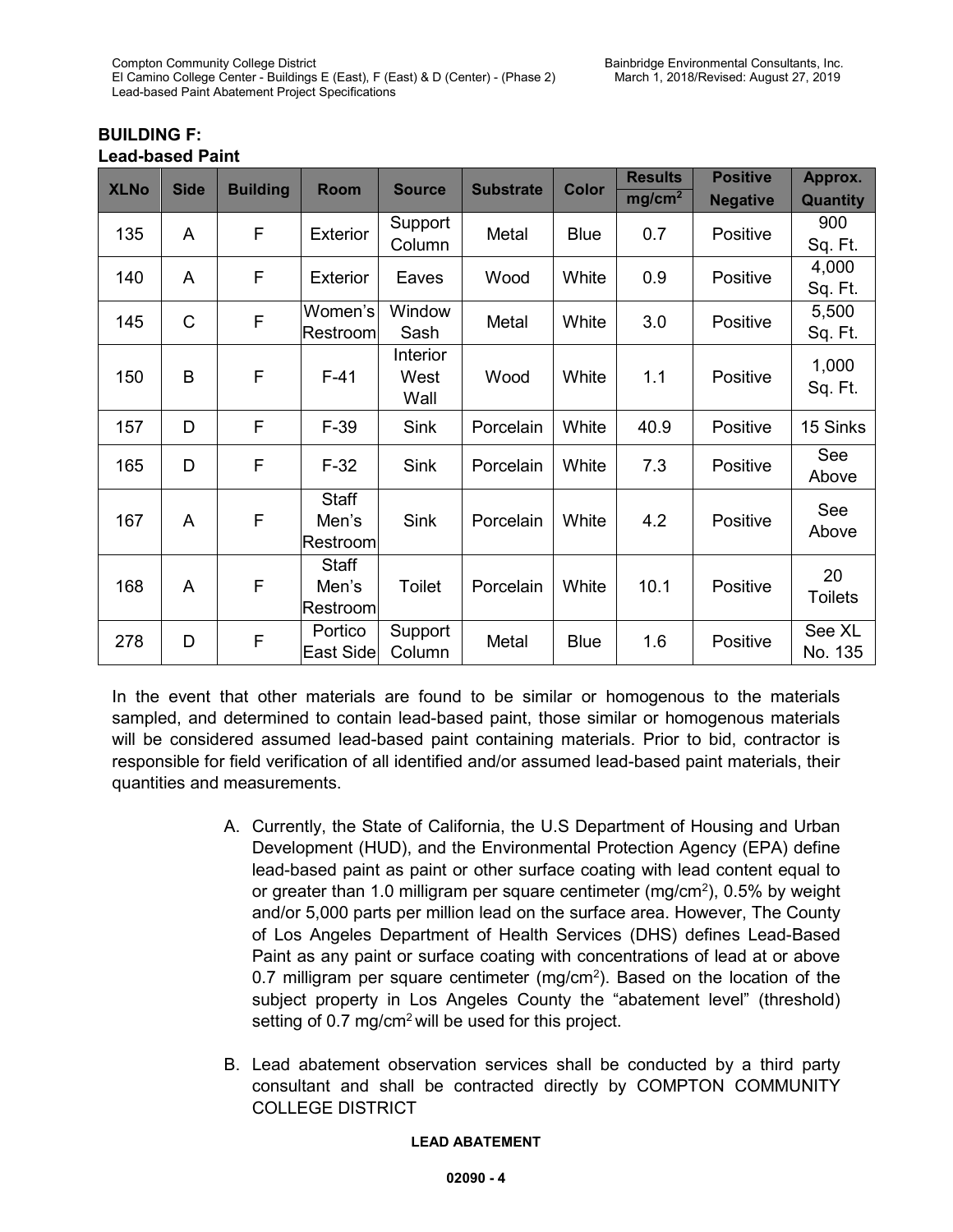## 1.2 REFERENCES

A. The references listed are made a part of this specification to the extent referenced.

### AMERICAN NATIONAL STANDARDS INSTITUTE (ANSI)

ANSI Z9.2 1979 Fundamentals Governing the Design and Operation of Local Exhaust Systems ANSI Z88.2 1980 Respiratory Protection

HUD GUIDELINES Guidelines for the Evaluation and Control of Lead containing materials Hazards in Housing 1995

> Title X (Residential Lead containing materials Hazard Reduction Act of 1992) of Housing and Community Development Act of 1992

## CALIFORNIA CODE OF REGULATIONS (CCR)

| 8 CCR         | Section 1532.1 – Lead in Construction Standard           |
|---------------|----------------------------------------------------------|
| <b>17 CCR</b> | Division 1, Chapter 8 – Accreditation, Certification and |
|               | Work Practices for Lead Based- Paint and Lead Hazards    |
| <b>22 CCR</b> | California Code of Regulations - Hazardous Waste         |
|               | Requirements                                             |

## CODE OF FEDERAL REGULATIONS (CFR)

| 29 CFR 1910      | <b>General Industry Standards</b>                           |
|------------------|-------------------------------------------------------------|
| 29 CFR 1910.1025 | Lead Standard for General Industry                          |
| 29 CFR 1910.134  | <b>Respiratory Protection</b>                               |
| 29 CFR 1910.1200 | <b>Hazard Communication</b>                                 |
| 29 CFR 1910.245  | Specifications for Accident Prevention (Sign and Tags)      |
| 29 CFR 1926      | <b>Construction Industry Standards</b>                      |
| 29 CFR 1926.55   | Gases, Vapors, Fumes, Dusts, and Mists                      |
| 29 CFR 1926.57   | Ventilation                                                 |
| 29 CFR 1926.62   | <b>Construction Industry Lead Standard</b>                  |
| 36 CFR 68        | The Secretary of the Interior's Standards for the Treatment |
|                  | of Historic Properties. Washington, DC:                     |
|                  | US Department of the Interior, National Park Service,       |
|                  | 1992.                                                       |
| 40 CFR 260       | Hazardous Waste Management Systems: General                 |
| 40 CFR 261       | Identification and Listing of Hazardous Waste               |
| 40 CFR 262       | Generators of Hazardous Waste                               |
| 40 CFR 263       | <b>Transporters of Hazardous Waste</b>                      |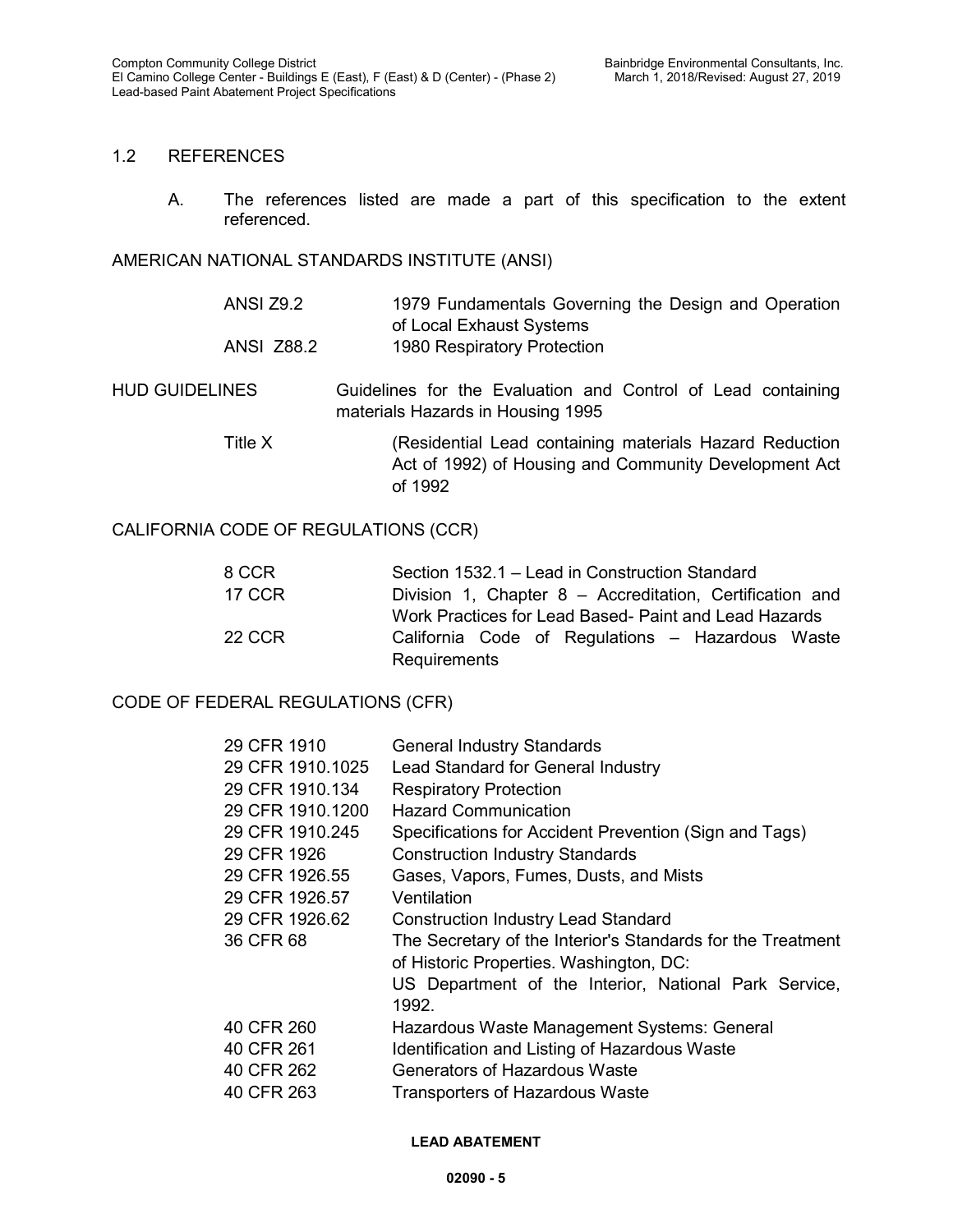| 40 CFR 264 | States and Operators of Hazardous Waste Treatment,       |
|------------|----------------------------------------------------------|
|            | Storage, and Disposal Facilities                         |
| 40 CFR 265 | Interim Status and Standards for States and Operators of |
|            | Hazardous Waste Treatment, Storage, and Disposal         |
|            | <b>Facilities</b>                                        |
| 40 CFR 268 | <b>Land Disposal Restrictions</b>                        |
| 40 CFR 172 | Hazardous Materials Tables and Hazardous Materials       |
|            | <b>Communications Regulations</b>                        |
| 40 CFR 178 | <b>Shipping Container Specification</b>                  |

## UNDERWRITERS LABORATORIES INC. (UL)

UL 586 1990 High-Efficiency, Particulate, Air Filter Units

## 1.3 CODES AND REGULATIONS

- A. In addition to the requirements of this specification, comply with the following:
- 1.4.1 Clean Air Act (CAA) 40 CFR 52.
- 1.4.2 South Coast Air Quality Management District's (SCAQMD) Rule 1420.
- 1.5 GENERAL DESCRIPTION

The work includes the removal of lead hazards and coatings from surfaces scheduled to be impacted by the rehabilitation and demolition activities. Abate all lead containing materials hazards in accordance with these specifications and in accordance with all applicable regulations as noted herein. Additionally, the contractor will dispose of all debris.

#### 1.6 QUALITY ASSURANCE

#### 1.6.1 Medical Examinations

Before exposure to lead-contaminated dust, provide workers with a comprehensive medical examination as required by 8 CCR 1532.1, 29 CFR 1910.1025 and 29 CFR 1910.1200. The examination will not be required if adequate records show that employees have been examined as required by 8 CCR 1532.1, and 29 CFR 1910.1025 within the last year.

#### 1.6.2 Medical Records

Maintain completed and accurate medical records of employees for a period of at least 40 years or for the duration of employment plus 20 years, whichever is longer.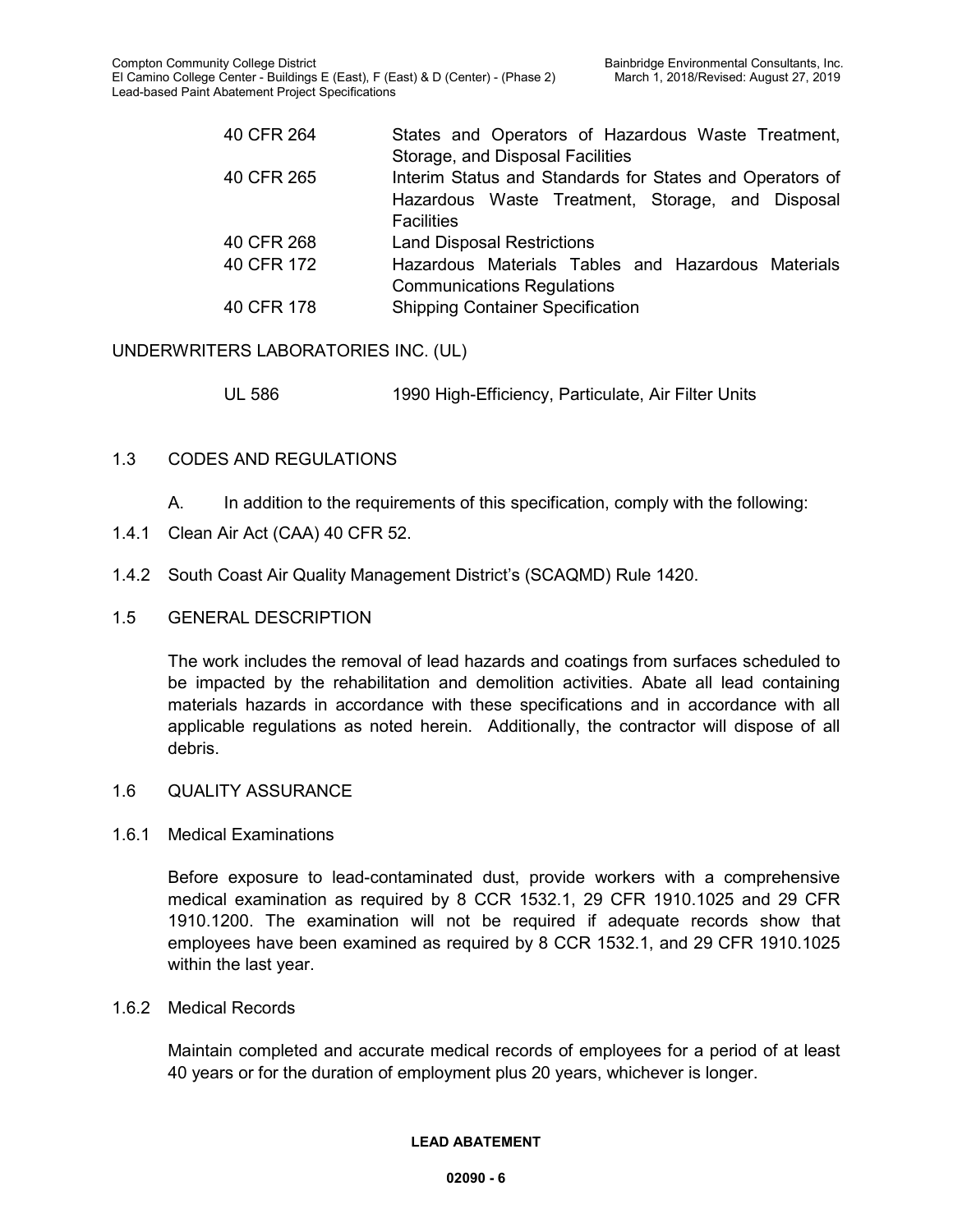## 1.6.3 Personnel Training

Train each employee performing paint removal and disposal in accordance with 17 CCR Div. 1 Chapter 8, 8 CCR 1532.1, and 29 CFR 1910.1025. Provide certificates for employee stating that the employee has received training.

- 1.6.4 Respiratory Protection Program
	- A. Furnish each employee required to wear a negative pressure respirator or other appropriate type with a respirator fit at the time of initial fitting and at least every 6 months thereafter as required by 8 CCR 1532.1 and 29 CFR 1910.1025.
	- B. Establish and implement a respiratory protection program as required by ANSI Z88.2, 29 CFR 1910.134, 29 CFR 1910.1025 and 29 CFR 1926.55.
- 1.6.5 Hazard Communication Program

Establish and implement a Hazard Communication Program as required by 29 CFR 1910.1200.

1.6.6 Hazardous Waste Management

The Hazard Waste Management plan shall comply with applicable requirements of federal, state, and local hazardous waste regulations and shall address:

- A. Identification of hazardous wastes associated with the work.
- B. Estimated quantities of wastes to be generated and disposed of.
- C. Names and qualifications of the contractor transporting, storing, treating, and disposing of the waste. Include the facility location and a 24-hour point of contact with name, address and telephone number. Identify what EPA, state and local hazardous waste permits are required to authorize/permit the transport, storage treatment and/or disposal of the hazardous materials and provide proof that the Contractor has obtained the required permits. Include EPA identification number, with expiration date.
- D. Names and qualifications (experience and training) of personnel who will be working on-site with hazardous wastes.
- E. Spill prevention, containment, and cleanup contingency measures to be implemented.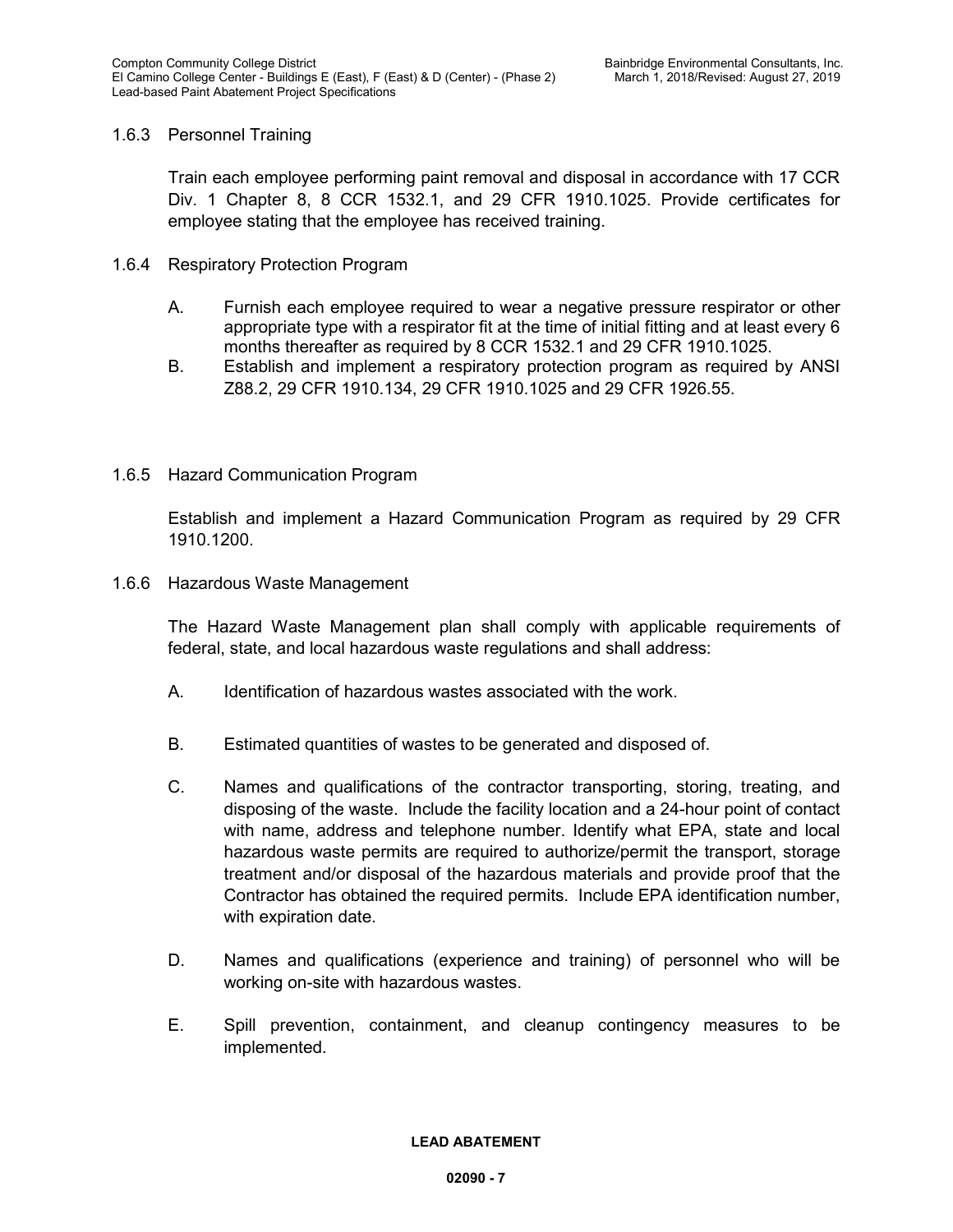- F. Work plan and schedule for waste containment, removal and disposal. Waste shall be cleaned up and containerized daily.
- 1.6.7 Ambient Air Monitoring

Periodic ambient air monitoring shall be conducted using air-sampling equipment set between and downwind of the work area.

1.7 SUBMITTALS

Submit all required documents for the identification and confirmation for training, leadpaint medical examinations and the respiratory protection program of workers for this contract per the requirements by COMPTON COMMUNITY COLLEGE DISTRICT.

Also, submit the following:

- 1.7.1 Manufacturer's Catalog Data
	- A. Vacuum Filters
	- B. Respirators
	- C. Instructions
- 1.7.2 Lead Containing Material Removal Plan

The Contractor must submit a detailed job-specific plan of the work procedures to be used in the removal of lead containing materials and lead hazards. The plan shall include a sketch showing the location, size, and details of lead control areas, location and details of decontamination rooms, change rooms, shower facilities, and mechanical ventilation system. Include in the plan, eating, drinking, smoking and restroom procedures, interface of trades, sequencing of lead related work, collected wastewater and paint debris disposal plan, air sampling plan, respirators, protective equipment, and a detailed description of the method of containment of the operation to ensure that airborne lead concentrations of 30 micrograms per cubic meter of air are not exceeded outside of the lead control area.

- A. Notification Submit form 8551 to The California Department of Health Services with a copy to COMPTON COMMUNITY COLLEGE DISTRICT's Representative within 5 working days prior to the start of any lead removal work, as required by 17 CCR Div. 1 Chapter 8.
- B. Notify COMPTON COMMUNITY COLLEGE DISTRICT in writing 10 calendar days prior to the start of any lead removal work.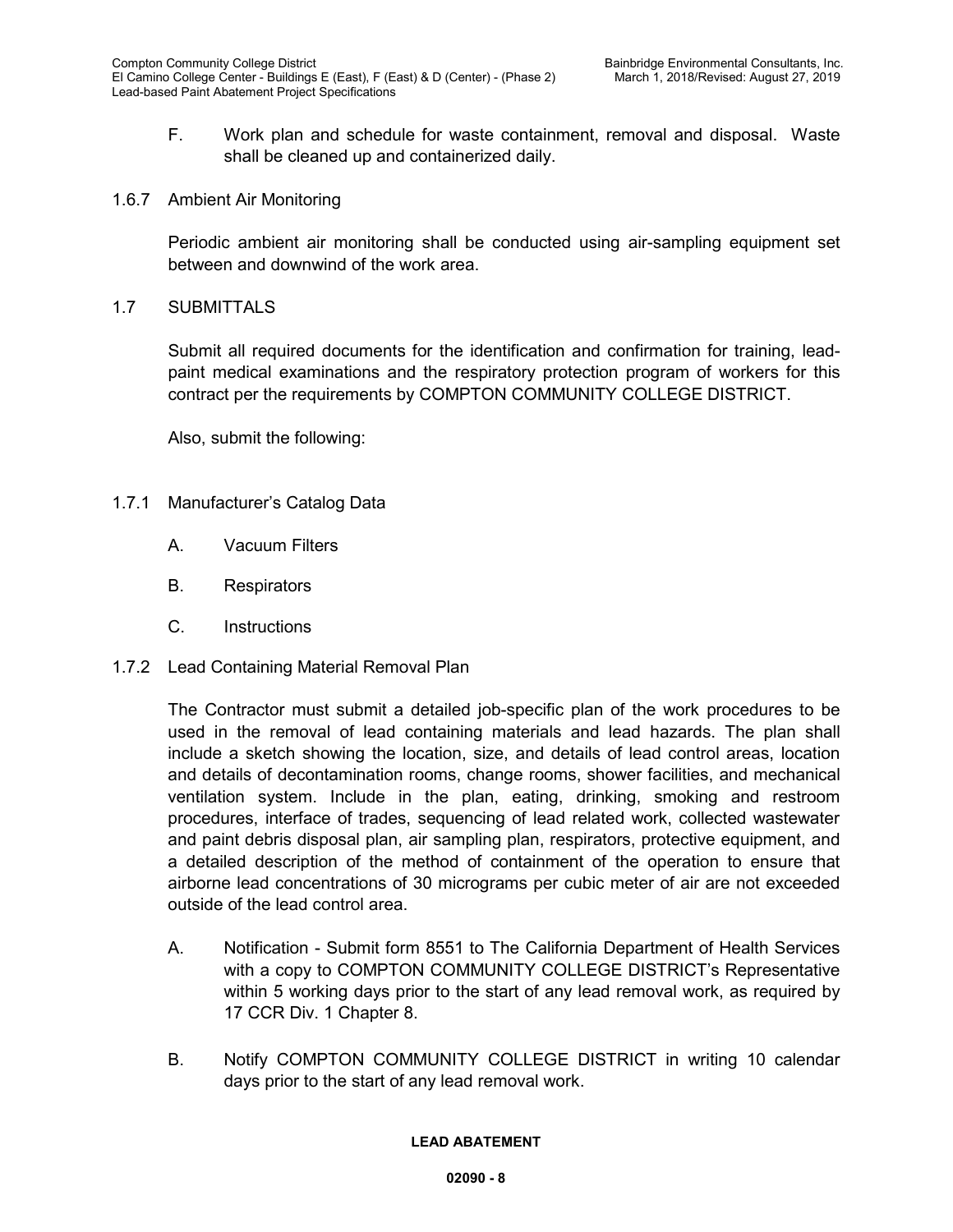## 1.8 EQUIPMENT

### 1.8.1 Respirators

Furnish appropriate respirators approved by NIOSH, for use in atmospheres containing lead dust. Respirators shall comply with the requirements of 8 CCR 1532.1 and 29 CFR 1910.1025.

## 1.8.2 Special Protective Clothing

Furnish personnel who will be exposed to lead-contaminated dust with appropriate disposable protective whole body clothing, head covering, gloves, and foot coverings. Furnish appropriate disposable plastic or rubber gloves to protect hands.

## 1.8.3 Rental Equipment Notification

If rental equipment is to be used during lead containing material handling and disposal, notify the rental agency in writing concerning the intended use of the equipment. Furnish a copy of the written notification to COMPTON COMMUNITY COLLEGE DISTRICT.

## PART 2 PRODUCTS

## 2.1 LEAD CONTAINING MATERIAL REMOVAL PRODUCTS

Submit applicable Material Safety Data Sheets for lead removal products used in removal work. Use the least toxic product acceptable to COMPTON COMMUNITY COLLEGE DISTRICT. Conform to 29 CFR 1926.57 for ventilation.

## 2.2 ENCAPSULATING SEALER (WHERE APPLICABLE)

Shall be a penetrating or bridging type, pollution-free sealer. Shall be L-B-C Lead Encapsulant brand or equal. Product shall have the lowest shell thickness for wall restoration work. Submit applicable Material Safety Data Sheets for seal coating. Use the least toxic product acceptable to COMPTON COMMUNITY COLLEGE DISTRICT. Conform to 29 CFR 1926.57 for ventilation.

#### PART 3 EXECUTION

## 3.1 PROTECTION

- 3.1.1 Lead Control Area Requirements
	- A. Establish a lead control area by completely enclosing the area or structure where lead-containing material removal operations will be performed.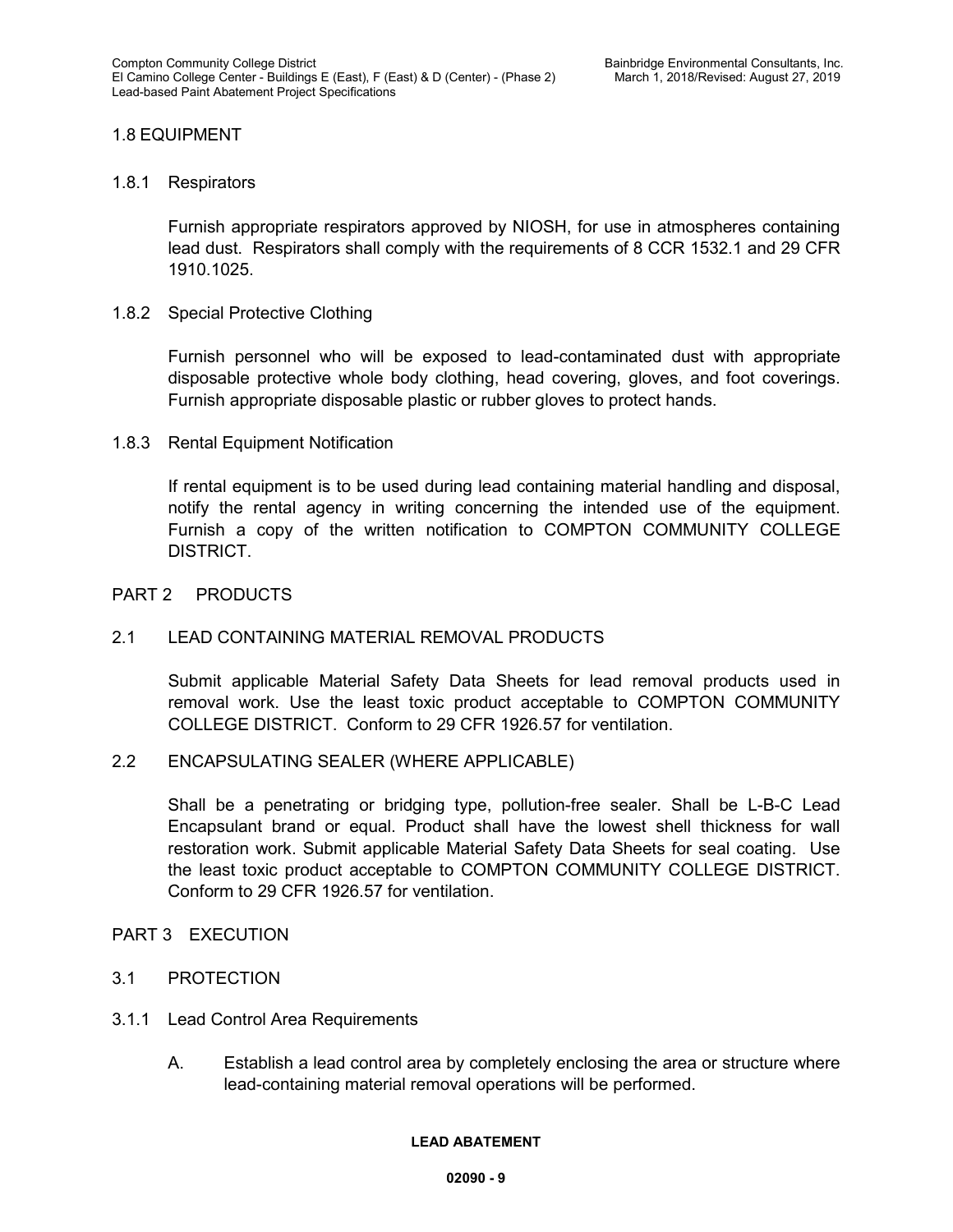- B. Contain removal operations by the use of a negative pressure full containment system with at least one change room and with HEPA filtered exhaust.
- C. Verify that personnel are not in building affected areas at the time of lead material removal.
- 3.1.2 Protection of Existing Work to Remain

Perform lead material removal work without damage or contamination of adjacent areas. Where existing work is damaged or contaminated, restore work to its original condition.

3.1.3 Boundary Requirements

Provide physical boundaries around the lead control area by demarcating the area designated in the Contractor's Lead Containing Material Removal Plan, providing curtains, portable partitions or other enclosures to ensure that airborne concentrations of lead will not reach 30 micrograms per cubic meter of air outside of the lead control area.

3.1.4 Heating, Ventilating and Air Conditioning (HVAC) Systems

Shut down, lock out, and isolate HVAC systems that supply, exhaust, or supply through the lead control area. Seal intake and exhaust vents in the lead control area with 6-mil plastic sheet and tape. Seal seams in HVAC components that pass through the lead control area.

3.1.5 Change Room and Shower Facilities

Provide clean change rooms and shower facilities within the physical boundary around the designated lead control area in accordance with requirements of 8 CCR 1532.1 and 29 CFR 1910.1025.

- 3.1.6 Mechanical Ventilation System
	- A. Use adequate ventilation to control personnel exposure to lead in accordance with 29 CFR 1926.57.
	- B. To the extent feasible, use fixed local exhaust ventilation connected to HEPA filters. Local exhaust ventilation systems shall be designed, constructed, installed, and maintained in accordance with ANSI Z9.2.
- 3.1.7 Personnel Protection

Personnel shall wear and use protective clothing and equipment as specified herein. Eating, smoking, or drinking is not permitted in the lead control area. No one will be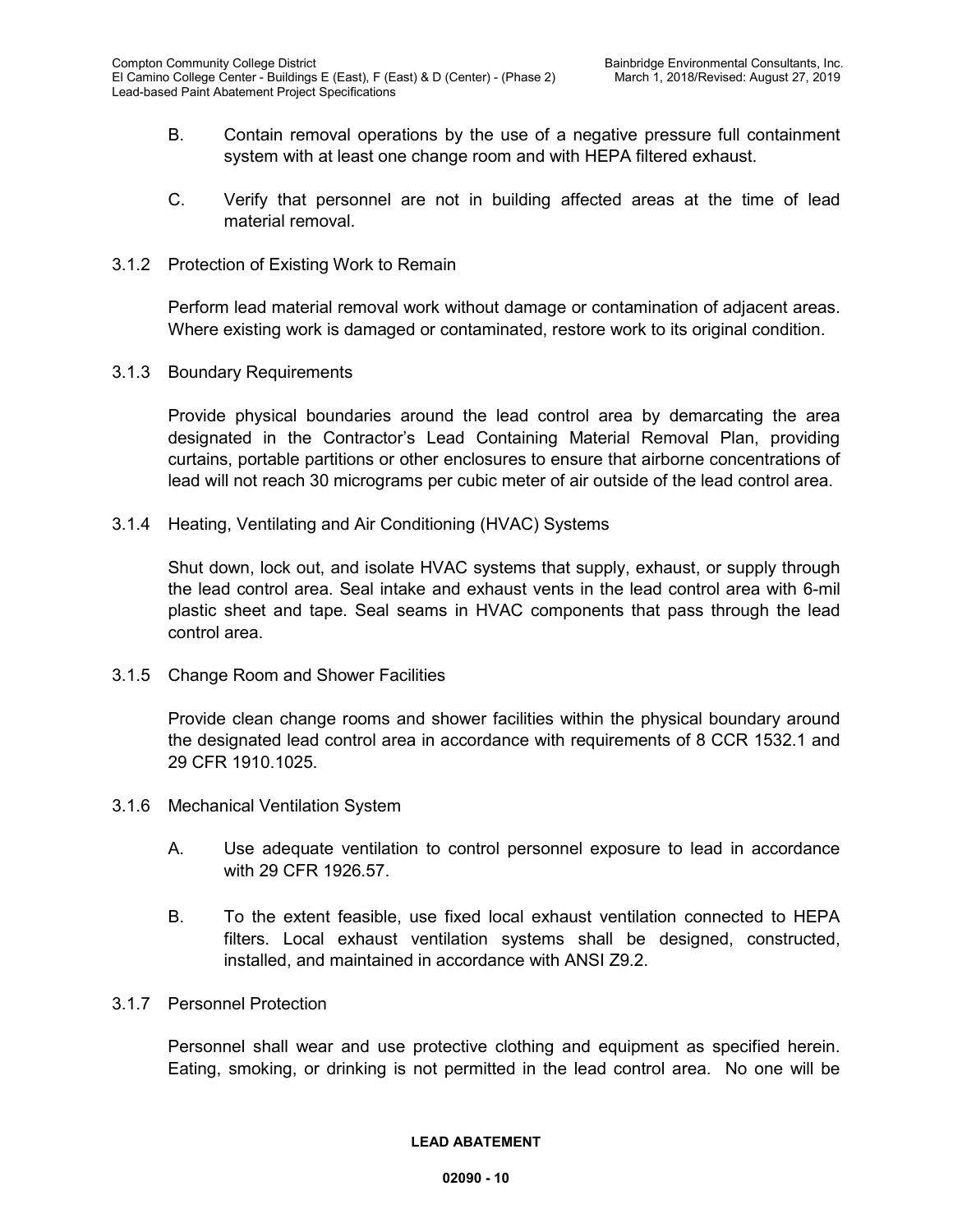permitted in the lead control area unless they have appropriate training and protective equipment.

#### 3.1.8 Warning Signs

Provide warning signs at approaches to lead control areas. Locate signs at such a distance that personnel may read the sign and take the necessary precautions before entering the area. Signs shall comply with the requirements of 8 CCR 1532.1 and 29 CFR 1910.1025. Signs shall be in both English and Spanish. Signs shall be at least 20" x 14" with bold lettering not smaller than 2" in size. Signs shall read as follows:

## **WARNING LEAD REMOVAL HAZARD UNAUTHORIZED ENTRY PROHIBITED NO SMOKING, EATING OR DRINKING ALLOWED IN THE WORK AREA**

#### 3.2 WORK PROCEDURES

Perform removal of lead containing material in accordance with approved leadcontaining material removal plan. Use procedures and equipment required to limit occupational and environmental exposure to lead when lead containing materials are removed in accordance with 29 CFR 1910.1025, except as specified herein. Dispose of removed materials and associated waste in compliance with Environmental Protection Agency (EPA), federal, state, and local requirements.

#### 3.2.1 Monitoring

Monitoring of airborne concentrations of lead shall be in accordance with 8 CCR 1532.1 and 29 CFR 1910.1025 and as specified herein. Air monitoring, testing, and reporting shall be performed by a California Department of Health Services certified project monitor.

- A. The project monitor shall be on the job site to provide inspections of the lead containing materials removal work to ensure that the requirements of the Contract have been satisfied during the entire lead containing materials removal operation.
- B. Collect air samples and submit results of air monitoring samples within 48 hours after the air samples are collected. Notify COMPTON COMMUNITY COLLEGE DISTRICT or COMPTON COMMUNITY COLLEGE DISTRICT's Representative immediately of exposure to lead at or in excess of the action level of 30 micrograms per cubic meter of air outside of the lead control area.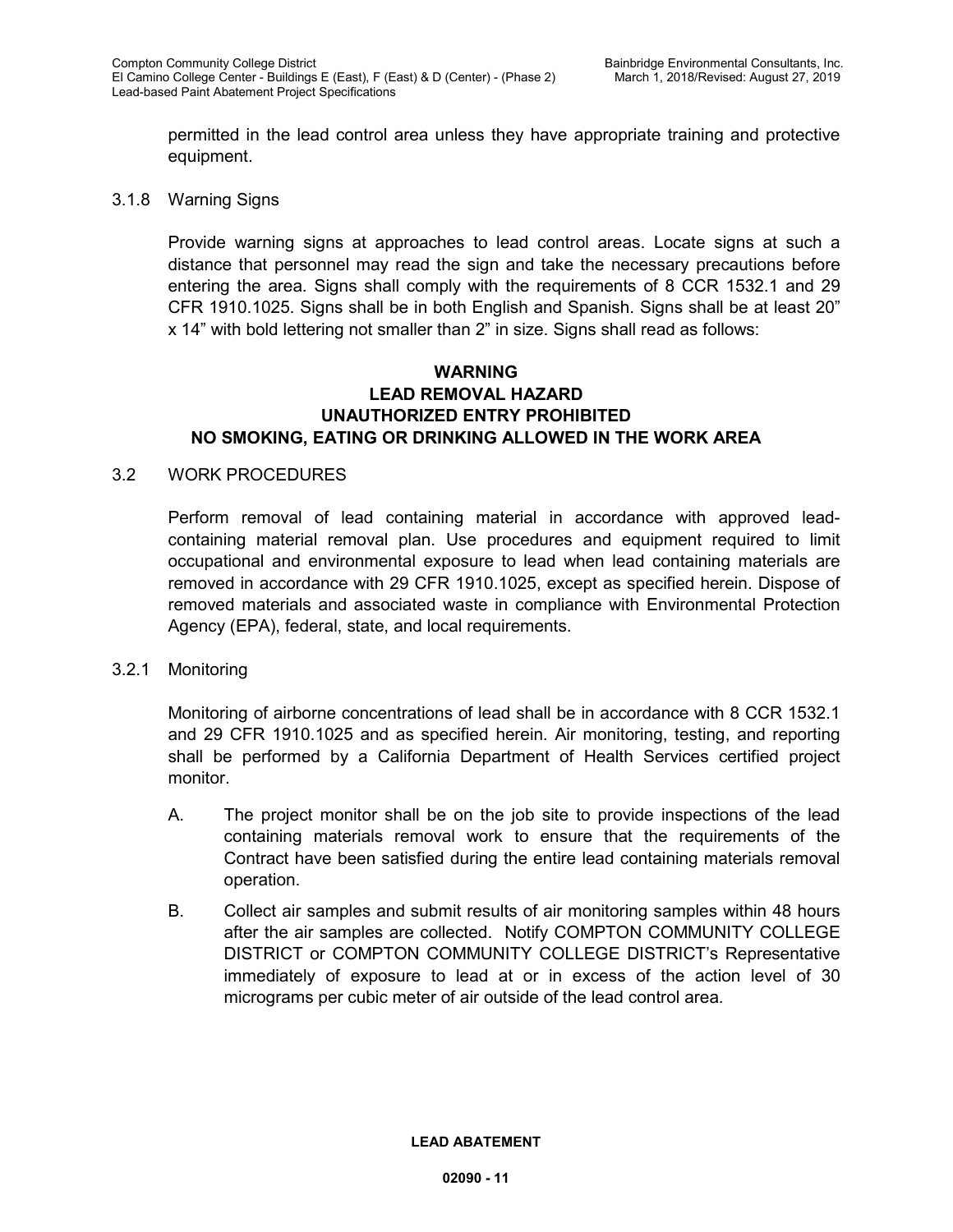## 3.2.2 Monitoring During Lead Removal Work

Perform area monitoring during the lead containing material removal operation. Sufficient area monitoring shall be conducted at the physical boundary to ensure unprotected personnel are not exposed above 30 micrograms per cubic meter of air at all times. If the outside boundary lead levels are at or exceed 30 micrograms per cubic meter of air, work shall be stopped and the Project Monitor shall notify the contractor to immediately correct the condition(s) causing the increased levels and notify the School District immediately. The Project Monitor shall review the sampling data collected on that day to determine if condition(s) requires any further change in work methods. Removal work shall resume when approval is given by the Project Monitor. The Contractor shall control the lead level outside of the work boundary to less than 30 micrograms per cubic meter of air at all times. As a minimum, conduct area monitoring daily on each shift in which lead removal operations are performed in areas immediately adjacent to the lead control taken on the downwind side of the lead control area.

If adjacent areas are contaminated, clean, visually inspect and take wipe samples (if applicable) of the contaminated areas. The Project Monitor shall certify that the area has been cleaned of lead contamination.

#### 3.2.3 Clearance Testing and Standards

At the completion of lead abatement, final cleaning and waste removal, the project monitor will collect the necessary clearance samples as required by the HUD Guidelines and/or 17 CCR Div. 1 Chapter 8.

## 3.3 LEAD PAINT CONTAINING MATERIAL REMOVAL

Lead removal shall be performed in accordance with the accepted Contractor's Lead Removal Plan as modified and approved by COMPTON COMMUNITY COLLEGE DISTRICT. The lead removal plan shall comply with all applicable regulations noted in this specification. The plan shall address the method and procedures for the removal and/or stabilization of lead paint containing materials.

3.3.1 Selection of Removal Process

Select paint removal processes to minimize contamination of work areas with leadcontaminated dust or other lead-contaminated debris/waste. The following paint removal is unacceptable:

- A. Gas-fired open-flame burning.
- B. Grinding or sanding.
- C. Uncontained water blasting.
- D. Open abrasive blasting.
- 3.3.2 Surface Preparation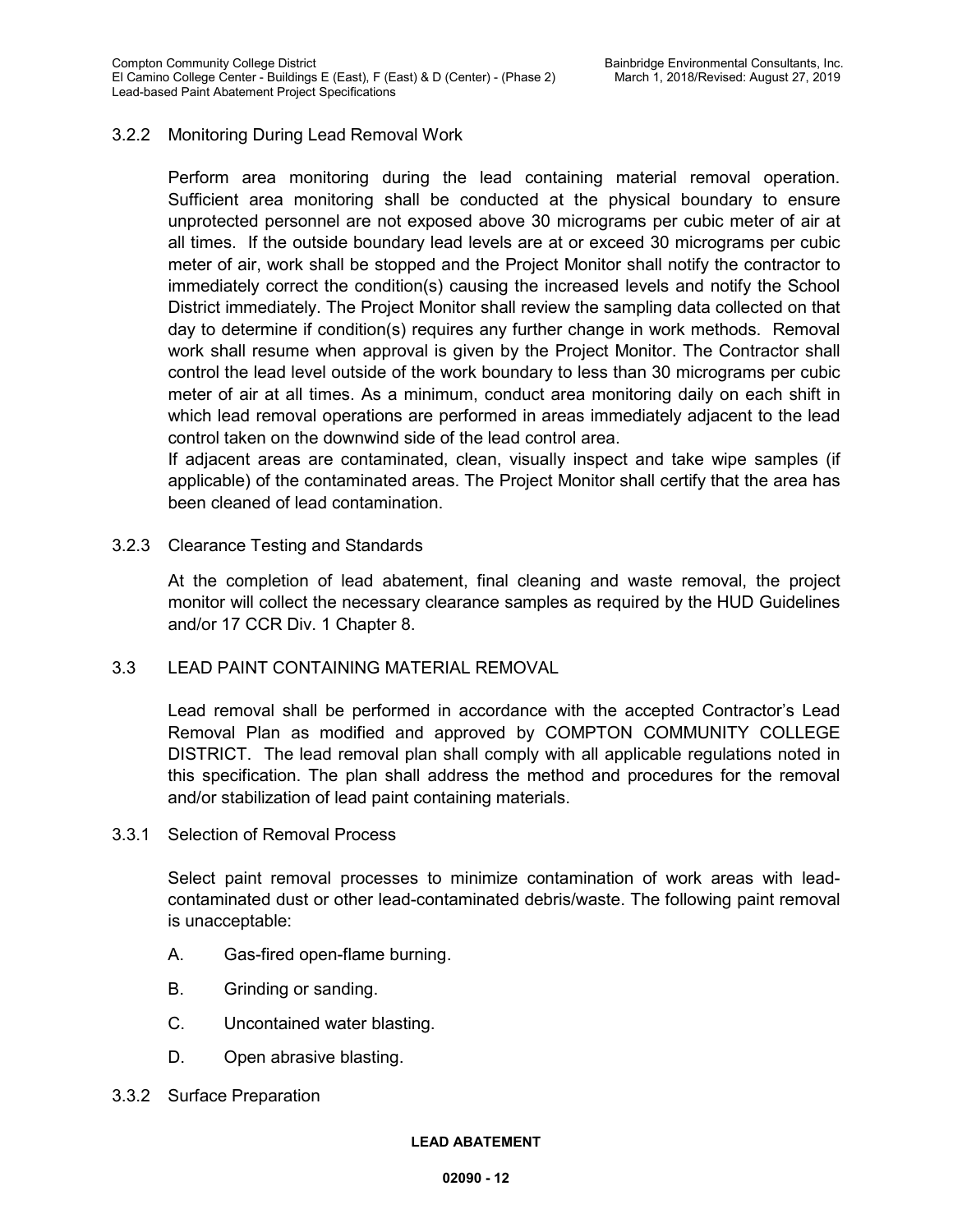Avoid flash rusting or other deterioration of the substrate. Provide surface preparations for painting in accordance with COMPTON COMMUNITY COLLEGE DISTRICT's requirements.

- 3.4 CLEANUP AND DISPOSAL
- 3.4.1 Cleanup

Maintain surfaces of the lead control area free of accumulations of debris and dust. Restrict the spread of dust and debris; keep waste from being distributed outside the work area. Do not dry sweep or use compressed air to clean up the area. At the end of each shift and when the paint removal operation has been completed, clean the area of visible lead paint contamination by vacuuming with a HEPA filtered vacuum cleaner.

- 3.4.2 Testing of Lead-Containing Paint Residue and Used Abrasive
	- A. Perform testing of lead-containing materials residue and used chemicals remover where indicated or when directed by COMPTON COMMUNITY COLLEGE DISTRICT, in accordance with 40 CFR 261 and TITLE 22 for hazardous waste.
- 3.4.3 Disposal

A third-party, independent consulting company (Bainbridge) will perform lead-waste characterization testing (TTLC/STLC) of abated lead-containing materials to determine Federal and State waste disposal requirements. Contingent upon waste characterization results; lead-containing waste disposal will be conducted as follows:

- A. Collect lead-contaminated waste, scrap, debris, bags, containers, equipment, and lead-contaminated clothing, which may produce airborne concentrations of lead particles. Label the containers in accordance with 29 CFR 1910.1025. Dispose of lead-contaminated waste material at an EPA, CCR and California Administrative Code (CAC) TITLE 22 approved hazardous waste treatment, storage, or disposal facility.
- B. Store waste materials in U.S. Department of Transportation (49 CFR 178) approved 55-gallon drums. Properly label each drum to identify the type of waste (49 CFR 172) and the date the drum was filled. COMPTON COMMUNITY COLLEGE DISTRICT or COMPTON COMMUNITY COLLEGE DISTRICT's Representative will assign an area for interim storage of waste-containing drums. Do not store hazardous waste drums in interim storage longer than 90 calendar days from the date affixed to each drum.
- C. Handle, store, transport and dispose lead or lead-contaminated waste in accordance with 40 CFR 260 through 40 CFR 265. Comply with land disposal restriction and notification as required by 40 CFR 268.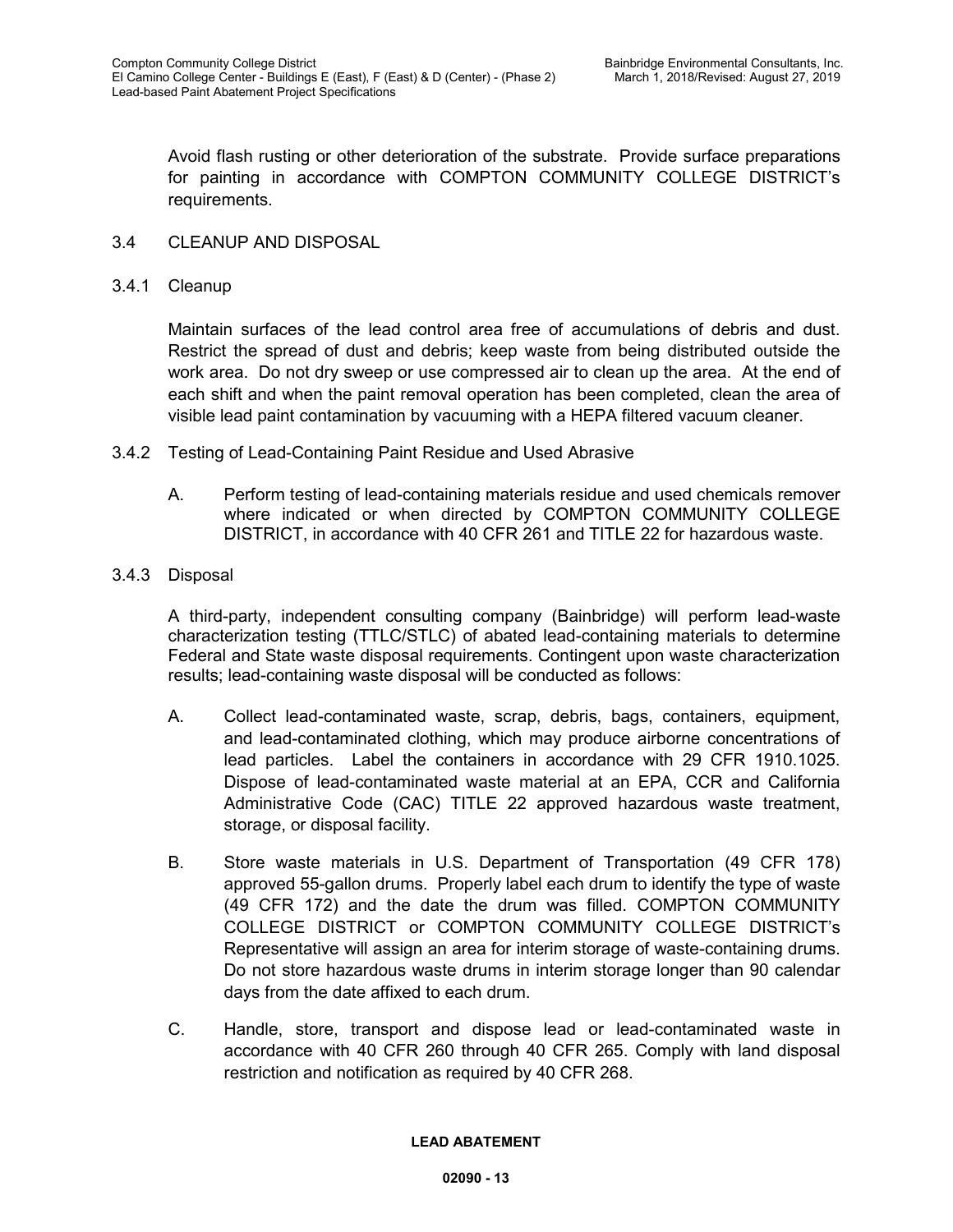## 3.4.4 Disposal Documentation

Submit written evidence that the hazardous waste treatment, storage, or disposal facility (TSD) is approved for lead disposal by the EPA and state or local regulatory agencies. Submit one copy of the completed manifest, signed and dated by the initial transporter in accordance with 40 CFR 262.

3.4.5 Payment for Hazardous Waste

Payment for disposal of hazardous waste will not be made until a signed copy of the manifest from the treatment or disposal facility certifying the amount of lead-containing materials delivered is returned and a copy is furnished to COMPTON COMMUNITY COLLEGE DISTRICT.

## 4.0 DEFINITIONS

- A. Action Level for Airborne Lead Concentrations -- Employee exposure, without regard to use of respirators, to an airborne concentration of lead of 30 micrograms per cubic meter of air averaged over an 8-hour period. As used in this section, "30 micrograms per cubic meter of air" refers to the action level.
- B. Area monitoring -- Sampling of lead concentrations within the lead control area and inside the physical boundaries of the work area.
- C. Physical Boundary -- Area partitioned off around an enclosed lead control area to limit unauthorized entry of personnel.
- D. Project Monitor -- As used in this section, refers to a California Department of Health Services certified project monitor employed by COMPTON COMMUNITY COLLEGE DISTRICT as a third party monitoring service personnel.
- E. Change Rooms and Shower Facilities -- Rooms within the designated physical boundary around the lead control area equipped with separate storage facilities for clean protective work clothing and equipment and for street clothes which prevent cross-contamination.
- F. Decontamination Room -- Room for removal of contaminated personal protective equipment and clothing.
- G. Eight-Hour Time Weighted Average (TWA) -- Airborne concentration of lead averaged over an 8-hour workday to which an employee is exposed.
- H. High Efficiency Particulate Air (HEPA) Filter Equipment -- HEPA filtered vacuuming equipment system capable of collecting and retaining leadcontaminated paint dust.